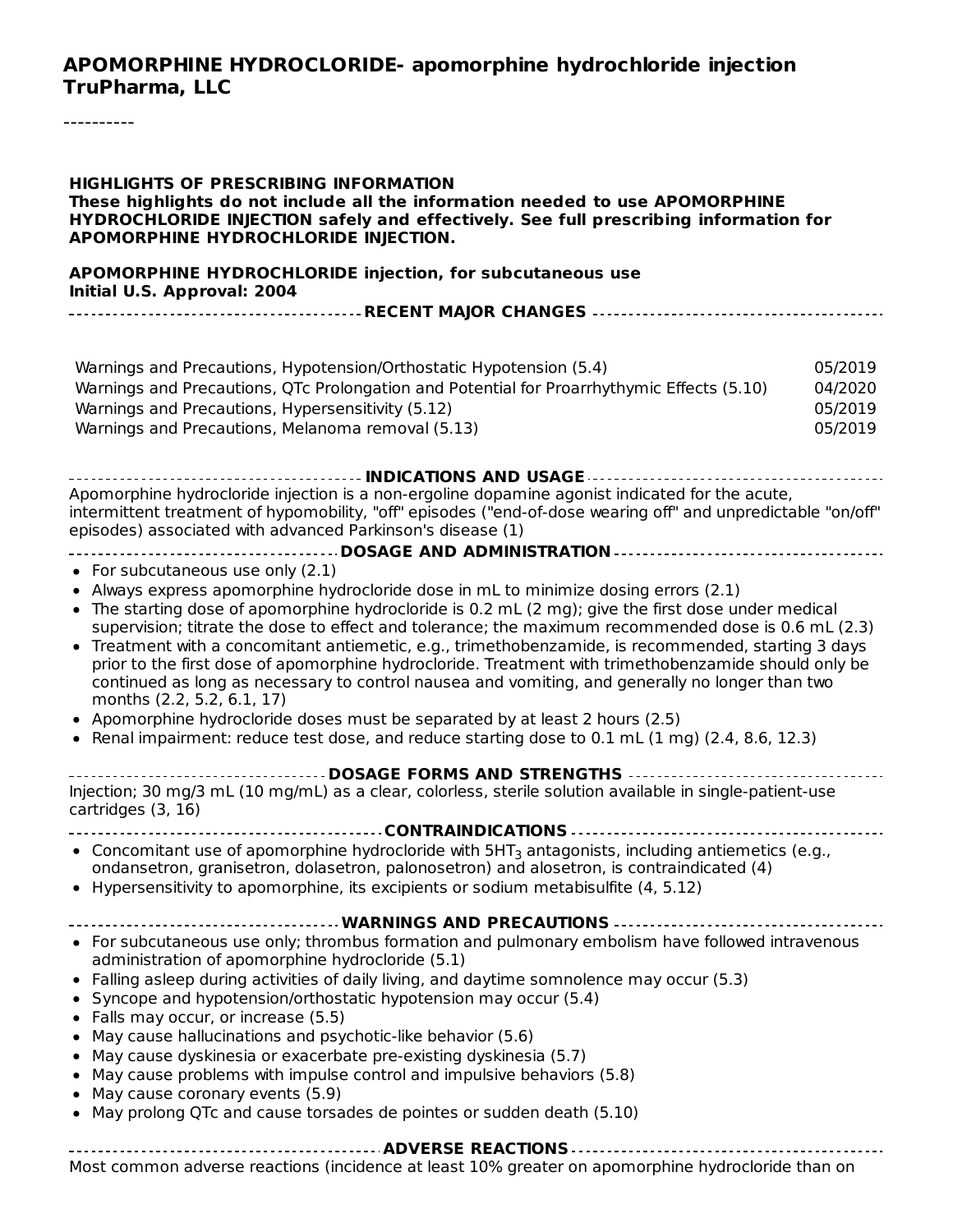Most common adverse reactions (incidence at least 10% greater on apoint  $\mathcal{L}$ placebo) were yawning, drowsiness/somnolence, dyskinesias, dizziness/postural hypotension, rhinorrhea, nausea and/or vomiting, hallucination/confusion, and edema/swelling of extremities (6.1)

#### **To report SUSPECTED ADVERSE REACTIONS, contact TruPharma, LLC at 877-541-5504 or FDA at 1-800-FDA-1088 or www.fda.gov/medwatch.**

- **DRUG INTERACTIONS**
- Concomitant use of antihypertensive medications and vasodilators: increased risk for hypotension, myocardial infarction, pneumonia, falls, and injuries (7.2)
- Dopamine antagonists such as neuroleptics or metoclopramide, may diminish the effectiveness of apomorphine hydrocloride (7.4)
- **USE IN SPECIFIC POPULATIONS**
- Pregnancy: Based on animal data, may cause fetal harm (8.1)
- Geriatric Use: In clinical trials, patients 65 years of age and older were more likely to experience certain adverse events (8.5)

#### **See 17 for PATIENT COUNSELING INFORMATION and FDA-approved patient labeling.**

**Revised: 2/2022**

### **FULL PRESCRIBING INFORMATION: CONTENTS\***

#### **1 INDICATIONS AND USAGE**

### **2 DOSAGE AND ADMINISTRATION**

- 2.1 Important Administration Instructions
- 2.2 Premedication and Concomitant Medication
- 2.3 Dosing Information
- 2.4 Dosing in Patients with Renal Impairment
- 2.5 Re-treatment and Interruption in Therapy

### **3 DOSAGE FORMS AND STRENGTHS**

### **4 CONTRAINDICATIONS**

### **5 WARNINGS AND PRECAUTIONS**

- 5.1 Serious Adverse Reactions After Intravenous Administration
- 5.2 Nausea and Vomiting
- 5.3 Falling Asleep During Activities of Daily Living and Somnolence
- 5.4 Syncope/Hypotension/Orthostatic Hypotension
- 5.5 Falls
- 5.6 Hallucinations / Psychotic-Like Behavior
- 5.7 Dyskinesias
- 5.8 Impulse Control/Compulsive Behaviors
- 5.9 Coronary Events
- 5.10 QTc Prolongation and Potential for Proarrhythymic Effects
- 5.11 Withdrawal-Emergent Hyperpyrexia and Confusion
- 5.12 Hypersensitivity
- 5.13 Fibrotic Complications
- 5.14 Priapism
- 5.15 Retinal Pathology in Albino Rats

### **6 ADVERSE REACTIONS**

6.1 Clinical Trials Experience

### **7 DRUG INTERACTIONS**

- $7.1\,$  5HT $_3$  Antagonists
- 7.2 Antihypertensive Medications and Vasodilators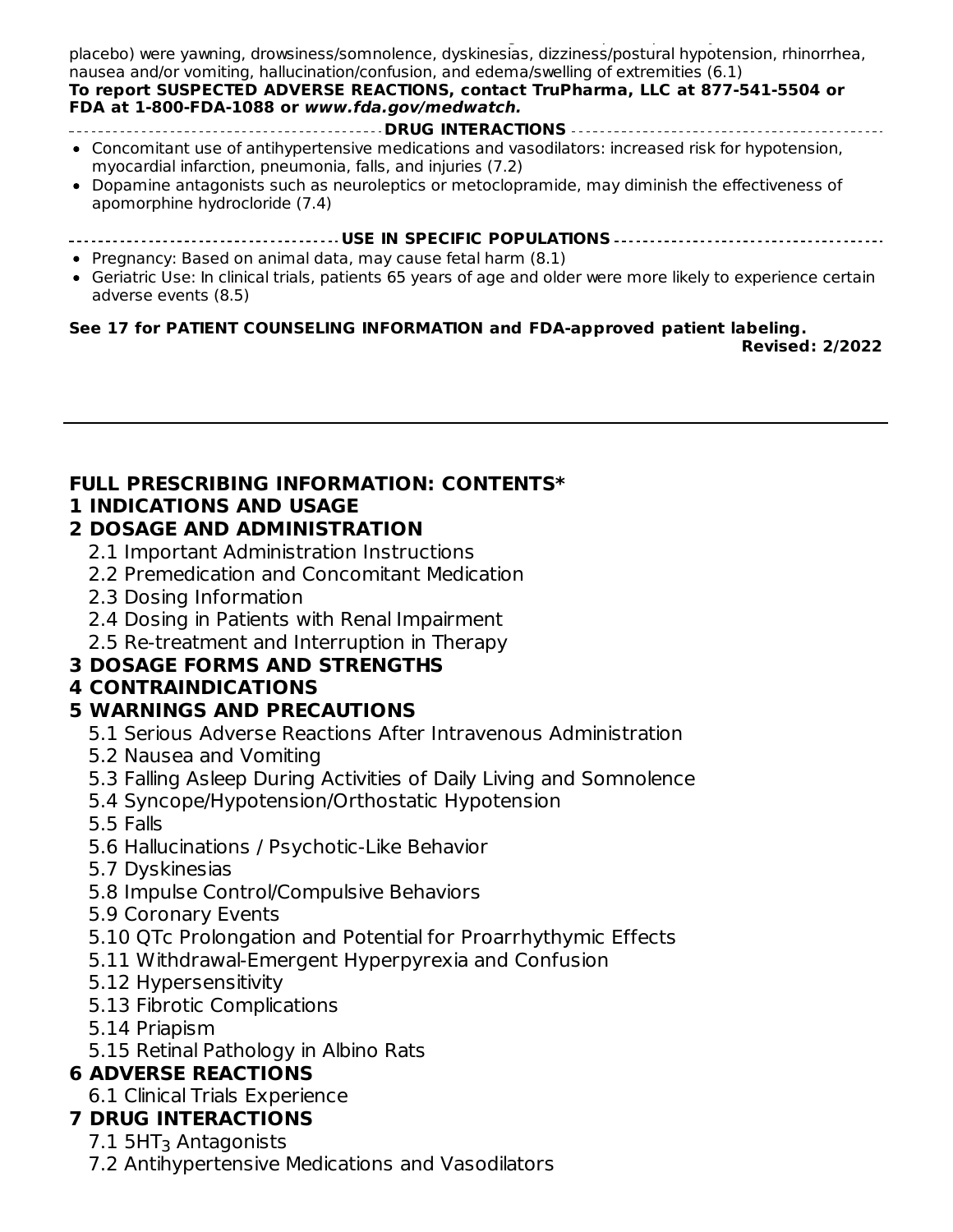- 7.3 Alcohol
- 7.4 Dopamine Antagonists
- 7.5 Drugs Prolonging the QT/QTc Interval

# **8 USE IN SPECIFIC POPULATIONS**

- 8.1 Pregnancy
- 8.2 Lactation
- 8.4 Pediatric Use
- 8.5 Geriatric Use
- 8.6 Renal Impairment
- 8.7 Hepatic Impairment

# **9 DRUG ABUSE AND DEPENDENCE**

9.2 Abuse

# **10 OVERDOSAGE**

# **11 DESCRIPTION**

# **12 CLINICAL PHARMACOLOGY**

- 12.1 Mechanism of Action
- 12.2 Pharmacodynamics
- 12.3 Pharmacokinetics

# **13 NONCLINICAL TOXICOLOGY**

13.1 Carcinogenesis, Mutagenesis, Impairment of Fertility

### **14 CLINICAL STUDIES**

# **16 HOW SUPPLIED/STORAGE AND HANDLING**

# **17 PATIENT COUNSELING INFORMATION**

\* Sections or subsections omitted from the full prescribing information are not listed.

# **FULL PRESCRIBING INFORMATION**

# **1 INDICATIONS AND USAGE**

Apomorphine hydrochloride injection is indicated for the acute, intermittent treatment of hypomobility, "off" episodes ("end-of-dose wearing off" and unpredictable "on/off" episodes) in patients with advanced Parkinson's disease. Apomorphine hydrocloride inejction has been studied as an adjunct to other medications [see Clinical Studies (14)].

# **2 DOSAGE AND ADMINISTRATION**

# **2.1 Important Administration Instructions**

Apomorphine hydrocloride is indicated for subcutaneous administration only [see Warnings and Precautions (5.1)] and only by a multiple-dose APOKYN® Pen with supplied cartridges. The APOKYN® Pen is supplied separately by a different manufacturer. The initial dose and dose titrations should be performed by a healthcare provider. Blood pressure and pulse should be measured in the supine and standing position before and after dosing.

A caregiver or patient may administer apomorphine hydrocloride if a healthcare provider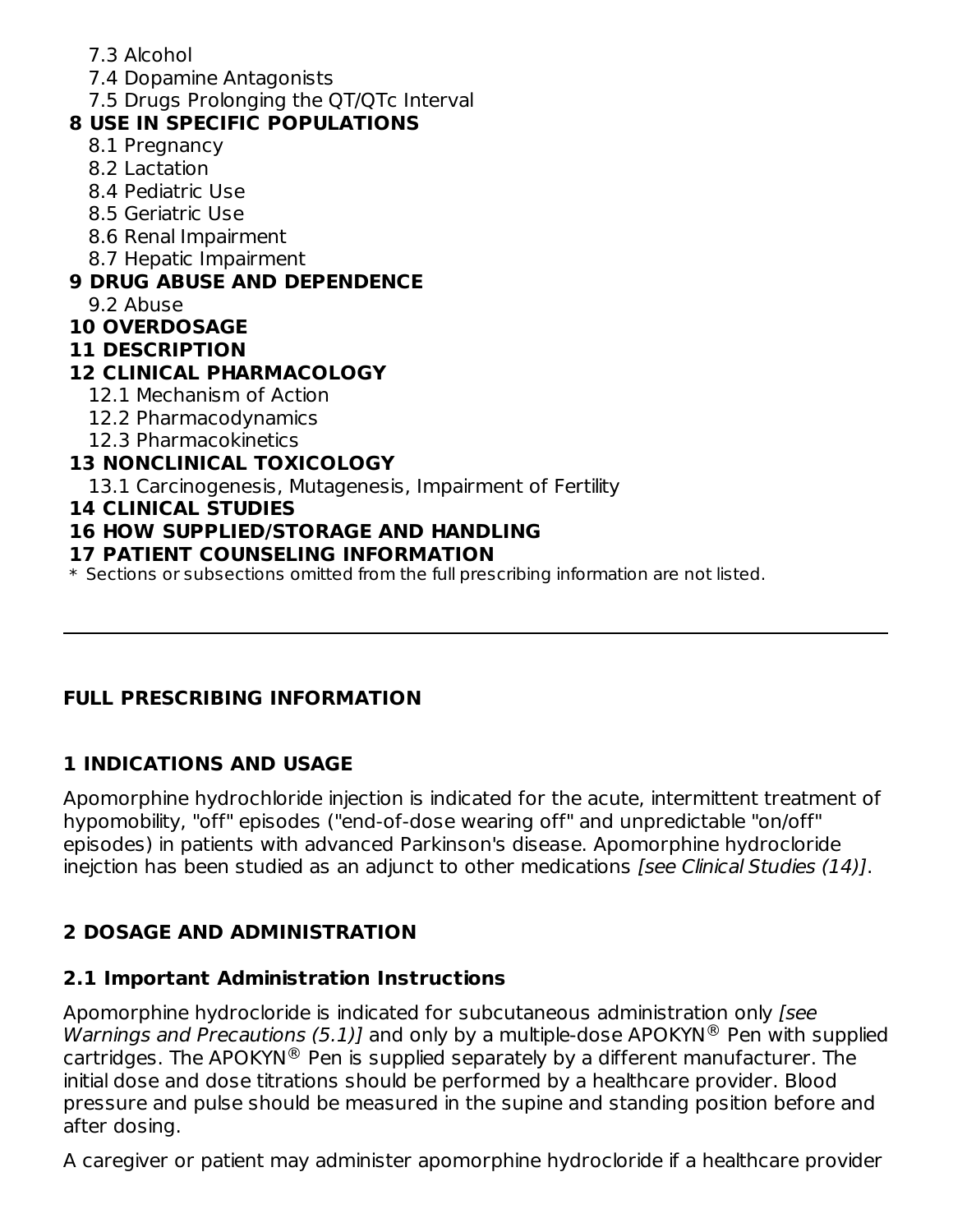determines that it is appropriate. Instruct patients to follow the directions provided in the Patients Instructions For Use. Because the APOKYN® Pen has markings in milliliters (mL), the prescribed dose of apomorphine hydrocloride should be expressed in mL to avoid confusion.

Visually inspect the apomorphine hydrocloride drug product through the viewing window for particulate matter and discoloration prior to administration. The solution should not be used if discolored (it should be colorless), or cloudy, or if foreign particles are present. Rotate the injection site and use proper aseptic technique [see How Supplied/Storage and Handling (16) and Patient Counseling Information (17)].

# **2.2 Premedication and Concomitant Medication**

Because of the high incidence of nausea and vomiting with apomorphine hydrocloride treatment, an antiemetic, e.g., trimethobenzamide 300 mg three times a day, should be started 3 days prior to the initial dose of apomorphine hydrocloride [see Warnings and Precautions (5.2)]. Treatment with trimethobenzamide should only be continued as long as necessary to control nausea and vomiting, and generally no longer than two months after initiation of treatment with apomorphine hydrocloride, as trimethobenzamide increases the incidence of somnolence, dizziness and falls in patients treated with apomorphine hydrocloride [see Warnings and Precautions (5.2)].

Based on reports of profound hypotension and loss of consciousness when apomorphine was administered with ondansetron, the concomitant use of apomorphine with drugs of the 5HT $_3$  antagonist class including antiemetics (for example, ondansetron, granisetron, dolasetron, palonosetron) and alosetron are contraindicated [see Contraindications (4)].

# **2.3 Dosing Information**

The recommended starting dose of apomorphine hydrocloride is 0.2 mL (2 mg). Titrate on the basis of effectiveness and tolerance, up to a maximum recommended dose of 0.6 mL (6 mg) [see Clinical Studies (14)].

There is no evidence from controlled trials that doses greater than 0.6 mL (6 mg) gave an increased effect and therefore, individual doses above 0.6 mL (6 mg) are not recommended. The average frequency of dosing in the development program was 3 times per day. There is limited experience with single doses greater than 0.6 mL (6 mg), dosing more than 5 times per day and with total daily doses greater than 2 mL (20 mg).

Begin dosing when patients are in an "off" state. The initial dose should be a 0.2 mL (2 mg) test dose in a setting where medical personnel can closely monitor blood pressure and pulse. Both supine and standing blood pressure and pulse should be checked predose and at 20 minutes, 40 minutes, and 60 minutes post-dose (and after 60 minutes, if there is significant hypotension at 60 minutes). Patients who develop clinically significant orthostatic hypotension in response to this test dose of apomorphine hydrocloride should not be considered candidates for treatment with apomorphine hydrocloride.

If the patient tolerates the 0.2 mL (2 mg) dose, and responds adequately, the starting dose should be 0.2 mL (2 mg), used on an as needed basis to treat recurring "off" episodes. If needed, the dose can be increased in 0.1 mL (1 mg) increments every few days on an outpatient basis.

The general principle guiding subsequent dosing (described in detail below) is to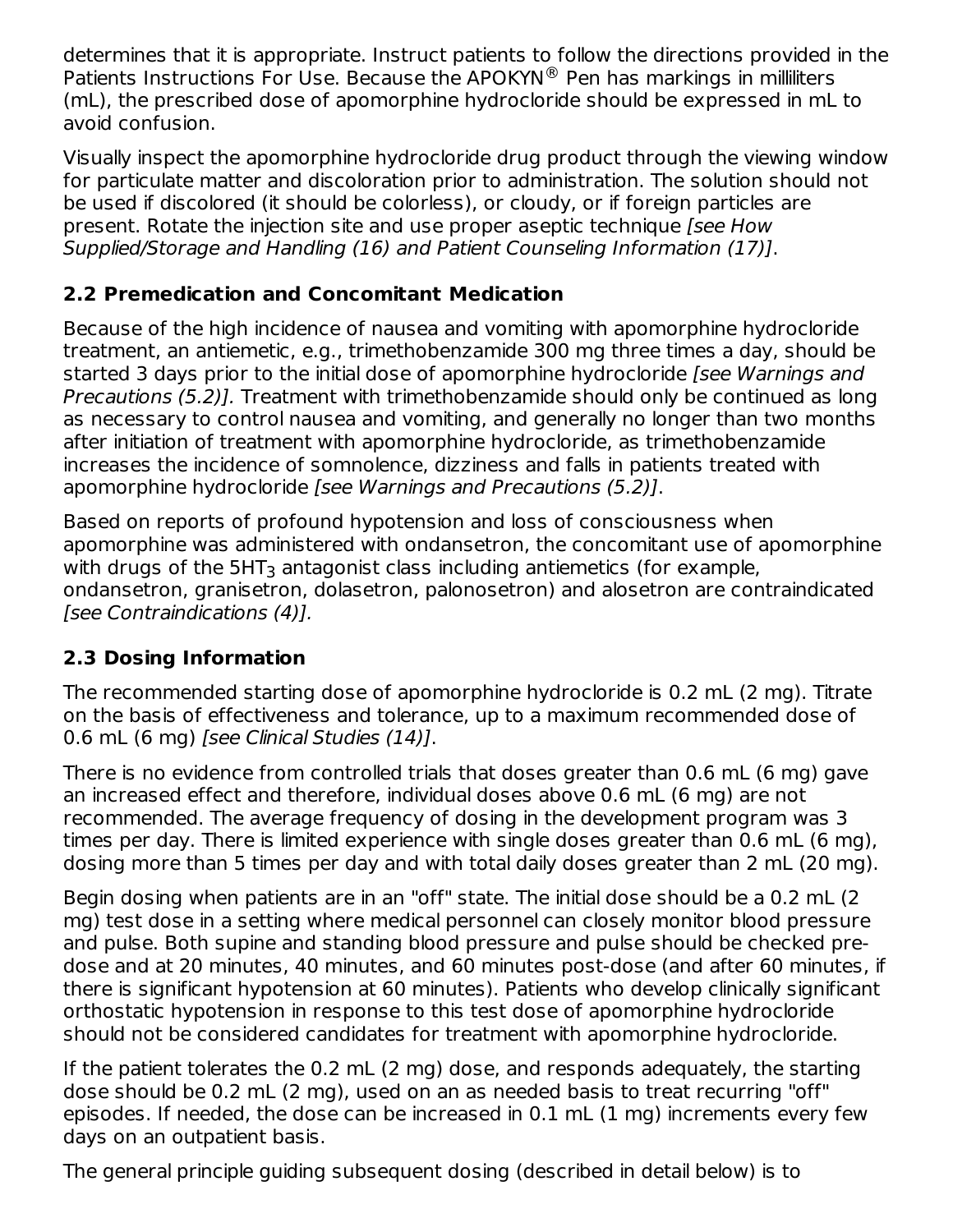determine that the patient needs and can tolerate a higher test dose, 0.3 mL or 0.4 mL (3 mg or 4 mg, respectively) under close medical supervision. A trial of outpatient dosing may follow (periodically assessing both efficacy and tolerability), using a dose 0.1 mL (1 mg) lower than the tolerated test dose.

If the patient tolerates the 0.2 mL (2 mg) test dose but does not respond adequately, a dose of 0.4 mL (4 mg) may be administered under medical supervision, at least 2 hours after the initial test dose, at the next observed "off" period. If the patient tolerates and responds to a test dose of 0.4 mL (4 mg), the initial maintenance dose should be 0.3 mL (3 mg) used on an as needed basis to treat recurring "off" episodes as an outpatient. If needed, the dose can be increased in 0.1 mL (1 mg) increments every few days on an outpatient basis.

If the patient does not tolerate a test dose of 0.4 mL (4 mg), a test dose of 0.3 mL (3 mg) may be administered during a separate "off" period under medical supervision, at least 2 hours after the previous dose. If the patient tolerates the 0.3 mL (3 mg) test dose, the initial maintenance dose should be 0.2 mL (2 mg) used on an as needed basis to treat existing "off" episodes. If needed, and the 0.2 mL (2 mg) dose is tolerated, the dose can be increased to 0.3 mL (3 mg) after a few days. In such a patient, the dose should ordinarily not be increased to 0.4 mL (4 mg) on an outpatient basis.

# **2.4 Dosing in Patients with Renal Impairment**

For patients with mild and moderate renal impairment, the test dose and starting dose should be reduced to 0.1 mL (1 mg) [see Clinical Pharmacology (12.3) and Use in Specific Populations (8.6)].

# **2.5 Re-treatment and Interruption in Therapy**

If a single dose of apomorphine hydrocloride is ineffective for a particular "off" period, a second dose should not be given for that "off" episode. The efficacy of the safety of administering a second dose for a single "off" episode has not been studied systematically. Do not administer a repeat dose of apomorphine hydrocloride sooner than 2 hours after the last dose.

Patients who have an interruption in therapy of more than a week should be restarted on a 0.2 mL (2 mg) dose and gradually titrated to effect and tolerability.

# **3 DOSAGE FORMS AND STRENGTHS**

Apomorphine hydrocloride 30 mg/3 mL (10 mg/mL) containing apomorphine hydrochloride (as apomorphine hydrochloride hemihydrate), USP is supplied as a clear, colorless, sterile, solution in a 3 mL (30 mg) cartridge. The 3 mL (30 mg) glass cartridge for single-patient-use is used with a manual reusable pen injector (APOKYN $^{\circledR}$  Pen) which is supplied separately by a different manufacturer. A single cartridge, pen and needle can deliver doses up to 1 mL (10 mg) in 0.02 mL (0.2 mg) increments. The  $APOKYN^{\circledR}$  pen injector is provided in a package with six needles.

Using concomitant drugs of the 5HT antagonist class including antiemetics (e.g.,

# **4 CONTRAINDICATIONS**

Apomorphine hydrocloride is contraindicated in patients: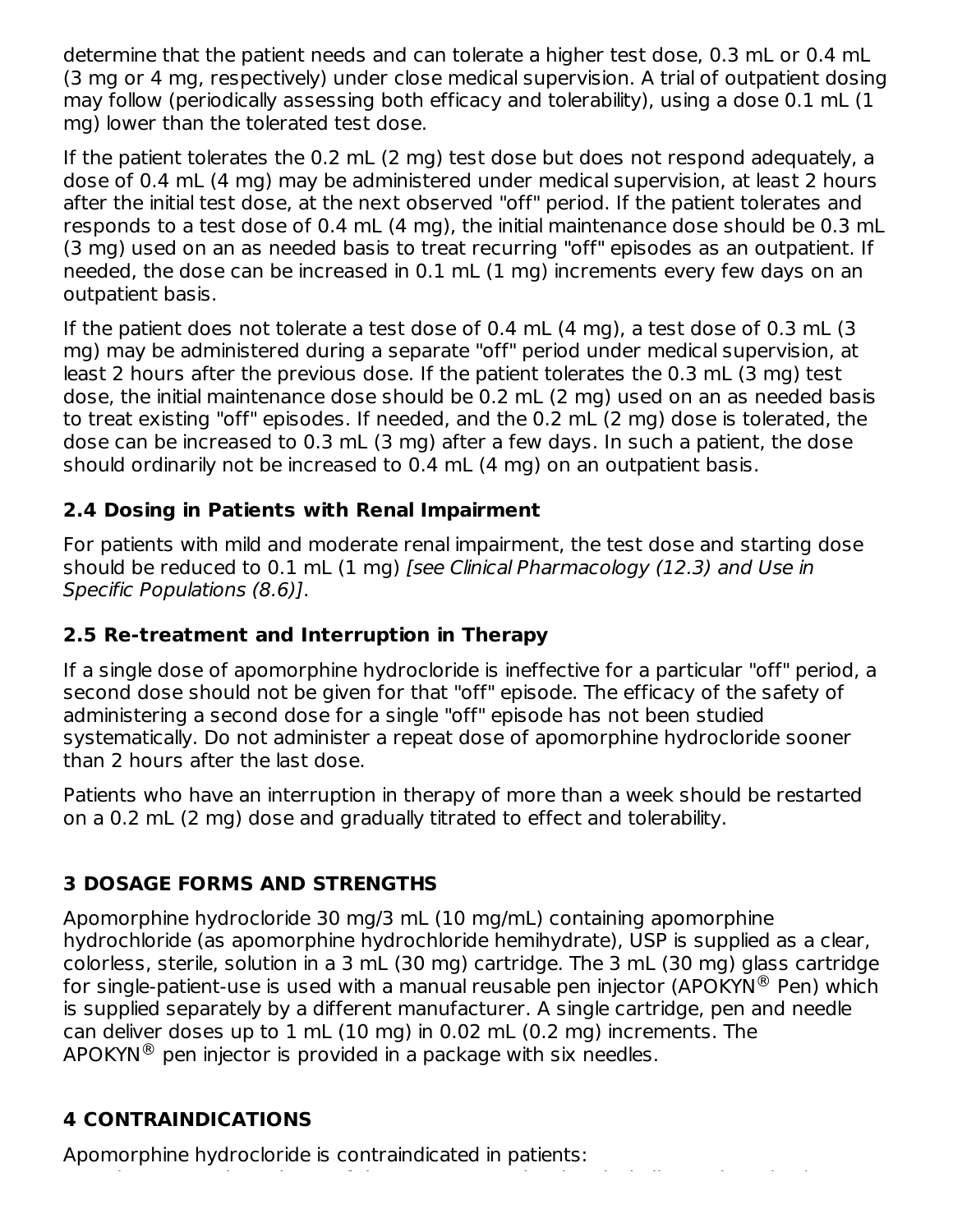- Using concomitant drugs of the  $5HT_3$  antagonist class including antiemetics (e.g., ondansetron, granisetron, dolasetron, palonosetron) and alosetron [see Drug Interactions (7.1)]. There have been reports of profound hypotension and loss of consciousness when apomorphine hydrocloride was administered with ondansetron.
- With hypersensitivity/allergic reaction to apomorphine or to any of the excipients of apomorphine hydrocloride, including a sulfite (i.e., sodium metabisulfite). Angioedema or anaphylaxis may occur [see Warnings and Precautions (5.12)].

# **5 WARNINGS AND PRECAUTIONS**

### **5.1 Serious Adverse Reactions After Intravenous Administration**

Following intravenous administration of apomorphine hydrocloride, serious adverse reactions including thrombus formation and pulmonary embolism due to intravenous crystallization of apomorphine have occurred. Consequently, apomorphine hydrocloride should not be administered intravenously.

### **5.2 Nausea and Vomiting**

Apomorphine hydrocloride causes severe nausea and vomiting when it is administered at recommended doses. Because of this, in domestic clinical studies, 98% of all patients were pre-medicated with trimethobenzamide, an antiemetic, for three days prior to study enrollment, and were then encouraged to continue trimethobenzamide for at least 6 weeks. Even with the use of concomitant trimethobenzamide in clinical studies, 31% and 11% of the apomorphine hydrocloride-treated patients had nausea and vomiting, respectively, and 3% and 2% of the patients discontinued apomorphine hydrocloride due to nausea and vomiting, respectively. Among 522 patients treated, 262 (50%) discontinued trimethobenzamide while continuing apomorphine hydrocloride. The average time to discontinuation of trimethobenzamide was about 2 months (range: 1 day to 33 months). For the 262 patients who discontinued trimethobenzamide, 249 patients continued apomorphine without trimethobenzamide for a duration of follow-up that averaged 1 year (range: 0 years to 3 years).

The effect of trimethobenzamide on reducing nausea and vomiting during treatment with apomorphine hydrocloride was evaluated in a 12-week, placebo-controlled study in 194 patients. The study suggests that trimethobenzamide reduces the incidence of nausea and vomiting during the first 4 weeks of apomorphine hydrocloride treatment (incidence of nausea and vomiting 43% on trimethobenzamide vs. 59% on placebo). However, over the 12-week period, compared with placebo, patients treated with trimethobenzamide had a greater incidence of somnolence (19% for trimethobenzamide vs. 12% for placebo), dizziness (14% for trimethobenzamide vs. 8% for placebo), and falls (8% for trimethobenzamide vs. 1% for placebo). Therefore, the benefit of treatment with trimethobenzamide must be balanced with the risk for those adverse events, and treatment with trimethobenzamide should only be continued as long as necessary to control nausea and vomiting, and generally no longer than two months.

The ability of concomitantly administered antiemetic drugs (other than trimethobenzamide) has not been studied. Antiemetics with anti-dopaminergic actions (e.g., haloperidol, chlorpromazine, promethazine, prochlorperazine, metaclopramide) have the potential to worsen the symptoms in patients with Parkinson's disease and should be avoided.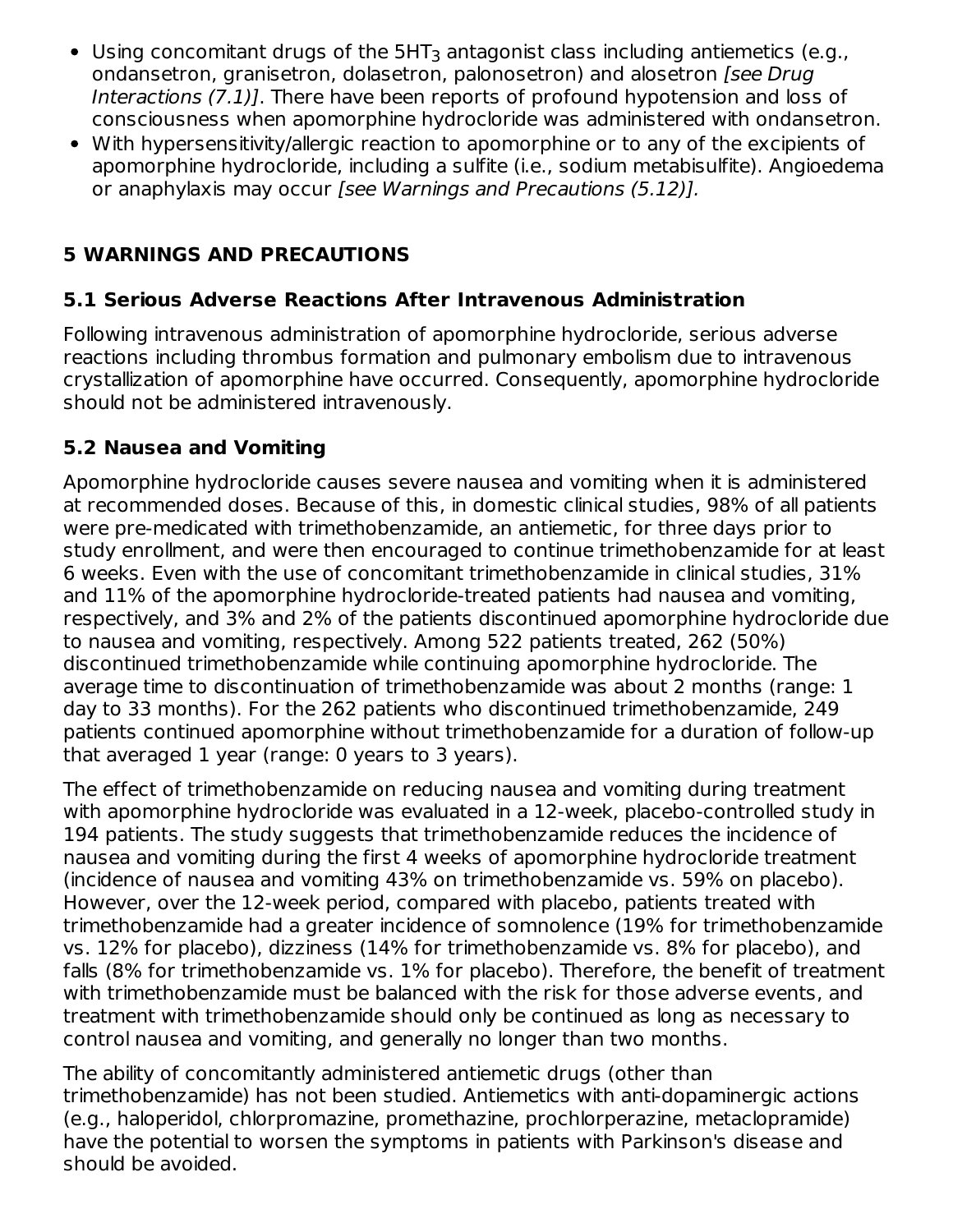### **5.3 Falling Asleep During Activities of Daily Living and Somnolence**

There have been reports in the literature of patients treated with apomorphine hydrocloride subcutaneous injections who suddenly fell asleep without prior warning of sleepiness while engaged in activities of daily living. Somnolence is commonly associated with apomorphine hydrocloride, and it is reported that falling asleep while engaged in activities of daily living always occurs in a setting of pre-existing somnolence, even if patients do not give such a history. Somnolence was reported in 35% of patients treated with apomorphine hydrocloride and in none of the patients in the placebo group. Prescribers should reassess patients for drowsiness or sleepiness, especially since some of the events occur well after the start of treatment. Prescribers should also be aware that patients may not acknowledge drowsiness or sleepiness until directly questioned about drowsiness or sleepiness during specific activities.

Before initiating treatment with apomorphine hydrocloride, advise patients of the risk of drowsiness and ask them about factors that could increase the risk with apomorphine hydrocloride, such as concomitant sedating medications and the presence of sleep disorders. If a patient develops significant daytime sleepiness or falls asleep during activities that require active participation (e.g., conversations, eating, etc.), apomorphine hydrocloride should ordinarily be discontinued. If a decision is made to continue apomorphine hydrocloride, patients should be advised not to drive and to avoid other potentially dangerous activities. There is insufficient information to determine whether dose reduction will eliminate episodes of falling asleep while engaged in activities of daily living.

### **5.4 Syncope/Hypotension/Orthostatic Hypotension**

In clinical studies, approximately 2% of apomorphine hydrochloride-treated patients experienced syncope. Dopamine agonists, including apomorphine hydrochloride, may cause orthostatic hypotension at any time but especially during dose escalation. Patients with Parkinson's disease may also have an impaired capacity to respond to an orthostatic challenge. For these reasons, Parkinson's disease patients being treated with dopaminergic agonists ordinarily require careful monitoring for signs and symptoms of orthostatic hypotension, especially during dose escalation, and should be informed of this risk.

Patients undergoing titration of apomorphine hydrochloride showed an increased incidence (from 4% pre-dose to 18% post-dose) of systolic orthostatic hypotension (≥ 20 mmHg decrease) when evaluated at various times after in-office dosing. A small number of patients developed severe systolic orthostatic hypotension ( $\geq$  30 mm Hg decrease and systolic  $BP \leq 90$  mmHg) after subcutaneous apomorphine injection. In clinical trials of apomorphine hydrochloride in patients with advanced Parkinson's disease, 59 of 550 patients (11%) had orthostatic hypotension, hypotension, and/or syncope. These events were considered serious in 4 patients  $(< 1\%)$  and resulted in withdrawal of apomorphine hydrochloride in 10 patients (2%). These events occurred both with initial dosing and during long-term treatment. Whether or not hypotension contributed to other significant adverse events seen (e.g., falls), is unknown. Apomorphine hydrochloride causes dose-related decreases in systolic (SBP) and diastolic blood pressure (DBP) [see Clinical Pharmacology (12.2)].

In a study of healthy subjects, the hypotensive effect of apomorphine hydrochloride on systolic and diastolic blood pressure) was exacerbated by the concomitant use of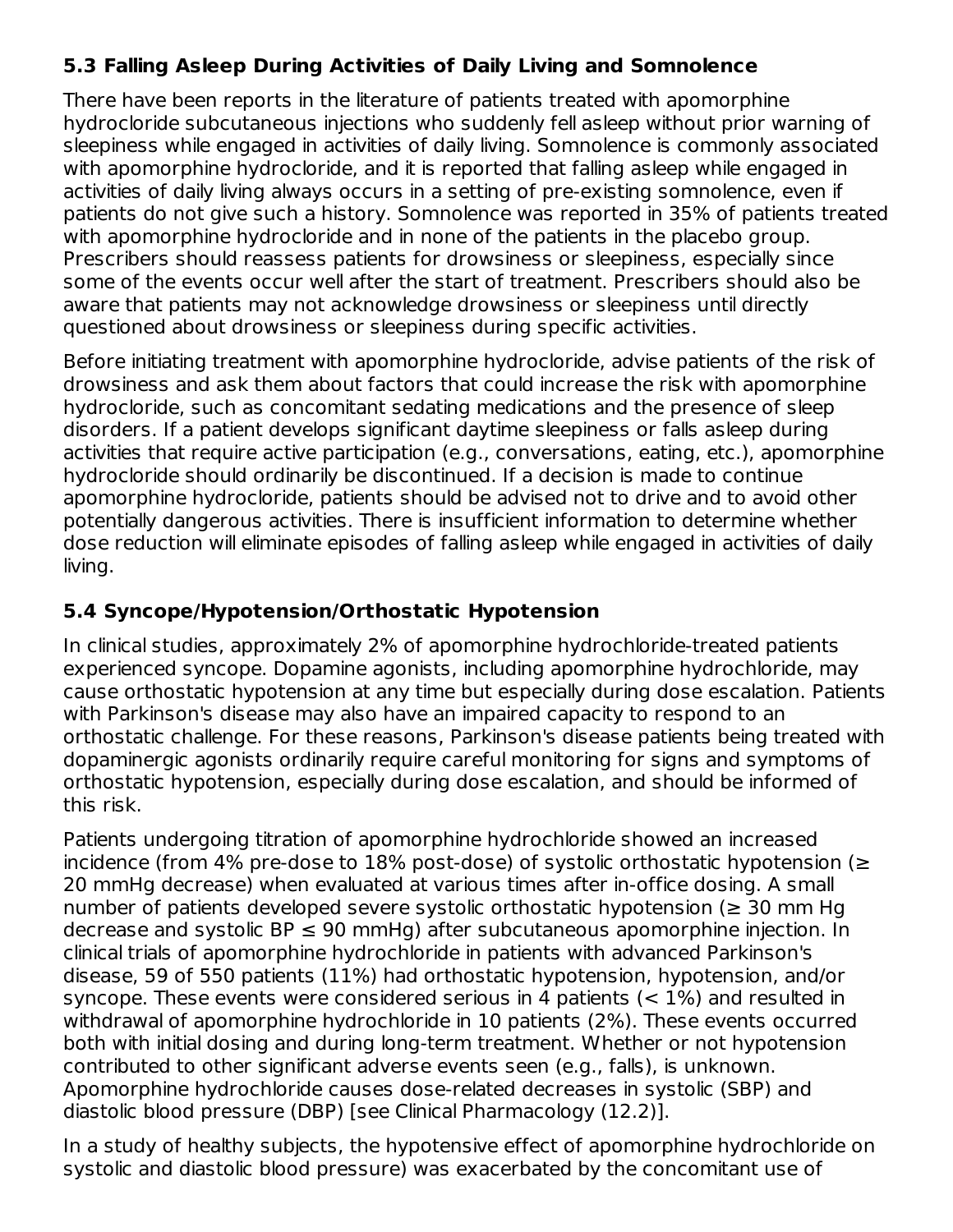alcohol or sublingual nitroglycerin (0.4 mg). Patients should avoid alcohol when using apomorphine hydrochloride [see Drug Interactions (7.3)]. Patients taking apomorphine hydrochloride should lie down before and after taking sublingual nitroglycerin. Other vasodilators and antihypertensives may also increase the hypotensive effects of apomorphine hydrochloride. Monitor blood pressure for hypotension and orthostatic hypotension in patients taking apomorphine hydrochloride with concomitant antihypertensive medications or vasodilators [see Drug Interactions (7.2, 7.3)].

# **5.5 Falls**

Patients with Parkinson's disease (PD) are at risk of falling due to underlying postural instability, possible autonomic instability, and syncope caused by the blood pressure lowering effects of the drugs used to treat PD. Subcutaneous apomorphine hydrocloride might increase the risk of falling by simultaneously lowering blood pressure and altering mobility [see Clinical Pharmacology (12.2)].

In clinical trials, 30% of patients had events that could reasonably be considered falls and about 5% of patients had falls that were considered serious.

# **5.6 Hallucinations / Psychotic-Like Behavior**

In clinical studies, hallucinations were reported by 14% of the apomorphine hydrocloridetreated patients. In one randomized, double-blind, placebo-controlled study, hallucinations or confusion occurred in 10% of patients treated with apomorphine hydrocloride and 0% of patients treated with placebo. Hallucinations resulted in discontinuation of apomorphine hydrocloride in 1% of patients.

Postmarketing reports indicate that patients may experience new or worsening mental status and behavioral changes, which may be severe, including psychotic-like behavior after starting or increasing the dose of apomorphine hydrocloride. Other drugs prescribed to improve the symptoms of Parkinson's disease can have similar effects on thinking and behavior. This abnormal thinking and behavior can consist of one or more of a variety of manifestations, including paranoid ideation, delusions, hallucinations, confusion, disorientation, aggressive behavior, agitation, and delirium.

Patients with a major psychotic disorder should ordinarily not be treated with apomorphine hydrocloride because of the risk of exacerbating psychosis. In addition, certain medications used to treat psychosis may exacerbate the symptoms of Parkinson's disease and may decrease the effectiveness of apomorphine hydrocloride [see Drug Interactions (7.3)].

# **5.7 Dyskinesias**

Apomorphine hydrocloride may cause dyskinesia or exacerbate pre-existing dyskinesia. In clinical studies, dyskinesia or worsening of dyskinesia was reported in 24% of patients. Overall, 2% of apomorphine hydrocloride-treated patients withdrew from studies due to dyskinesias.

# **5.8 Impulse Control/Compulsive Behaviors**

Case reports suggest that patients can experience intense urges to gamble, increased sexual urges, intense urges to spend money uncontrollably, and other intense urges and the inability to control these urges while taking one or more of the medications,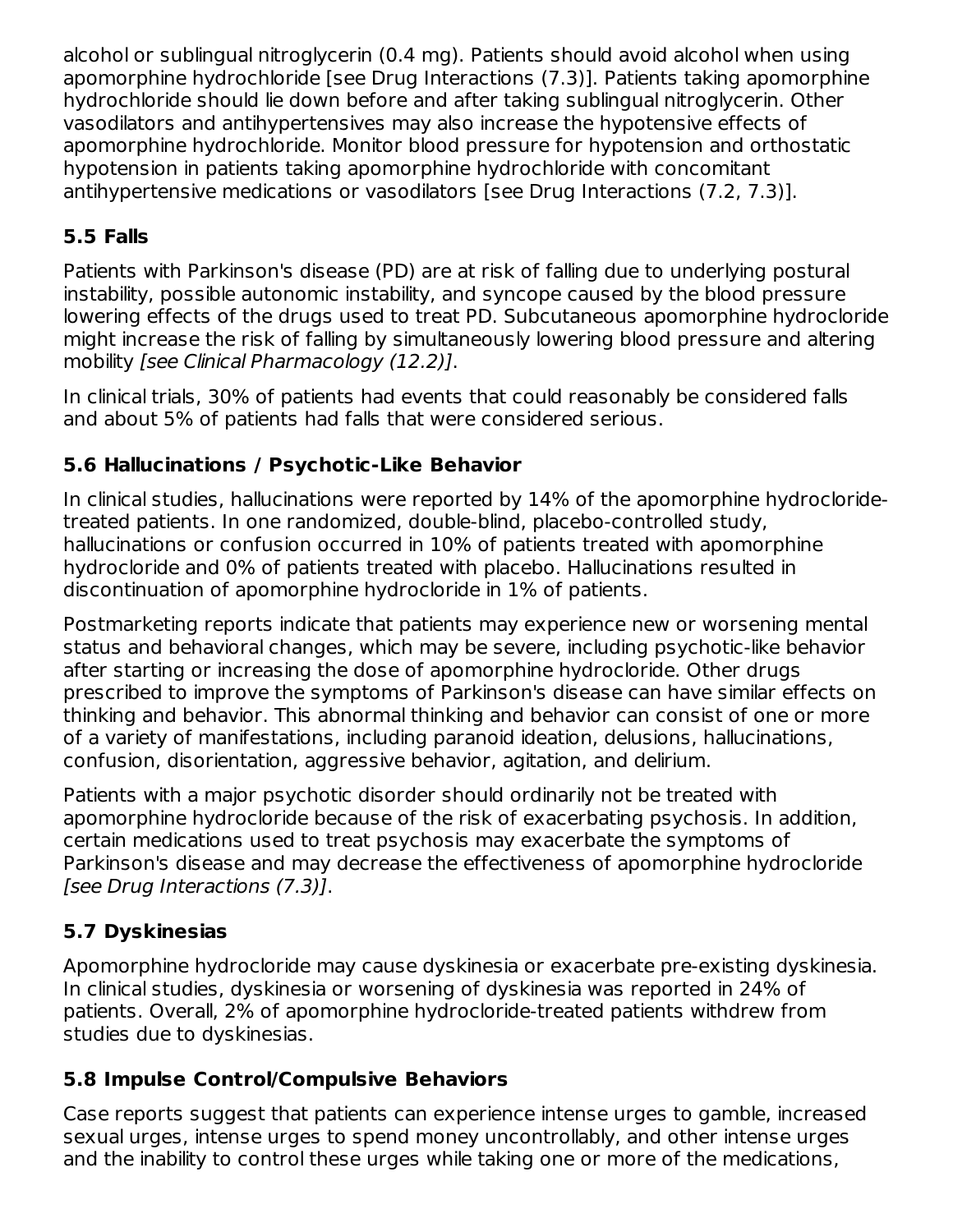including apomorphine hydrocloride, that increase central dopaminergic tone and that are generally used for the treatment of Parkinson's disease. In some cases, although not all, these urges were reported to have stopped when the dose was reduced or the medication was discontinued. Because patients may not recognize these behaviors as abnormal, it is important for prescribers to specifically ask patients or their caregivers about the development of new or increased gambling urges, sexual urges, uncontrolled spending or other urges while being treated with apomorphine hydrocloride. Physicians should consider dose reduction or stopping the medication if a patient develops such urges while taking apomorphine hydrocloride.

# **5.9 Coronary Events**

In clinical studies, 4% of patients treated with apomorphine hydrocloride experienced angina, myocardial infarction, cardiac arrest and/or sudden death; some cases of angina and myocardial infarction occurred in close proximity to apomorphine hydrocloride dosing (within 2 hours), while other cases of cardiac arrest and sudden death were observed at times unrelated to dosing. apomorphine hydrocloride has been shown to reduce resting systolic and diastolic blood pressure and may have the potential to exacerbate coronary (and cerebral) ischemia in patients with known cardiovascular and cerebrovascular disease. If patients develop signs and symptoms of coronary or cerebral ischemia, prescribers should re-evaluate the continued use of apomorphine hydrocloride.

# **5.10 QTc Prolongation and Potential for Proarrhythymic Effects**

There is a dose related prolongation of QTc interval after apomorphine exposure similar to that achieved with therapeutic doses of apomorphine hydrocloride [see Clinical Pharmacology (12.2)]. Doses greater than 6 mg do not provide additional clinical benefit and are not recommended.

Drugs that prolong the QTc interval have been associated with torsades de pointes and sudden death. The relationship of QTc prolongation to torsades de pointes is clearest for larger increases (20 msec and greater), but it is possible that smaller QTc prolongations may also increase risk, or increase it in susceptible individuals, such as those with hypokalemia, hypomagnesemia, bradycardia, concomitant use of other drugs that prolong the QTc interval, or genetic predisposition (e.g., congenital prolongation of the QT interval). Although torsades de pointes has not been observed in association with the use of apomorphine hydrocloride at recommended doses in clinical studies, experience is too limited to rule out an increased risk. Palpitations and syncope may signal the occurrence of an episode of torsades de pointes.

The risks and benefits of apomorphine hydrocloride treatment should be considered prior to initiating treatment with apomorphine hydrocloride in patients with risk factors for prolonged QTc.

# **5.11 Withdrawal-Emergent Hyperpyrexia and Confusion**

A symptom complex resembling neuroleptic malignant syndrome (characterized by elevated temperature, muscular rigidity, altered consciousness, and autonomic instability), with no other obvious etiology, has been reported in association with rapid dose reduction, withdrawal of, or changes in antiparkinsonian therapy.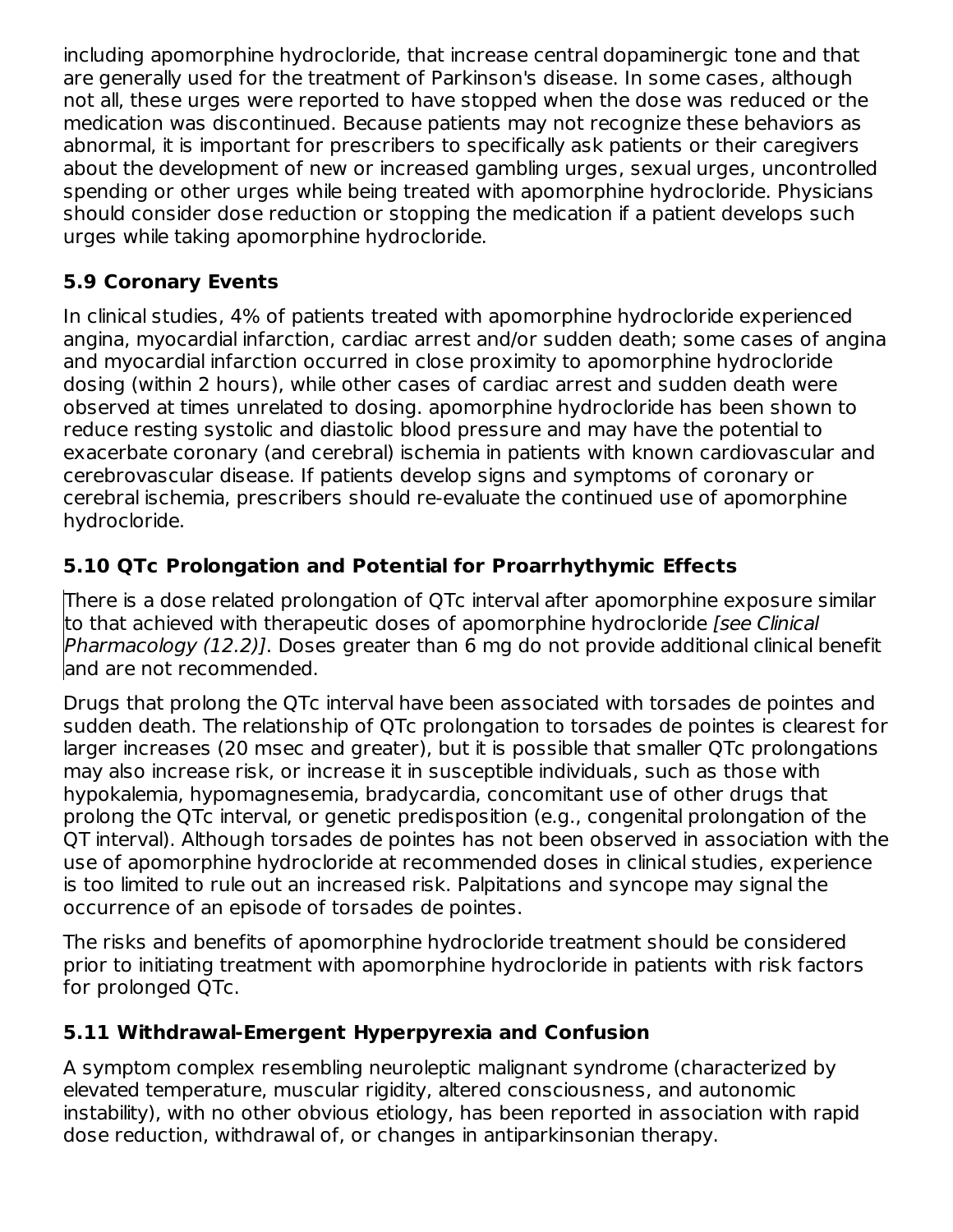# **5.12 Hypersensitivity**

Hypersensitivity/allergic reactions characterized by urticaria, rash, pruritus, and/or various manifestations of angioedema may occur because of apomorphine hydrocloride or because of its sulfite excipient. apomorphine hydrocloride contains sodium metabisulfite, a sulfite that may cause allergic-type reactions, including anaphylactic symptoms and life-threatening or less severe asthmatic episodes in certain susceptible people. The overall prevalence of sulfite sensitivity in the general population is unknown and probably low. Sulfite sensitivity is seen more frequently in asthmatic than in nonasthmatic people.

### **5.13 Fibrotic Complications**

Cases of retroperitoneal fibrosis, pulmonary infiltrates, pleural effusion, pleural thickening, and cardiac valvulopathy have been reported in some patients treated with ergot-derived dopaminergic agents. While these complications may resolve when the drug is discontinued, complete resolution does not always occur. Although these adverse reactions are believed to be related to the ergoline structure of these dopamine agonists, whether other, nonergot derived dopamine agonists, such as apomorphine hydrocloride, can cause these reactions is unknown.

# **5.14 Priapism**

apomorphine hydrocloride may cause prolonged painful erections in some patients. In clinical studies, painful erections were reported by 3 of 361 apomorphine hydrocloridetreated men, and one patient withdrew from apomorphine hydrocloride therapy because of priapism. Although no patients in the clinical studies required surgical intervention, severe priapism may require surgical intervention.

# **5.15 Retinal Pathology in Albino Rats**

In a 2-year carcinogenicity study of apomorphine in albino rat, retinal atrophy was detected at all subcutaneous doses tested (up to 0.8 mg/kg/day or 2 mg/kg/day in males or females, respectively; less than the maximum recommended human dose of 20 mg/day on a body surface area [mg/m<sup>2</sup>] basis). Retinal atrophy/degeneration has been observed in albino rats treated with other dopamine agonists for prolonged periods (generally during 2-year carcinogenicity studies). Retinal findings were not observed in a 39-week subcutaneous toxicity study of apomorphine in monkey at doses up to 1.5 mg/kg/day, a dose similar to the MRHD on a mg/m $^2$  basis. The clinical significance of the finding in rat has not been established but cannot be disregarded because disruption of a mechanism that is universally present in vertebrates (e.g., disk shedding) may be involved.

# **6 ADVERSE REACTIONS**

The following serious adverse reactions are discussed in more detail in the Warnings and Precautions section of labeling:

- Serious Adverse Reactions After Intravenous Administration [see Warnings and Precautions (5.1)]
- Nausea and Vomiting [see Warnings and Precautions (5.2)]
- Falling Asleep During Activities of Daily Living and Somnolence [see Warnings and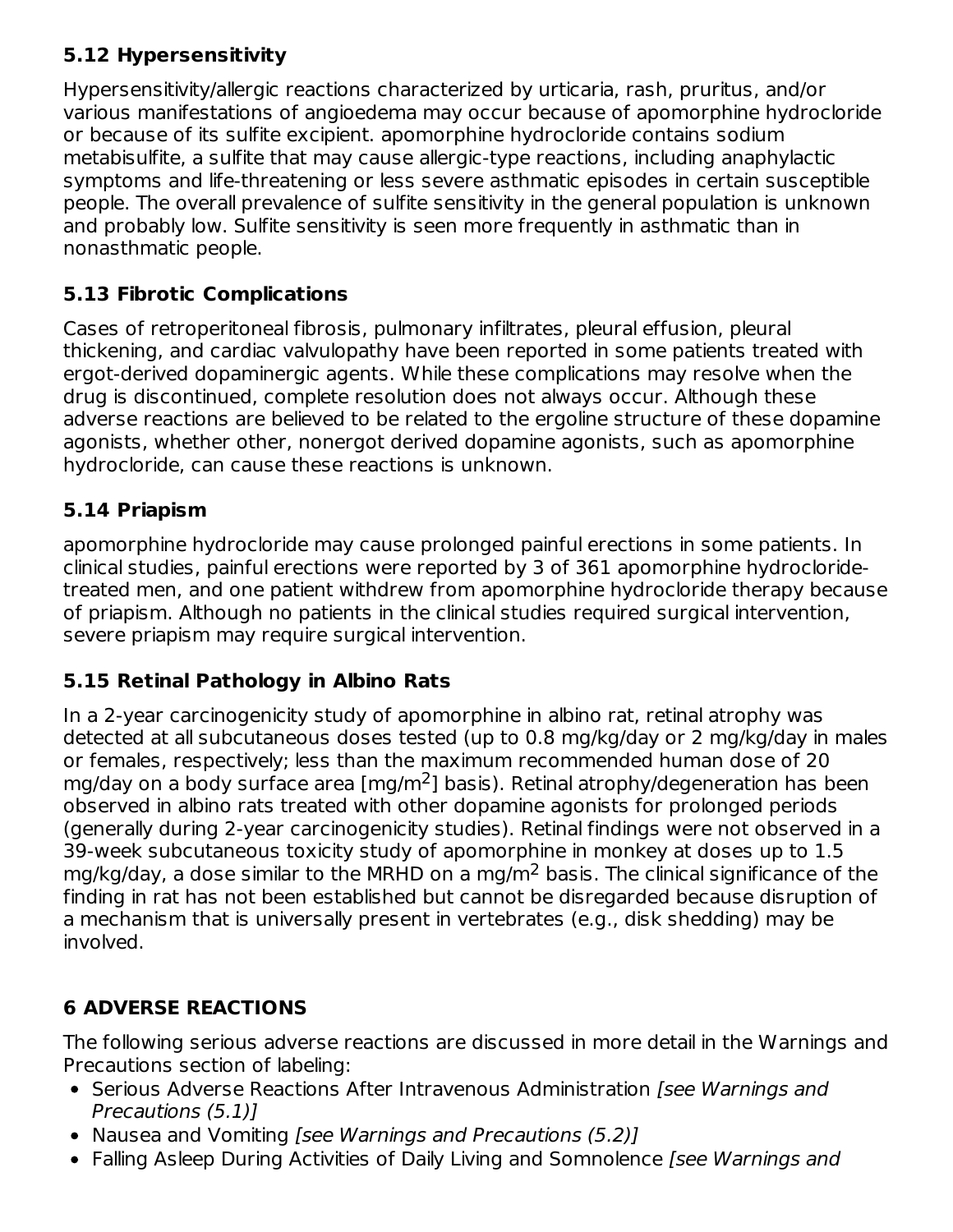Precautions (5.3)]

- Syncope/Hypotension/Orthostatic Hypotension [see Warnings and Precautions (5.4)]
- Falls [see Warnings and Precautions (5.5)]
- Hallucinations/Psychotic-Like Behavior [see Warnings and Precautions (5.6)]
- Dyskinesias [see Warnings and Precautions (5.7)]
- Impulse Control/Compulsive Behaviors [see Warnings and Precautions (5.8)]
- Coronary Events [see Warnings and Precautions (5.9)]
- QTc Prolongation and Potential for Proarrhythymic Effects [see Warnings and Precautions (5.10)]
- Withdrawal-Emergent Hyperpyrexia and Confusion [see Warnings and Precautions  $(5.11)$
- Hypersensitivity [see Warnings and Precautions (5.12)]
- Fibrotic Complications [see Warnings and Precautions (5.13)]
- Priapism [see Warnings and Precautions  $(5.14)$ ]

# **6.1 Clinical Trials Experience**

Because clinical trials are conducted under widely varying conditions, the incidence of adverse reactions (number of unique patients experiencing an adverse reaction associated with treatment per total number of patients treated) observed in the clinical trials of a drug cannot be directly compared to the incidence of adverse reactions in the clinical trials of another drug and may not reflect the incidence of adverse reactions observed in practice.

In placebo-controlled trials, most patients received only one subcutaneous dose of apomorphine hydrocloride. All patients received concomitant levodopa and 86% received a concomitant dopamine agonist. All patients had some degree of spontaneously occurring periods of hypomobility ("off episodes") at baseline.

The most common adverse reactions (apomorphine hydrocloride incidence at least 10% greater than placebo incidence) observed in a placebo-controlled trial were yawning, drowsiness/somnolence, dyskinesias, dizziness/postural hypotension, rhinorrhea, nausea and/or vomiting, hallucination/confusion, and edema/swelling of extremities.

Table 1 presents the most common adverse reactions reported by apomorphine hydrocloride-naïve Parkinson's disease patients who were enrolled in a randomized placebo-controlled, parallel group trial and who were treated for up to 4 weeks (Study 1) [see Clinical Studies (14)]. Individual apomorphine hydrocloride doses in this trial ranged from 2 mg to 10 mg, and were titrated to achieve tolerability and control of symptoms.

|                          | <b>Apomorphine</b><br><b>Hydrocloride</b><br>$(n = 20)$ | PLACEBO (n =<br>9) |  |  |
|--------------------------|---------------------------------------------------------|--------------------|--|--|
|                          | %                                                       | %                  |  |  |
| Yawning                  | 40                                                      |                    |  |  |
| Dyskinesias              | 35                                                      | 11                 |  |  |
| Drowsiness or Somnolence | 35                                                      |                    |  |  |
| Nausea and/or Vomiting   | 30                                                      |                    |  |  |

### **Table 1: Adverse Reactions Occurring in Two or More Apomorphine Hydrocloride-Treated Patients in Study 1**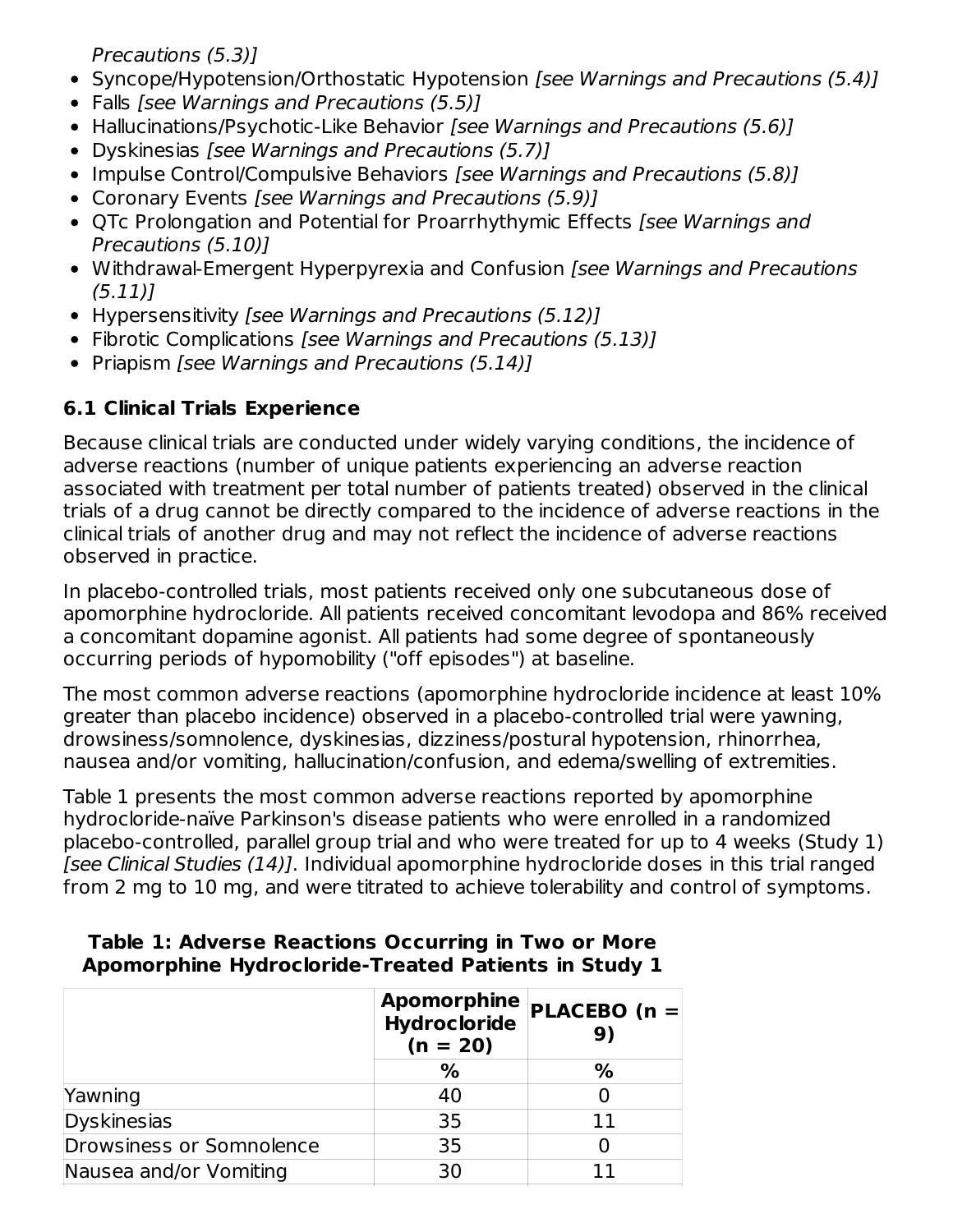| Dizziness or Postural<br>Hypotension | 20  |  |
|--------------------------------------|-----|--|
| Rhinorrhea                           | 20  |  |
| Chest Pain/Pressure/Angina           | 15  |  |
| Hallucination or Confusion           | 10  |  |
| Edema/Swelling of Extremities        | 1 በ |  |

### Other Adverse Reactions

#### Injection Site Reactions

Patients treated with apomorphine hydrocloride subcutaneous injections during clinical studies, 26% of patients had injection site reactions, including bruising (16%), granuloma (4%), and pruritus (2%).

In addition to those in Table 1, the most common adverse reactions in pooled apomorphine hydrocloride trials (occurring in at least 5% of the patients) in descending order were injection site reaction, fall, arthralgia, insomnia, headache, depression, urinary tract infection, anxiety, congestive heart failure, limb pain, back pain, Parkinson's disease aggravated, pneumonia, confusion, sweating increased, dyspnea, fatigue, ecchymosis, constipation, diarrhea, weakness, and dehydration.

# **7 DRUG INTERACTIONS**

# **7.1 5HT Antagonists 3**

Based on reports of profound hypotension and loss of consciousness when apomorphine hydrocloride was administered with ondansetron, the concomitant use of apomorphine hydrocloride with 5HT $_3$  antagonists including antiemetics (for example, ondansetron, granisetron, dolasetron, palonosetron) and alosetron, is contraindicated.

### **7.2 Antihypertensive Medications and Vasodilators**

In clinical studies, the following adverse events were experienced more commonly in patients receiving concomitant antihypertensive medications or vasodilators (n=94) than in patients not receiving these medications ( $n=456$ ): hypotension (10% vs  $4\%$ )[see Warnings and Precautions (5.4)], myocardial infarction (3% vs 1%), serious pneumonia (5% vs 3%), serious falls (9% vs 3%), and bone and joint injuries (6% vs 2%). Some of the events may be related to the increased incidence of hypotension in patients receiving concomitant antihypertensive medications or vasodilators [see Warnings and Precautions (5.4, 5.5)].

Concomitant administration of 0.4 mg sublingual nitroglycerin with apomorphine hydrocloride in healthy subjects causes greater decreases in blood pressure compared to apomorphine hydrocloride alone. When nitroglycerin and apomorphine hydrocloride were concomitantly administered to healthy subjects, the mean largest decrease (the mean of each subject's largest drop in blood pressure measured within the 6-hour period following administration of apomorphine hydrocloride) in supine systolic and diastolic blood pressure (measured over 6 hours) was 9.7 mm Hg and 9.3 mm Hg, respectively [see Clinical Pharmacology (12.3)]. The mean largest decrease in standing systolic and diastolic blood pressure was 14.3 mm Hg and 13.5 mm Hg, respectively.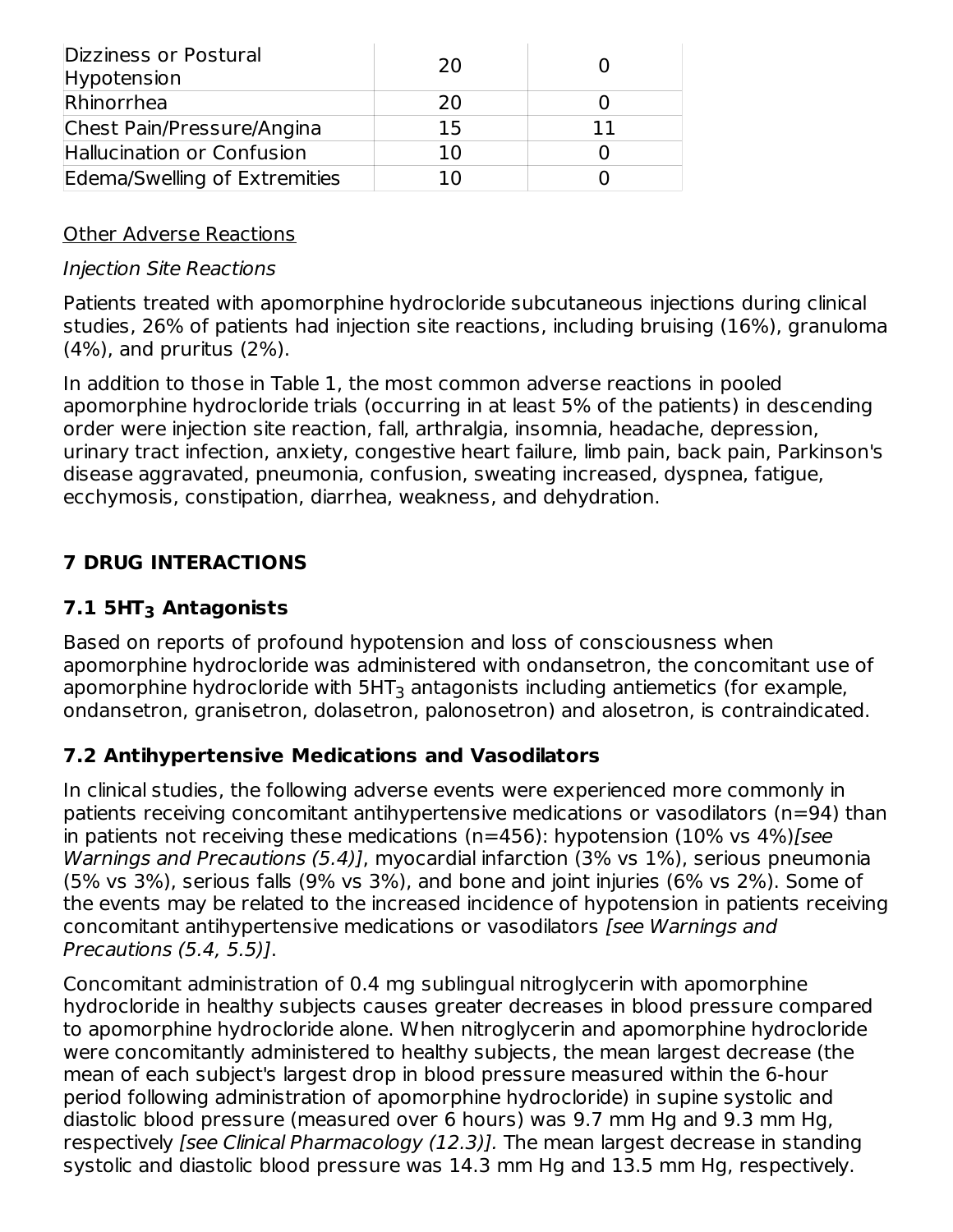Some individuals experienced very large decreases in standing systolic and diastolic blood pressure, up to a maximum decrease of 65 mm Hg and 43 mm Hg, respectively.

In comparison, the mean largest decrease in supine systolic and diastolic blood pressure when apomorphine hydrocloride was administered alone was 6.1 mm Hg and 7.3 mm Hg, respectively, and in standing systolic and diastolic blood pressure was 6.7 mm Hg and 8.4 mm Hg, respectively.

Patients taking apomorphine hydrocloride should lie down before and after taking sublingual nitroglycerin [see Warnings and Precautions (5.4)].

# **7.3 Alcohol**

Concomitant administration of high dose (0.6 g/kg) or low dose (0.3 g/kg) ethanol with apomorphine hydrocloride in healthy subjects causes greater decreases in blood pressure compared to apomorphine hydrocloride alone.

When high dose ethanol and apomorphine hydrocloride were concomitantly administered to healthy subjects, the mean largest decrease (the mean of each subject's largest drop in blood pressure measured within the 6-hour period following administration of apomorphine hydrocloride) for supine systolic and diastolic blood pressure was 9.1 mm Hg and 10.5 mm Hg, respectively [see Clinical Pharmacology (12.3)]. The mean largest standing systolic and diastolic blood pressure decrease was 11.3 mm Hg and 12.6 mm Hg, respectively. In some individuals, the decrease was as high as 61 mm Hg and 51 mm Hg, respectively, for standing systolic and diastolic blood pressure.

When low dose ethanol and apomorphine hydrocloride were concomitantly administered, the mean largest decrease in supine systolic and diastolic blood pressure was 10.2 mm Hg and 9.9 mm Hg, respectively. The mean largest decrease in standing systolic and diastolic blood pressure was 8.4 mm Hg and 7.1 mm Hg, respectively.

In comparison, the mean largest decrease in supine systolic and diastolic blood pressure when apomorphine hydrocloride was administered alone was 6.1 mm Hg and 7.3 mm Hg, respectively, and in standing systolic and diastolic blood pressure was 6.7 mm Hg 8.4 mm Hg, respectively.

Patients should avoid drinking alcohol after using apomorphine hydrocloride (see Warnings and Precautions (5.4)].

# **7.4 Dopamine Antagonists**

Since apomorphine hydrocloride is a dopamine agonist, it is possible that concomitant use of dopamine antagonists, such as the neuroleptics (phenothiazines, butyrophenones, thioxanthenes) or metoclopramide, may diminish the effectiveness of apomorphine hydrocloride. Patients with major psychotic disorders, treated with neuroleptics, should be treated with dopamine agonists only if the potential benefits outweigh the risks.

# **7.5 Drugs Prolonging the QT/QTc Interval**

Caution should be exercised when prescribing apomorphine hydrocloride concomitantly with drugs that prolong the QT/QTc interval *[see Warnings and Precautions (5.10)]*.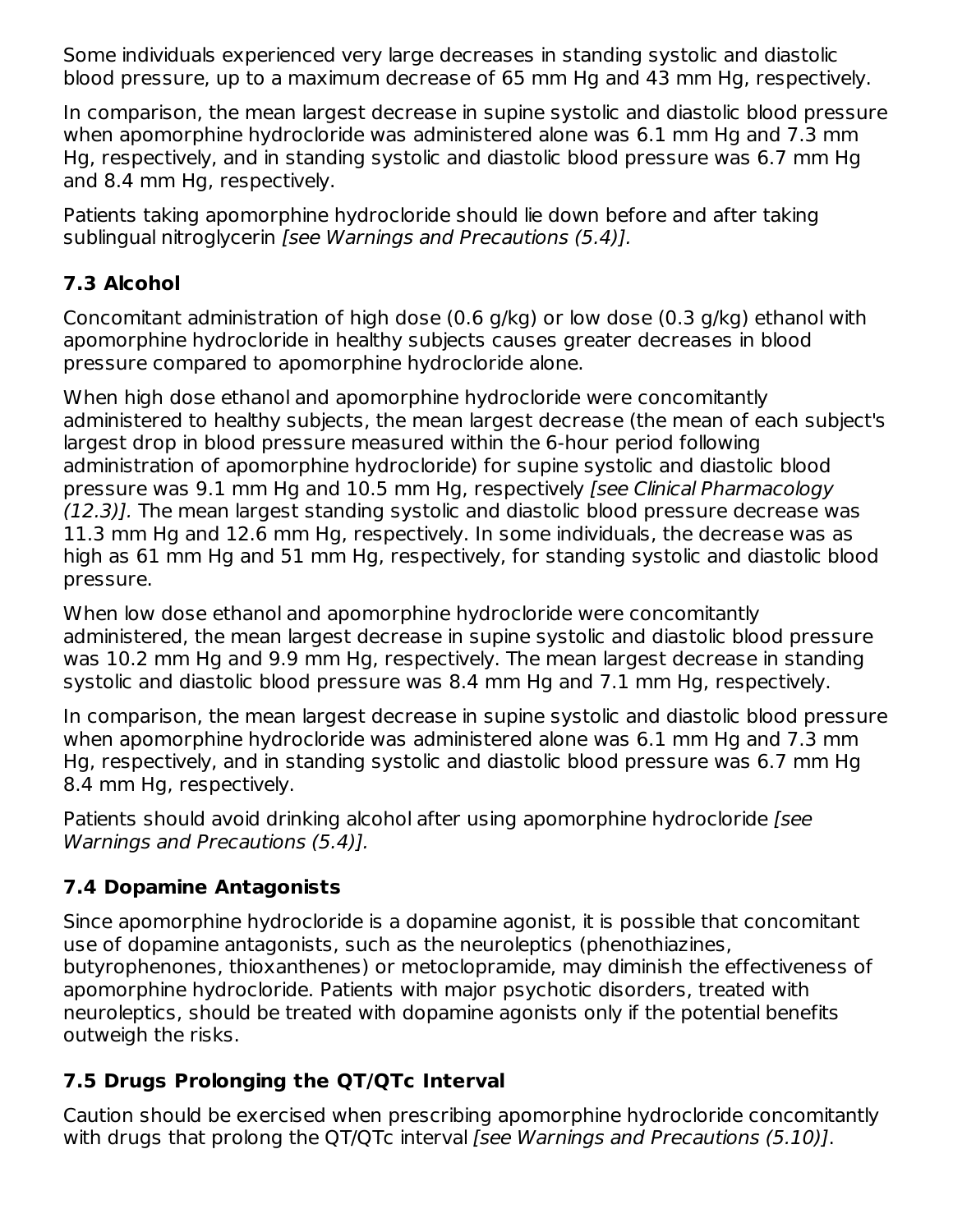# **8 USE IN SPECIFIC POPULATIONS**

# **8.1 Pregnancy**

### Risk Summary

There are no adequate data on the developmental risk associated with use of apomorphine hydrocloride in pregnant women. In animal reproduction studies, apomorphine had adverse developmental effects in rats (increased neonatal deaths) and rabbits (increased incidence of malformation) when administered during pregnancy at clinically relevant doses. These doses were also associated with maternal toxicity [see Data]. In the U.S. general population, the estimated background risk of major birth defects and miscarriage in clinically recognized pregnancies is 2% to 4% and 15% to 20%, respectively. The background risk of major birth defects and miscarriage for the indicated population is unknown.

### Data

#### Animal Data

No adverse developmental effects were observed when apomorphine (0.3, 1, or 3 mg/kg/day) was administered by subcutaneous injection to pregnant rats throughout organogenesis; the highest dose tested is 1.5 times the maximum recommended human dose (MRHD) of 20 mg/day on a mg/m<sup>2</sup> basis. Administration of apomorphine (0.3, 1, or 3 mg/kg/day) by subcutaneous injection to pregnant rabbits throughout organogenesis resulted in an increased incidence of malformations of the heart and/or great vessels at the mid and high doses; maternal toxicity was observed at the highest dose tested. The no-effect dose for adverse developmental effects is less than the MRHD on a mg/m<sup>2</sup> basis.

Apomorphine (0.3, 1, or 3 mg/kg/day), administered by subcutaneous injection to females throughout gestation and lactation, resulted in increased offspring mortality at the highest dose tested, which was associated with maternal toxicity. There were no effects on developmental parameters or reproductive performance in surviving offspring. The no-effect dose for developmental toxicity (1 mg/kg/day) is less than the MRHD on a mg/m<sup>2</sup> basis.

# **8.2 Lactation**

#### Risk Summary

There are no data on the presence of apomorphine in human milk, the effects of apomorphine on the breastfed infant, or the effects of apomorphine on milk production. The developmental and health benefits of breastfeeding should be considered along with the mother's clinical need for apomorphine hydrocloride and any potential adverse effects on the breastfed infant from apomorphine hydrocloride or from the underlying maternal condition.

# **8.4 Pediatric Use**

Safety and effectiveness in pediatric patients have not been established.

# **8.5 Geriatric Use**

In the apomorphine hydrocloride clinical development program, there were 239 patients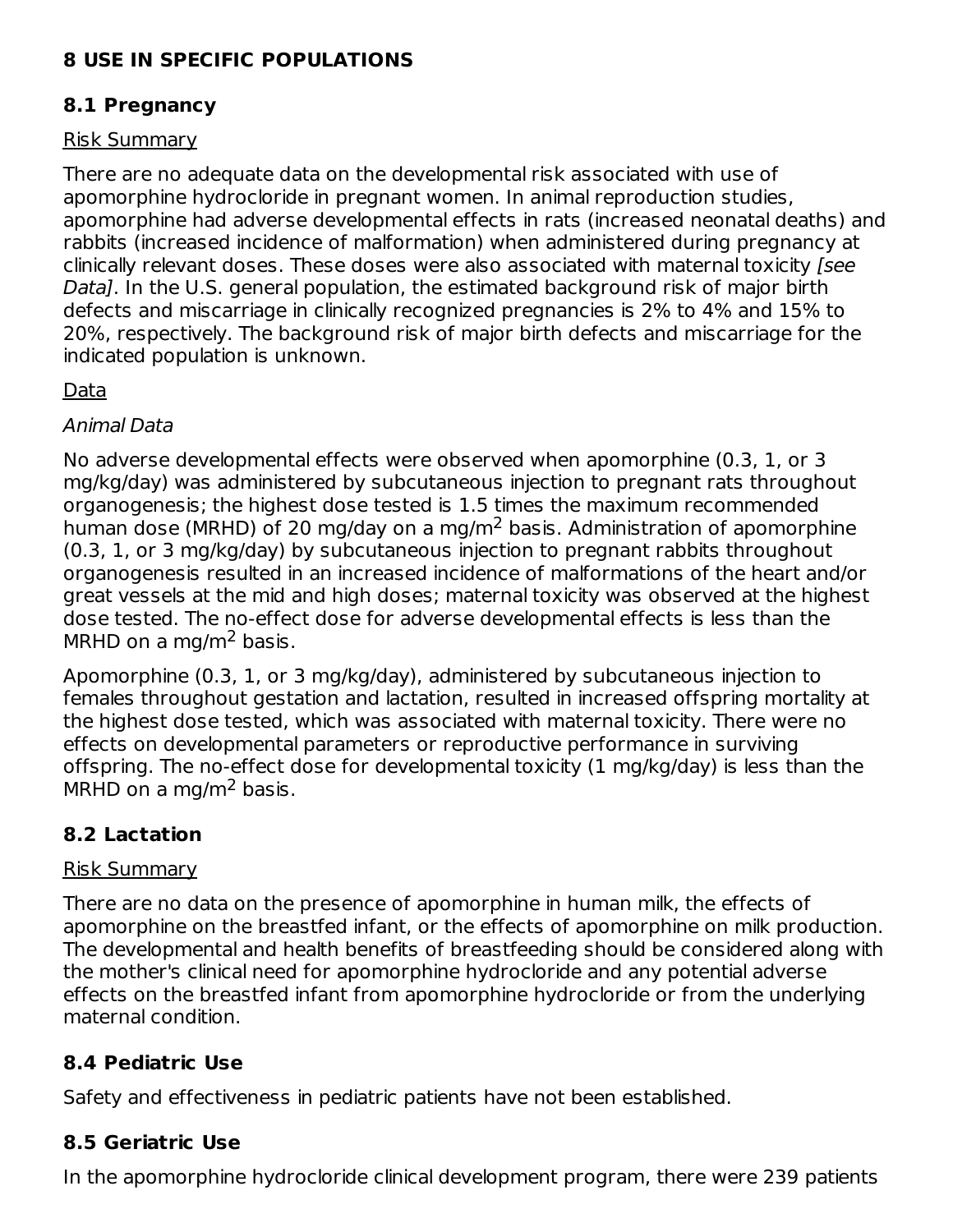less than age 65 treated with apomorphine hydrocloride and 311 patients who were age 65 or older. Confusion and hallucinations were reported more frequently with patients age 65 and older compared to patients with less than age 65. Serious adverse reactions (life-threatening events or events resulting in hospitalization and/or increased disability) were also more common in patients age 65 and older. Patients age 65 and older were more likely to fall (experiencing bone and joint injuries), have cardiovascular events, develop respiratory disorders, and have gastrointestinal events. Patients age 65 and above were also more likely to discontinue apomorphine hydrocloride treatment as a result of one or more adverse reactions.

### **8.6 Renal Impairment**

The starting apomorphine hydrocloride dose should be reduced in patients with mild or moderate renal impairment because the concentration and exposure (C $_{\sf max}$  and AUC) are increased in these patients. Studies in subjects with severe renal impairment have not been conducted [see Dosage and Administration (2.4) and Clinical Pharmacology (12.3)].

### **8.7 Hepatic Impairment**

Caution should be exercised when administrating apomorphine hydrocloride to patients with mild and moderate hepatic impairment because of the increased  $\mathsf{C}_{\mathsf{max}}$  and AUC in these patients. Closely monitor patients with mild and moderate hepatic impairment. Studies of subjects with severe hepatic impairment have not been conducted [see Clinical Pharmacology (12.3)].

# **9 DRUG ABUSE AND DEPENDENCE**

### **9.2 Abuse**

In premarketing clinical experience, apomorphine hydrocloride did not reveal any tendency for a withdrawal syndrome or any drug-seeking behavior. However, there are rare postmarketing reports of abuse of medications containing apomorphine hydrocloride or levodopa. In general, these reports consist of patients taking increasing doses of medication in order to achieve a euphoric state.

### **10 OVERDOSAGE**

A 62-year-old man accidentally injected 25 mg of apomorphine hydrocloride subcutaneously. After 3 minutes, the patient felt nauseated and lost consciousness for 20 minutes. Afterwards, he was alert with a heart rate 40/minute and a supine blood pressure of 90/50. He recovered completely within an hour.

### **11 DESCRIPTION**

apomorphine hydrocloride (apomorphine hydrochloride injection) contains apomorphine hydrochloride, a non-ergoline dopamine agonist. Apomorphine hydrochloride is chemically designated as 6aβ-Aporphine-10,11-diol hydrochloride hemihydrate with a molecular formula of C<sub>17</sub>H<sub>17</sub>NO<sub>2</sub> • HCl • ½ H<sub>2</sub>O. Its structural formula and molecular weight are: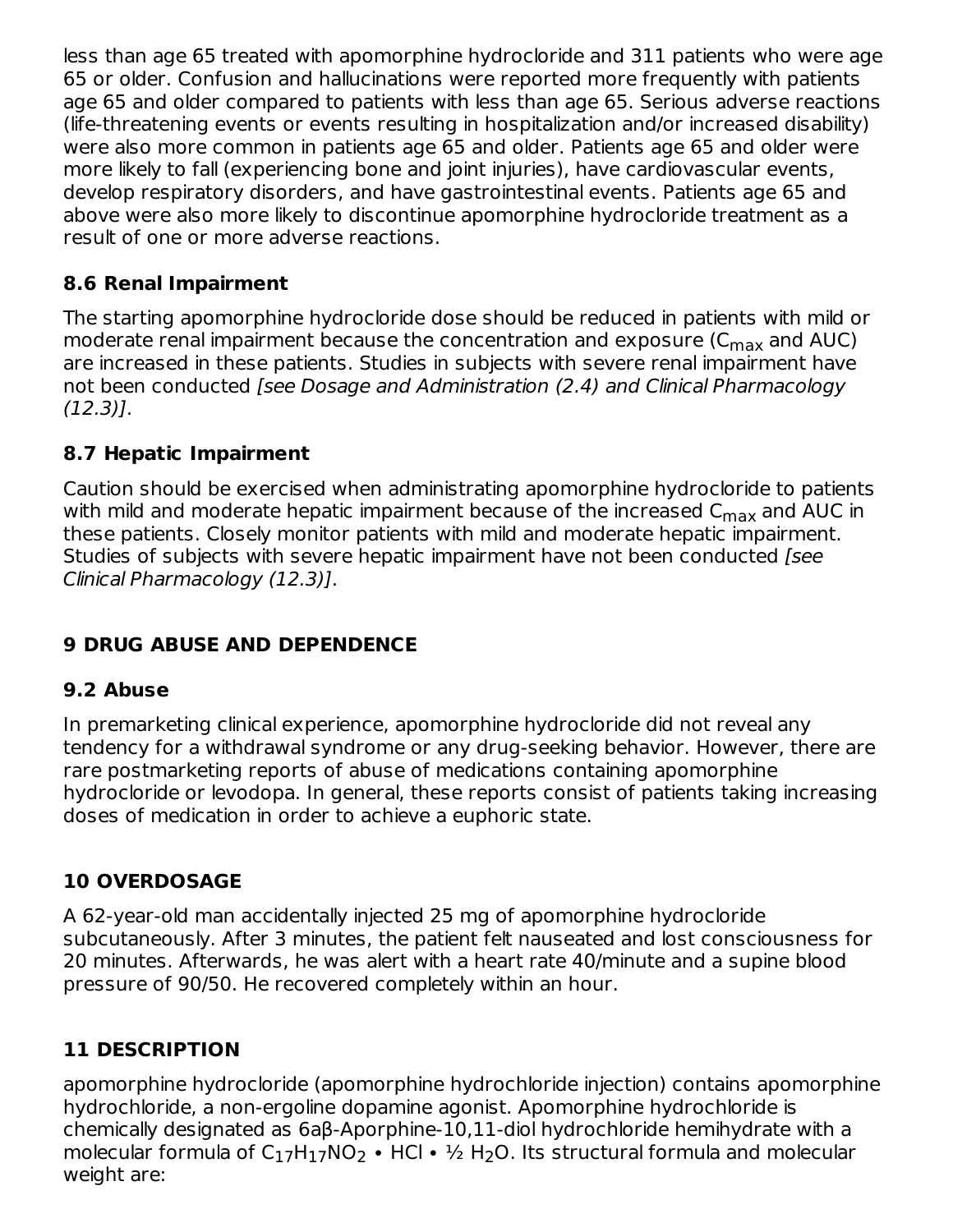#### **Figure 1: Structural Formula and Molecular Weight of Apomorphine**



#### M.W. 312.79

Apomorphine hydrochloride appears as minute, white or grayish-white glistening crystals or as white powder that is soluble in water at 80°C.

Apomorphine hydrocloride is a clear, colorless, sterile solution for subcutaneous injection and is available in 3 mL (30 mg) multi-dose cartridges. Each mL of solution contains 10 mg of apomorphine hydrochloride, USP as apomorphine hydrochloride hemihydrate (equivalent to 8.55 mg apomorphine), 1 mg of sodium metabisulfite, NF and 5 mg of benzyl alcohol, NF (preservative) in water for injection, USP. In addition, each mL of solution may contain sodium hydroxide, NF and/or hydrochloric acid, NF to adjust the pH of the solution.

### **12 CLINICAL PHARMACOLOGY**

#### **12.1 Mechanism of Action**

Apomorphine hydrocloride is a non-ergoline dopamine agonist with high *in vitro* binding affinity for the dopamine  $\mathsf{D}_4$  receptor, and moderate affinity for the dopamine  $\mathsf{D}_2$ ,  $\mathsf{D}_3$ , and D<sub>5</sub>, and adrenergic  $\alpha_1$ D,  $\alpha_2$ B,  $\alpha_2$ C receptors. The precise mechanism of action of apomorphine hydrocloride as a treatment for Parkinson's disease is unknown, although it is believed to be due to stimulation of post-synaptic dopamine  $\mathsf{D}_2\text{-type}$  receptors within the caudate-putamen in the brain.

### **12.2 Pharmacodynamics**

#### Prolongation of the QTc Interval

In a thorough QT study at exposures similar to those achieved with the recommended dosing, apomorphine resulted in a prolongation of QTcF of 10 msec (90% upper confidence interval of 16 msec). The thorough QT study also identified a significant exposure-response relationship between apomorphine concentration and QTcF.

#### Decreases in Blood Pressure

Dose-dependent mean decreases in systolic blood pressure ranged from 5 mm Hg to 16 mm Hg after administration of apomorphine hydrocloride 2 mg and 10 mg, respectively. Dose-dependent mean decreases in diastolic blood pressure ranged from 3 mm Hg to 8 mm Hg after administration of apomorphine hydrocloride 2 mg and 10 mg, respectively. These changes were observed 20 minutes after dosing, and were maximal between 20 and 40 minutes after dosing. Lesser, but still noteworthy blood pressure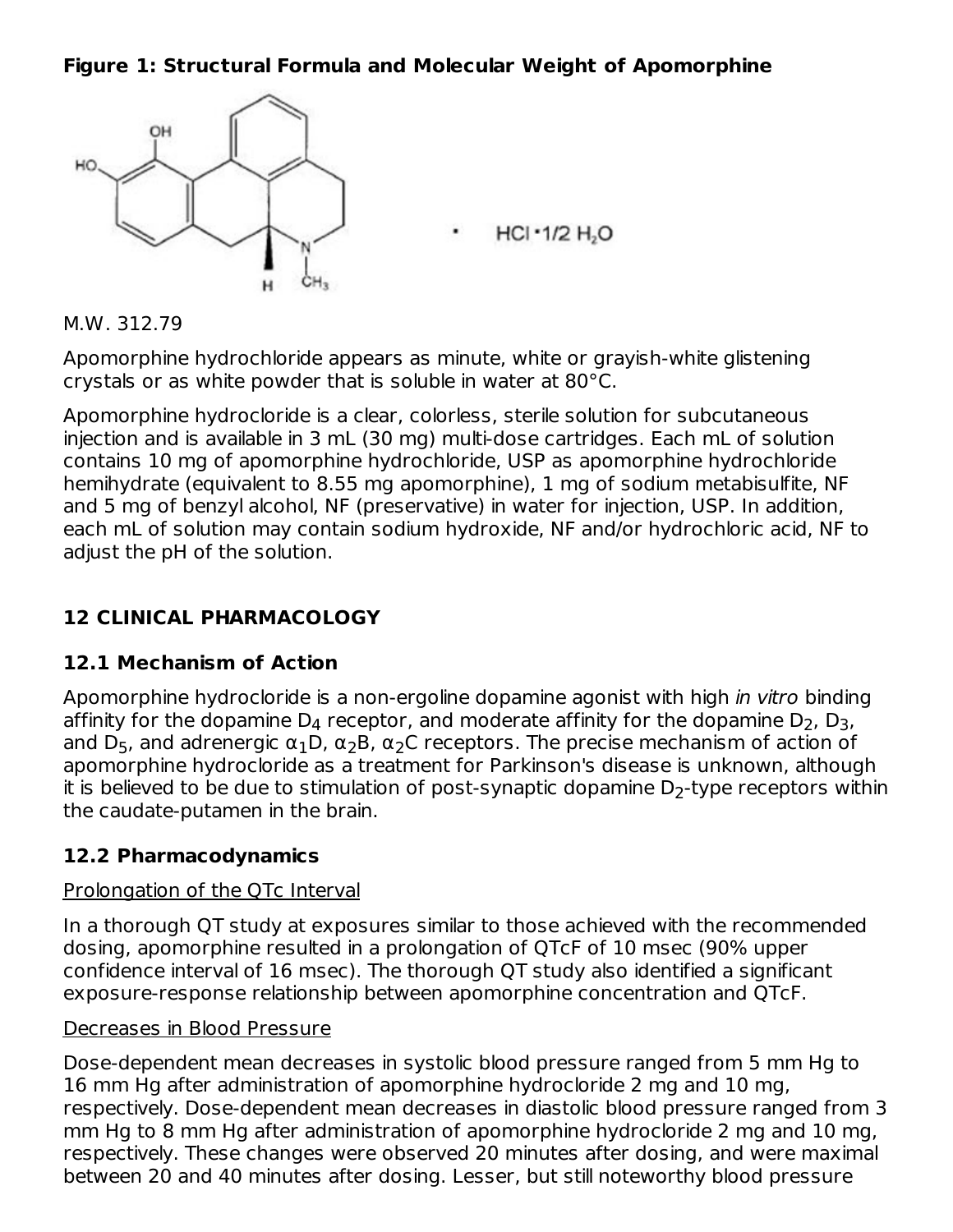decreases persisted up to at least 90 minutes after dosing. Effects on blood pressure are additive when apomorphine hydrocloride is coadministered with nitroglycerin or alcohol [see Drug Interactions (7.3, 7.4)].

# **12.3 Pharmacokinetics**

### **Absorption**

Apomorphine hydrochloride is a lipophilic compound that is rapidly absorbed (time to peak concentration ranges from 10 minutes to 60 minutes) following subcutaneous administration into the abdominal wall. After subcutaneous administration, apomorphine appears to have bioavailability equal to that of an intravenous administration. Apomorphine exhibits linear pharmacokinetics over a dose range of 2 mg to 8 mg following a single subcutaneous injection of apomorphine hydrocloride into the abdominal wall in patients with idiopathic Parkinson's disease.

### **Distribution**

The plasma-to-whole blood apomorphine concentration ratio is equal to one. Mean (range) apparent volume of distribution was 218 L (123 L to 404 L). Maximum concentrations in cerebrospinal fluid (CSF) are less than 10% of maximum plasma concentrations and occur 10 minutes to 20 minutes later.

### Metabolism and Elimination

The mean apparent clearance (range) is 223 L/hr (125 L/hr to 401 L/hr) and the mean terminal elimination half-life is about 40 minutes (range about 30 minutes to 60 minutes).

The route of metabolism in humans is not known. Potential routes of metabolism in humans include sulfation, N-demethylation, glucuronidation and oxidation. In vitro, apomorphine undergoes rapid autooxidation.

### Specific Populations

The clearance of apomorphine does not appear to be influenced by age, gender, weight, duration of Parkinson's disease, levodopa dose, or duration of therapy.

# Renal Impairment

In a study comparing renally-impaired subjects (moderately impaired as determined by estimated creatinine clearance) to healthy matched volunteers, the AUC $_0$ - $\infty$  and C $_{\sf max}$ values were increased by approximately 16% and 50%, respectively, following a single subcutaneous administration of apomorphine hydrocloride into the abdominal wall. The mean time to peak concentrations and the mean terminal half-life of apomorphine were unaffected by the renal status of the individual. Studies in subjects with severe renal impairment have not been conducted. The starting dose for patients with mild or moderate renal impairment should be reduced [see Dosage and Administration (2.4) and Use in Specific Populations (8.6)].

# Hepatic Impairment

In a study comparing subjects with hepatic impairment (moderately impaired as determined by the Child-Pugh classification method) to healthy matched volunteers, the AUC $_0$ - $\infty$  and C $_{\sf max}$  values were increased by approximately 10% and 25%, respectively, following a single subcutaneous administration of apomorphine hydrocloride into the abdominal wall. Studies in subjects with severe hepatic impairment have not been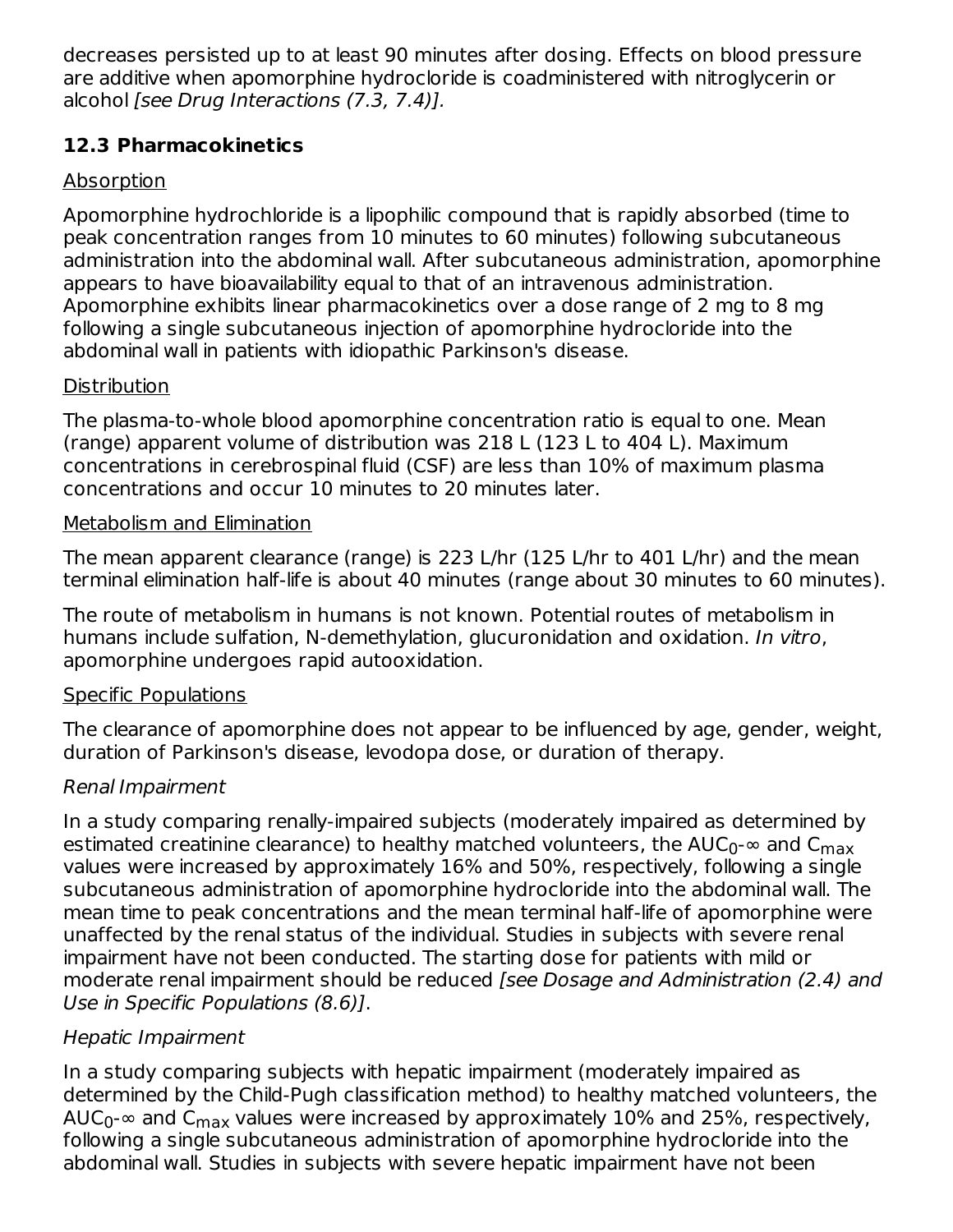conducted [see Dosage and Administration (2.5) and Use in Specific Populations (8.7)].

#### Drug Interaction Studies

### Carbidopa/levodopa

Levodopa pharmacokinetics were unchanged when subcutaneous apomorphine hydrocloride and levodopa were co-administrated in patients. However, motor response differences were significant. The threshold levodopa concentration necessary for an improved motor response was reduced significantly, leading to an increased duration of effect without a change in the maximal response to levodopa therapy.

### Ethanol and Nitroglycerin

Co-administration of low dose ethanol (0.3 g/kg) or nitroglycerin (0.4 mg) with apomorphine hydrocloride in healthy subjects did not have a significant impact on the pharmacokinetics of apomorphine, but high dose ethanol (0.6 g/kg), equivalent to approximately 3 standardized alcohol-containing beverages, increased the C<sub>max</sub> of apomorphine by about 63%. However, the hypotensive effect of apomorphine hydrocloride was increased by the concomitant use of alcohol or of sublingual nitroglycerin [see Warnings and Precautions (5.4) and Drug Interactions (7.2, 7.3)].

### Other Drugs Eliminated Via Hepatic Metabolism

Based upon an in vitro study, cytochrome P450 enzymes play a minor role in the metabolism of apomorphine. In vitro studies have also demonstrated that drug interactions are unlikely due to apomorphine acting as a substrate, an inhibitor, or an inducer of cytochrome P450 enzymes.

#### COMT Interactions

A pharmacokinetic interaction of apomorphine hydrocloride with catechol-O-methyl transferase (COMT) inhibitors or drugs metabolized by this route is unlikely since apomorphine appears not to be metabolized by COMT.

# **13 NONCLINICAL TOXICOLOGY**

### **13.1 Carcinogenesis, Mutagenesis, Impairment of Fertility**

#### Carcinogenesis

Lifetime carcinogenicity studies of apomorphine were conducted in male (0.1, 0.3, or 0.8 mg/kg/day) and female (0.3, 0.8, or 2 mg/kg/day) rats. Apomorphine was administered by subcutaneous injection for 22 months or 23 months, respectively. In males, there was an increase in Leydig cell tumors at the highest dose tested, which is less than the MRHD (20 mg) on a mg/m<sup>2</sup> basis. This finding is of questionable significance because the endocrine mechanisms believed to be involved in the production of Leydig cell tumors in rats are not relevant to humans. No drug-related tumors were observed in females; the highest dose tested is similar to the MRHD on a mg/m<sup>2</sup> basis.

In a 26-week carcinogenicity study in P53-knockout transgenic mice, there was no evidence of carcinogenic potential when apomorphine was administered by subcutaneous injection at doses up to 20 mg/kg/day (male) or 40 mg/kg/day (female).

#### Mutagenesis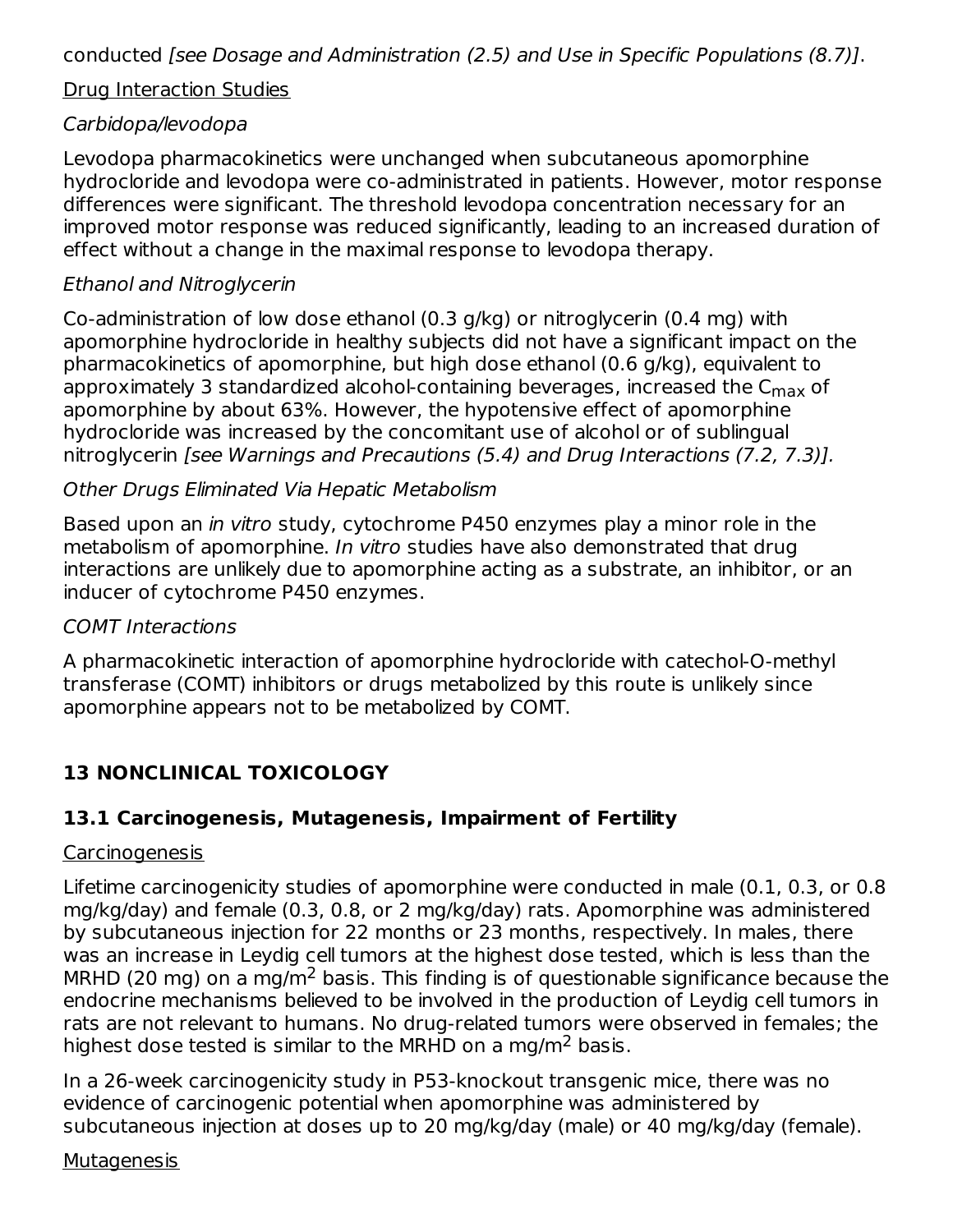Apomorphine was mutagenic in the *in vitro* bacterial reverse mutation (Ames) and the *in* vitro mouse lymphoma tk assays. Apomorphine was clastogenic in the in vitro chromosomal aberration assay in human lymphocytes and in the in vitro mouse lymphoma tk assay. Apomorphine was negative in the *in vivo* micronucleus assay in mice.

### Impairment of Fertility

Apomorphine was administered subcutaneously at doses up to 3 mg/kg/day (approximately 1.5 times the MRHD on a mg/m<sup>2</sup> basis) to male and female rats prior to and throughout the mating period and continuing in females through gestation day 6. There was no evidence of adverse effects on fertility or on early fetal viability. A significant decrease in testis weight was observed in a 39-week study in cynomolgus monkey at all subcutaneous doses tested (0.3, 1, or 1.5 mg/kg/day); the lowest dose tested is less than the MRHD on a mg/m<sup>2</sup> basis.

In a published fertility study, apomorphine was administered to male rats at subcutaneous doses of 0.2, 0.8, or 2 mg/kg prior to and throughout the mating period. Fertility was reduced at the highest dose tested.

# **14 CLINICAL STUDIES**

The effectiveness of apomorphine hydrocloride in the acute symptomatic treatment of the recurring episodes of hypomobility, "off" episodes ("end-of-dose wearing off" and unpredictable "on/off" episodes), in patients with advanced Parkinson's disease was established in three randomized, controlled trials of apomorphine hydrocloride given subcutaneously (Studies 1, 2, and 3). At baseline in these trials, the mean duration of Parkinson's disease was approximately 11 years. Whereas all patients were using concomitant L-dopa at baseline, 86% of patients were using a concomitant oral dopaminergic agonist, 31% were using a concomitant catechol-ortho-methyl transferase (COMT) inhibitor, and 10% were using a concomitant monoamine B oxidase inhibitor. Study 1 was conducted in patients who did not have prior exposure to apomorphine hydrocloride (i.e., apomorphine hydrocloride naïve) and Studies 2 and 3 were conducted in patients with at least 3 months of apomorphine hydrocloride use immediately prior to study enrollment. Almost all patients without prior exposure to apomorphine hydrocloride began taking an antiemetic (trimethobenzamide) three days prior to starting apomorphine hydrocloride and 50% of patients were able to discontinue the concomitant antiemetic, on average 2 months after initiating apomorphine hydrocloride.

The change from baseline in Part III (Motor Examination) of the Unified Parkinson's Disease Rating Scale (UPDRS) served as the primary outcome assessment measure in each study. Part III of the UPDRS contains 14 items designed to assess the severity of the cardinal motor findings (e.g., tremor, rigidity, bradykinesia, postural instability, etc.) in patients with Parkinson's disease.

### Study 1

Study 1 was a randomized, double-blind, placebo-controlled, parallel-group trial in 29 patients with advanced Parkinson's disease who had at least 2 hours of "off" time per day despite an optimized oral regimen for Parkinson's disease including levodopa and an oral dopaminergic agonist. Patients with atypical Parkinson's disease, psychosis, dementia, hypotension, or those taking dopamine antagonists were excluded from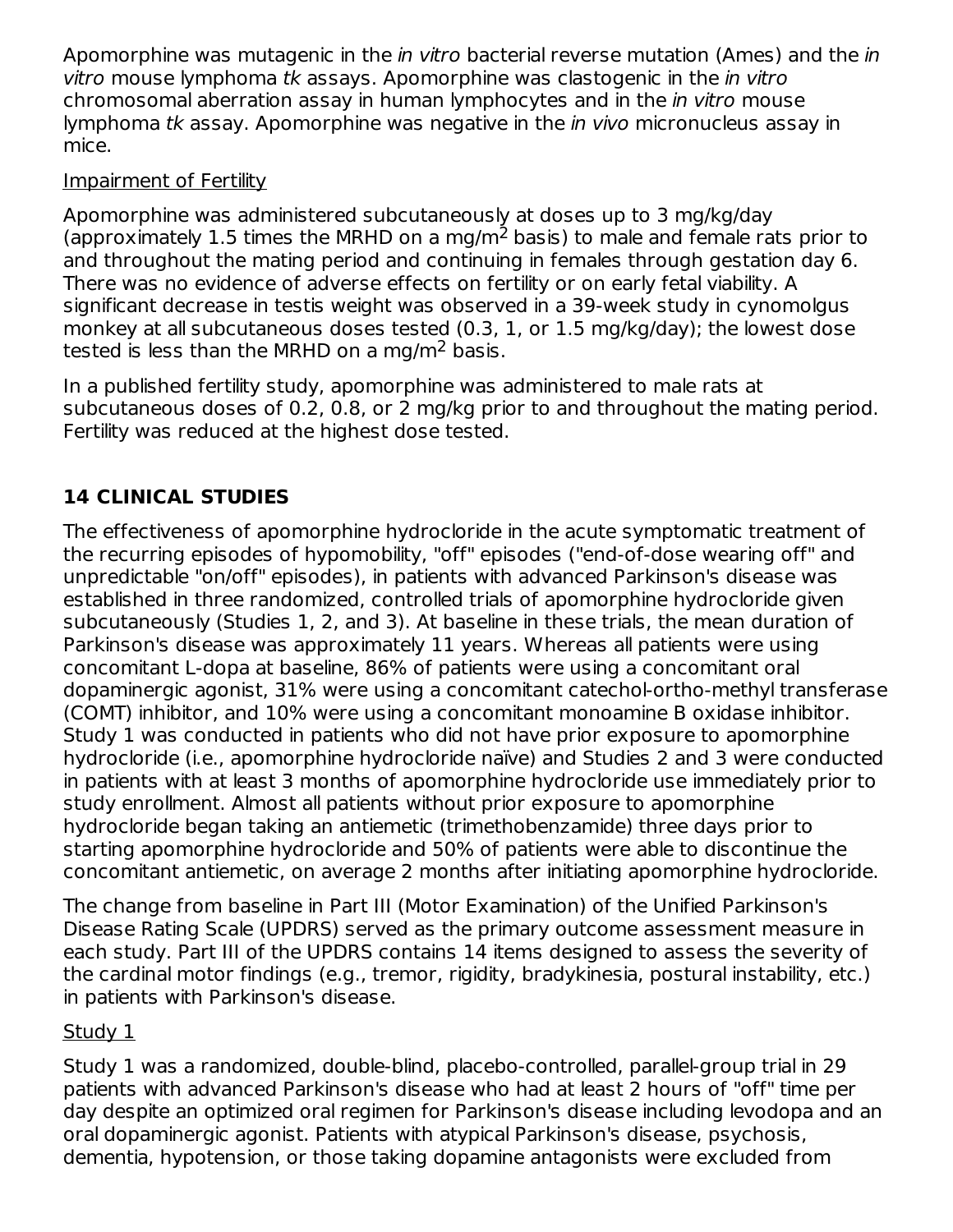participation. In an office setting, hypomobility was allowed to occur by withholding the patients' Parkinson's disease medications overnight. The following morning, patients (in a hypomobile state) were started on study treatment in a 2:1 ratio (2 mg of apomorphine hydrocloride or placebo given subcutaneously). At least 2 hours after the first dose, patients were given additional doses of study medication until they achieved a "therapeutic response" (defined as a response similar to the patient's response to their usual dose of levodopa) or until 10 mg of apomorphine hydrocloride or placebo equivalent was given. At each injection re-dosing, the study drug dose was increased in 2 mg increments up to 4 mg, 6 mg, 8 mg, 10 mg of apomorphine hydrocloride) or placebo equivalent.

Of the 20 patients randomized to apomorphine hydrocloride, 18 achieved a "therapeutic response" at about 20 minutes. The mean apomorphine hydrocloride dose was 5.4 mg (3 patients on 2 mg, 7 patients on 4 mg, 5 patients on 6 mg, 3 patients on 8 mg, and 2 patients on 10 mg). In contrast, of the 9 placebo-treated patients, none reached a "therapeutic response." The mean change from baseline for UPDRS Part III score for apomorphine hydrocloride group (highest dose) was statistically significant compared to that for the placebo group (Table 2).

#### **Table 2: Mean Change from Baseline in UPDRS Motor Score for Intent-to-Treat Population in Study 1**

| <b>Treatment</b>            | <b>Baseline UPDRS</b><br><b>Motor Score</b> | <b>Mean Change from Difference from</b><br><b>Baseline</b> | placebo |  |
|-----------------------------|---------------------------------------------|------------------------------------------------------------|---------|--|
| Placebo                     | 36.3                                        | $-0.1$                                                     | NΑ      |  |
| Apomorphine<br>Hydrocloride | 39.7                                        | $-23.9$                                                    | $-23.8$ |  |

### Study 2

Study 2 used a randomized, placebo-controlled crossover design of 17 patients with Parkinson's disease who had been using apomorphine hydrocloride for at least 3 months. Patients received their usual morning doses of Parkinson's disease medications and were followed until hypomobility occurred, at which time they received either a single dose of subcutaneous apomorphine hydrocloride (at their usual dose) and placebo on different days in random order. UPDRS Part III scores were evaluated over time. The mean dose of apomorphine hydrocloride was 4 mg (2 patients on 2 mg, 9 patients on 3 mg, 2 patients on 4 mg, and 1 patient each on 4.5 mg, 5 mg, 8 mg, and 10 mg). The mean change from baseline UPDRS Part III score for the apomorphine hydrocloride group was statistically significant compared to that for the placebo group (Table 3).

| Table 3: Mean Change from Baseline in UPDRS Motor Score for Intent-to- |  |
|------------------------------------------------------------------------|--|
| <b>Treat Population in Study 2</b>                                     |  |

| <b>Treatment</b>            | <b>Baseline UPDRS</b><br><b>Motor Score</b> | Mean Change from Difference from<br><b>Baseline</b> | placebo |  |
|-----------------------------|---------------------------------------------|-----------------------------------------------------|---------|--|
| Placebo                     | 40.1                                        | $-3.0$                                              | NА      |  |
| Apomorphine<br>Hydrocloride | 41.3                                        | $-20.0$                                             | $-17.0$ |  |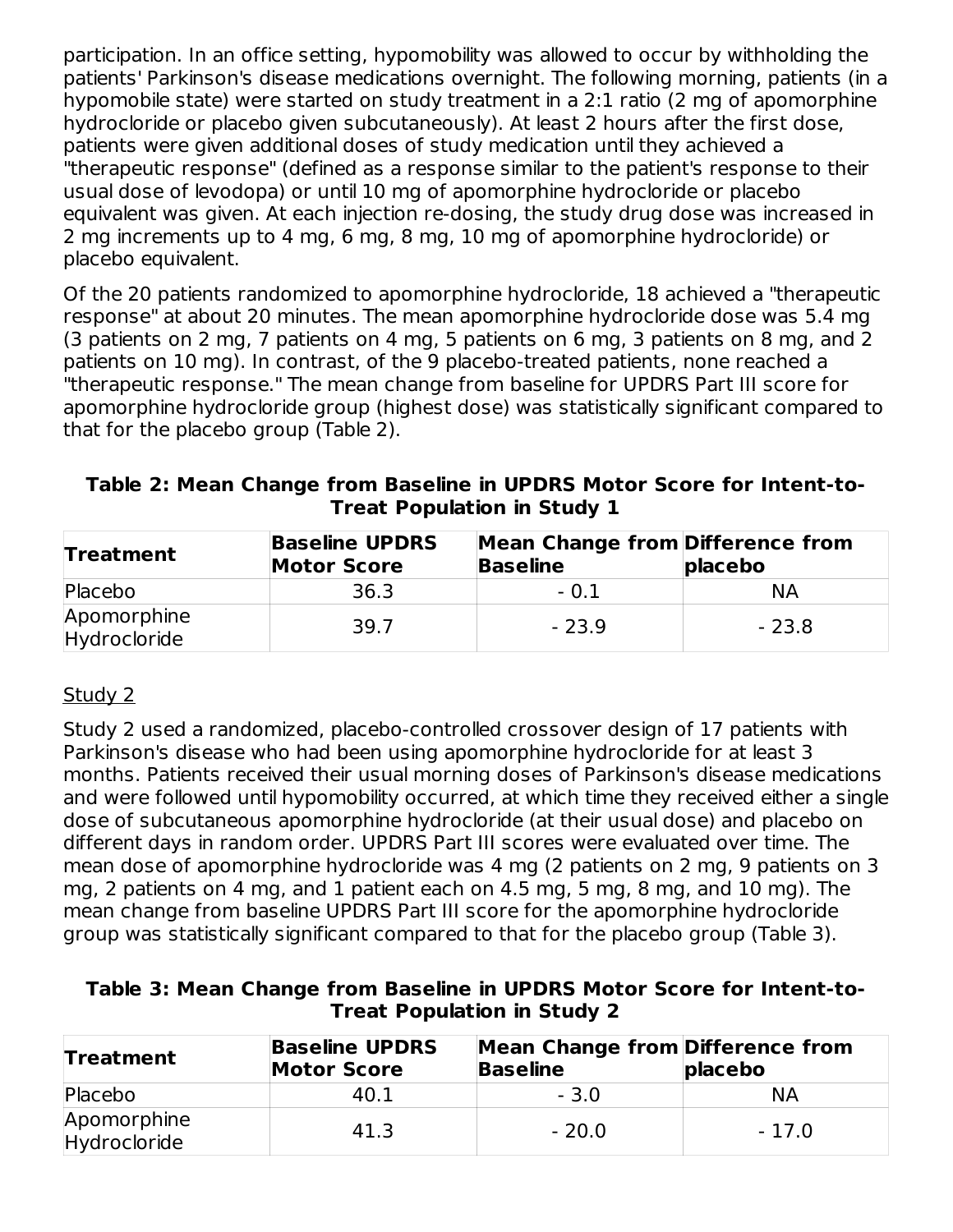# Study 3

Study 3 used a randomized withdrawal design in 4 parallel groups from 62 patients (apomorphine hydrocloride-35; Placebo-27) with Parkinson's disease who had been using apomorphine hydrocloride for at least 3 months. Patients were randomized to one of the following 4 treatments dosed once by subcutaneous administration: apomorphine hydrocloride at the usual dose (mean dose 4.6 mg), placebo at a volume matching the usual apomorphine hydrocloride dose, apomorphine hydrocloride at the usual dose  $+2$ mg (0.2 mL) (mean dose 5.8 mg), or placebo at a volume matching the usual apomorphine hydrocloride dose  $+$  0.2 mL. Patients received their usual morning doses of Parkinson's disease medications and were followed until hypomobility occurred, at which time they received the randomized treatment. apomorphine hydrocloride doses ranged between 2 mg – 10 mg. The mean change from baseline for the apomorphine hydrocloride group for UPDRS Part III scores at 20 minutes post dosing was statistically significant compared to that for the placebo group (Table 4). Figure 2 describes the mean change from baseline in UPDRS Motor Scores over time for pooled apomorphine hydrocloride and placebo administration.

#### **Table 4: Mean Change from Baseline in UPDRS Motor Score for Intent-to-Treat Population in Study 3**

| <b>Treatment</b>                     | <b>Baseline UPDRS</b><br><b>Motor Score</b> | <b>Mean Change from Difference from</b><br><b>Baseline</b> | placebo |
|--------------------------------------|---------------------------------------------|------------------------------------------------------------|---------|
| Placebo (Pooled)                     | 40.6                                        | -74                                                        | NА      |
| apomorphine<br>hydrocloride (Pooled) | 42.0                                        | - 24.2                                                     | - 16.8  |

#### **Figure 2: Mean Change from Baseline in UPDRS Motor Scores of Pooled apomorphine hydrocloride Groups and Placebo Group in Study 3**

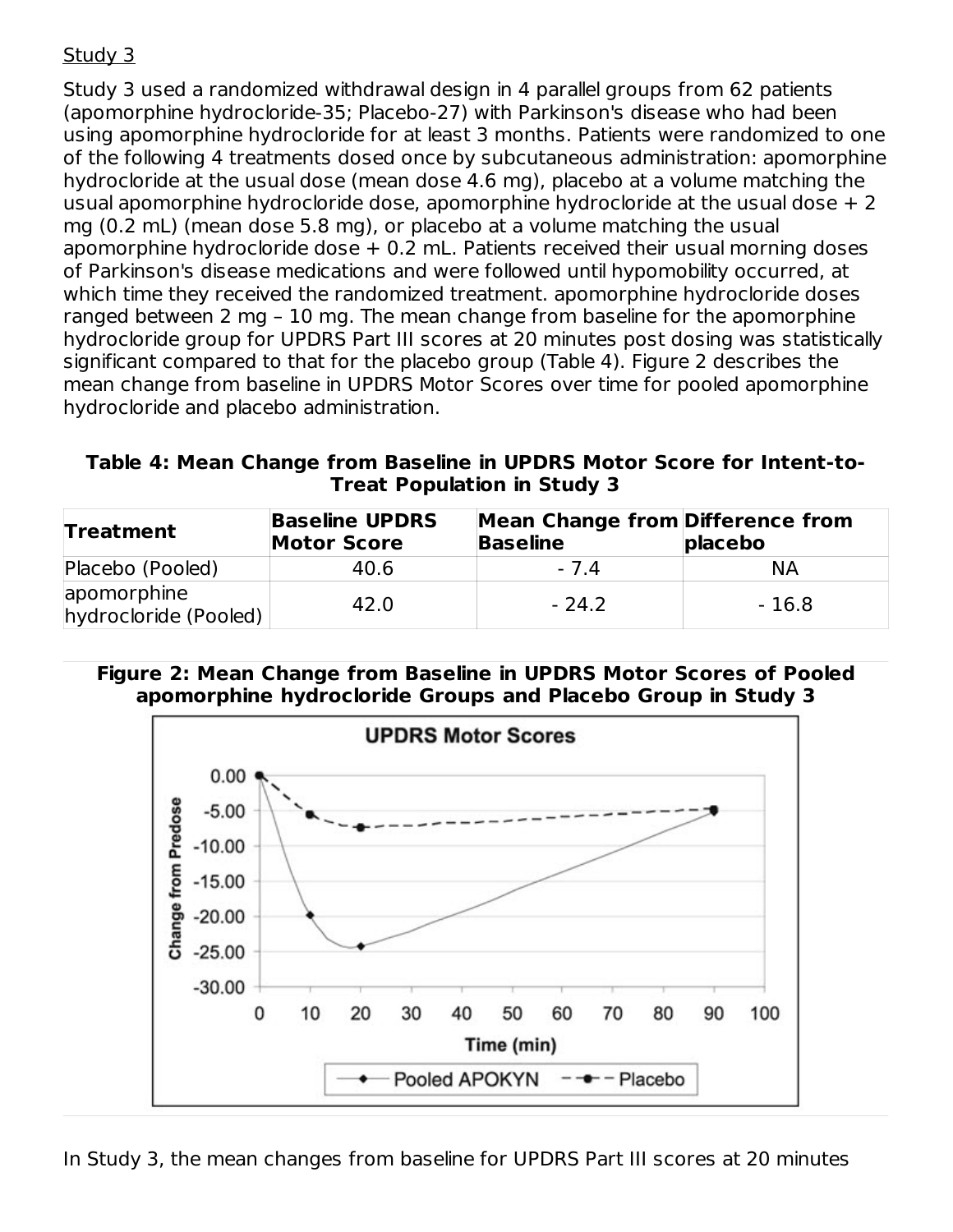post dosing for the apomorphine hydrocloride and higher dose apomorphine hydrocloride groups were 24 and 25, respectively. This result suggests that patients chronically treated at a dose of 4 mg might derive little additional benefit from a dose increment of 2 mg. There was also an increased incidence of adverse reactions in patients randomized to higher apomorphine hydrocloride dose.

# **16 HOW SUPPLIED/STORAGE AND HANDLING**

Apomorphine hydrocloride injection is supplied as a clear, colorless, sterile solution in cartridges, 30 mg/3 mL (10 mg/mL), for single-patient-use with a pen injector (APOKYN $^{\circledR}$ Pen). The APOKYN<sup>®</sup> Pen is supplied separately by a different manufacturer.

NDC 52817-720-05 Cartons of five 3 mL cartridges

Store at 25°C (77°F). Excursions permitted between 15°C to 30°C (59°F to 86°F) [See USP Controlled Room Temperature]

# **17 PATIENT COUNSELING INFORMATION**

Advise the patient to read the FDA-approved patient labeling (Patient Information and Instructions for Use)

Administration with the APOKYN® Pen

- Instruct patients and caregivers that the APOKYN $^{\circledR}$  Pen is dosed in milliliters, not milligrams.
- Instruct patients and caregivers that do not already have an APOKYN $^{\circledR}$  Pen, that an  $\mathsf{APOKYN}^{\circledR}$  Pen is obtained separately from a different manufacturer.

Inform patients and caregivers that it is possible to dial in their usual dose of apomorphine hydrocloride even though the cartridge may contain less than that amount of drug. In this case, they will receive only a partial dose with the injection, and the amount left to inject will appear in the dosing window. To complete the correct dose, patients/caregivers will need to "re-arm" the device and dial in the correct amount of the remaining dose. Patients and caregivers should be alerted to the fact that there may be insufficient drug left in the cartridge to deliver a complete dose (for example, patients and caregivers should be urged to keep records of how many doses they have delivered for each cartridge, so that they can replace any cartridge that has an inadequate amount of drug remaining).

Instruct patients to rotate the injection site and to observe proper aseptic technique.

Advise patients that apomorphine hydrocloride is intended only for subcutaneous injection and must not be given intravenously because of the risk of serious complications such as thrombus formation and pulmonary embolism due to crystallization [see Warnings and Precautions (5.1)].

#### Hypersensitivity / Allergic Reactions

Advise patients that hypersensitivity/allergic reaction characterized by urticaria, rash, pruritus, and/or various manifestations of angioedema may occur because of apomorphine hydrocloride or any of its excipients including a sulfite (i.e., sodium metabisulfite). Inform patients with a sulfite sensitivity that they may experience various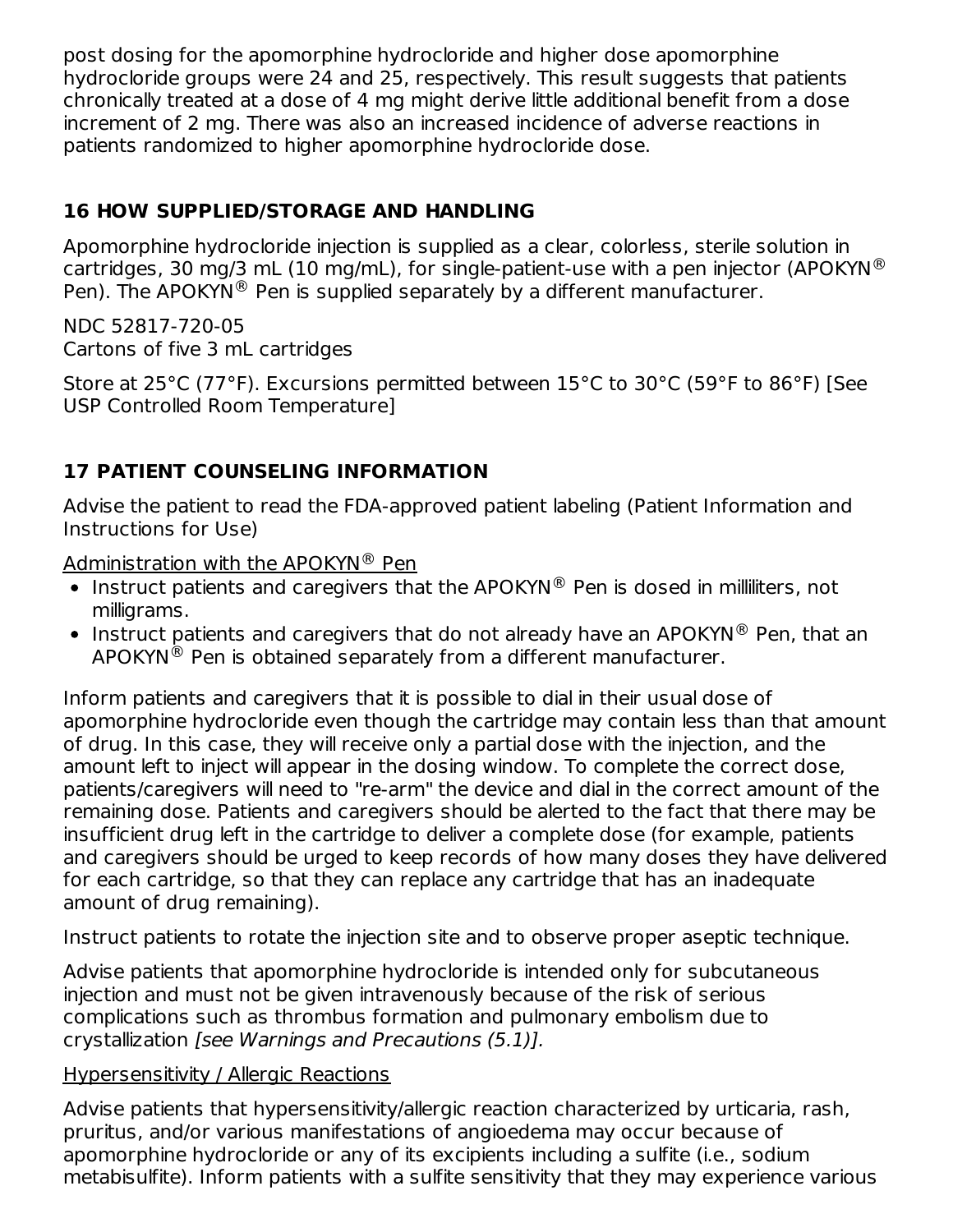allergic-type reactions, including anaphylactic symptoms and life-threatening asthmatic attacks [see Warnings and Precautions (5.12)]. Advise patients who experience any hypersensitivity/allergic reaction to apomorphine hydrocloride that they should not take apomorphine hydrocloride again [see Contraindications (4)].

### Nausea and Vomiting

Advise patients that they may experience severe nausea and/or vomiting and that they should begin taking trimethobenzamide 300 mg orally 3 times per day for 3 days prior to starting apomorphine hydrocloride injections. Advise patients that apomorphine hydrocloride taken with trimethobenzamide may increase the risks for somnolence, dizziness, and falls. Inform patients that their healthcare provider will tell them when trimethobenzamide can be discontinued [see Warnings and Precautions (5.2)].

### Falling Asleep Suddenly and Sedation / Sleepiness

Alert patients to the potential sedating effects of apomorphine hydrocloride, including somnolence and falling asleep while engaged in activities of daily living. Instruct patients not to drive a car or engage in other potentially dangerous activities until they have gained sufficient experience with apomorphine hydrocloride to gauge whether or not it affects their mental and/or motor performance adversely. Advise patients that if increased somnolence or episodes of falling asleep during activities of daily living (e.g., watching television, passenger in a car, etc.) occur, they should not drive or participate in potentially dangerous activities until they have contacted their physician. Because of possible additive effects of alcohol use, advise patients to limit their alcohol intake *[see*] Warnings and Precautions (5.3)].

### Hypotension / Orthostatic Hypotension

Advise patients that they may develop postural (orthostatic) hypotension with or without symptoms such as dizziness, nausea, syncope, and sometimes sweating. Hypotension and/or orthostatic symptoms may occur more frequently during initial therapy or with an increase in dose at any time (cases have been seen after months of treatment). Instruct patients to rise slowly after sitting or lying down after taking apomorphine hydrocloride. Inform patients that alcohol and nitroglycerin (and possibly other vasodilators and antihypertensive medications) may potentiate the hypotensive effect of apomorphine hydrocloride *[see Warnings and Precautions (5.4)]*. Instruct patients ideally to lie down before taking sublingual nitroglycerin and to remain supine and avoid standing for at least 45 minutes after nitroglycerin. Instruct patients taking apomorphine hydrocloride to avoid alcohol while using apomorphine hydrocloride and of the increased hypotensive effects of apomorphine hydrocloride taken with nitroglycerin or by taking apomorphine hydrocloride after alcohol ingestion.

# Falls

Alert patients that they may have increased risk for falling when using apomorphine hydrocloride [see Warnings and Precautions (5.5)].

#### Hallucinations and/or Psychotic-Like Behavior

Inform patients that hallucinations or other manifestations of psychotic-like behavior can occur. Tell patients if they have a major psychotic disorder, ordinarily they should not use apomorphine hydrocloride because of the risk of exacerbating the psychosis. Patients with a major psychotic disorder should also be aware that many treatments for psychosis may decrease the effectiveness of apomorphine hydrocloride *[see Warnings*]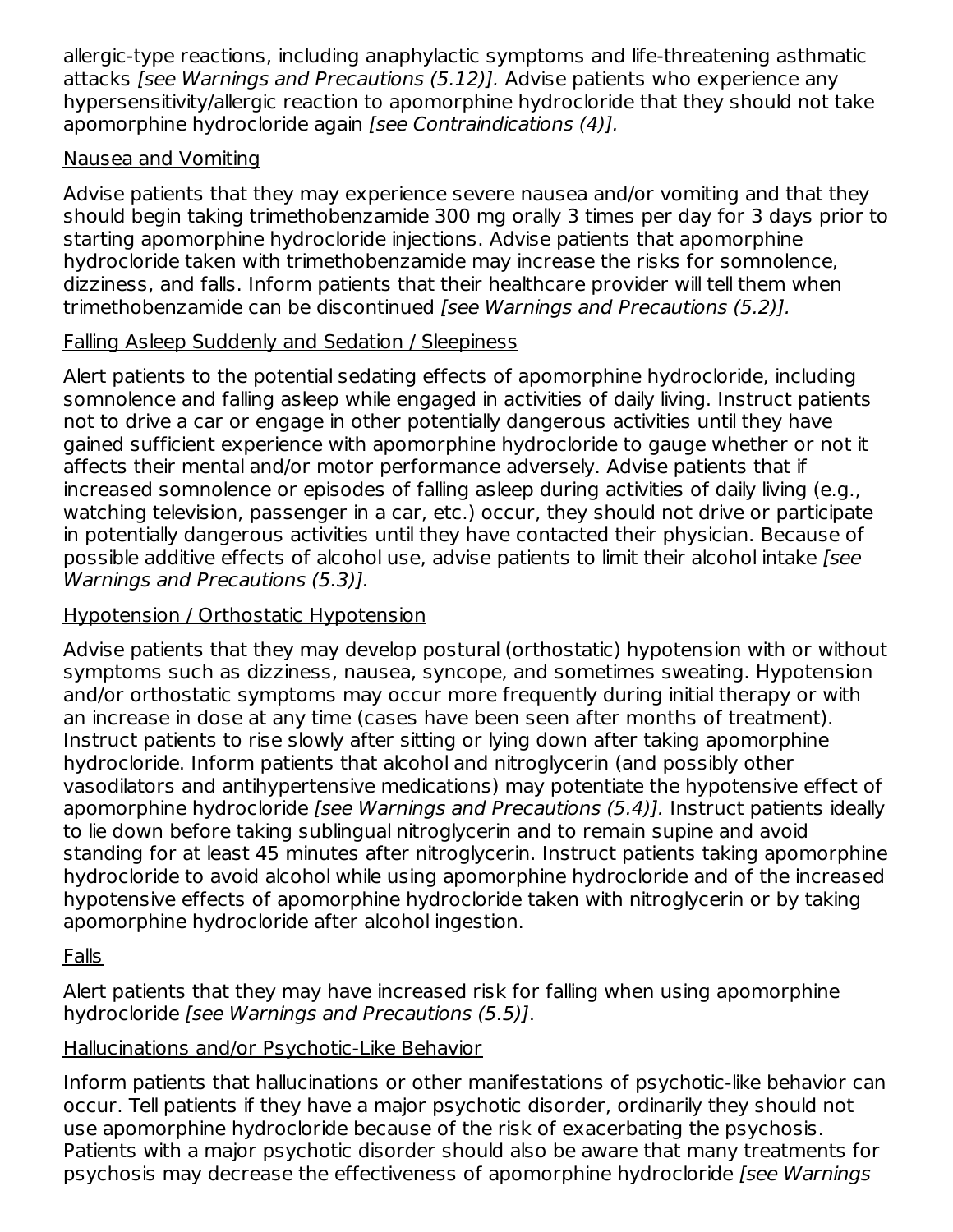#### and Precautions (5.6)].

#### **Dyskinesia**

Inform patients that apomorphine hydrocloride may cause and/or exacerbate preexisting dyskinesias *[see Warnings and Precautions (5.7)]*.

#### Impulse Control / Compulsive Behaviors

Patients and their caregivers should be alerted to the possibility that they may experience intense urges to spend money uncontrollably, intense urges to gamble, increased sexual urges, binge eating and/or other intense urges and the inability to control these urges while taking apomorphine hydrocloride [see Warnings and Precautions (5.8)].

#### Coronary Events

Inform patients that apomorphine hydrocloride may cause coronary events including angina and myocardial infarction and these outcomes could possibly be related to significant hypotension/orthostatic hypotension [see Warnings and Precautions (5.9)].

#### QTc Prolongation and Potential for Proarrhythymic Effects

Alert patients that apomorphine hydrocloride may cause QTc prolongation and might produce proarrhythmic effects that could cause torsades de pointes and sudden death. Palpitations and syncope may signal the occurrence of an episode of torsades de pointes [see Warnings and Precautions (5.10)].

#### Withdrawal-Emergent Hyperpyrexia and Confusion

Advise patients to contact their healthcare provider if they wish to discontinue apomorphine hydrocloride or decrease the dose of apomorphine hydrocloride *[see*] Warnings and Precautions (5.11)].

#### Priapism

Advise patients that apomorphine hydrocloride may cause prolonged painful erections and that if this occurs they should seek medical attention immediately [see Warnings and Precautions (5.14)].

#### Injection Site Reactions

Inform patients that injections of apomorphine hydrocloride may result in injection site reactions including bruising, granuloma, and pruritus [see Adverse Reactions (6.1)].

This product's Prescribing Information may have been updated. For current full Prescribing Information, please visit www.usworldmeds.com.

Manufactured by: Berkshire Sterile Manufacturing, Inc. Lee, MA

Distributed by:

TruPharma, LLC Tampa, FL 33609

APOKYN $\mathcal{R}$  is a registered trademark of BRITUSWIP.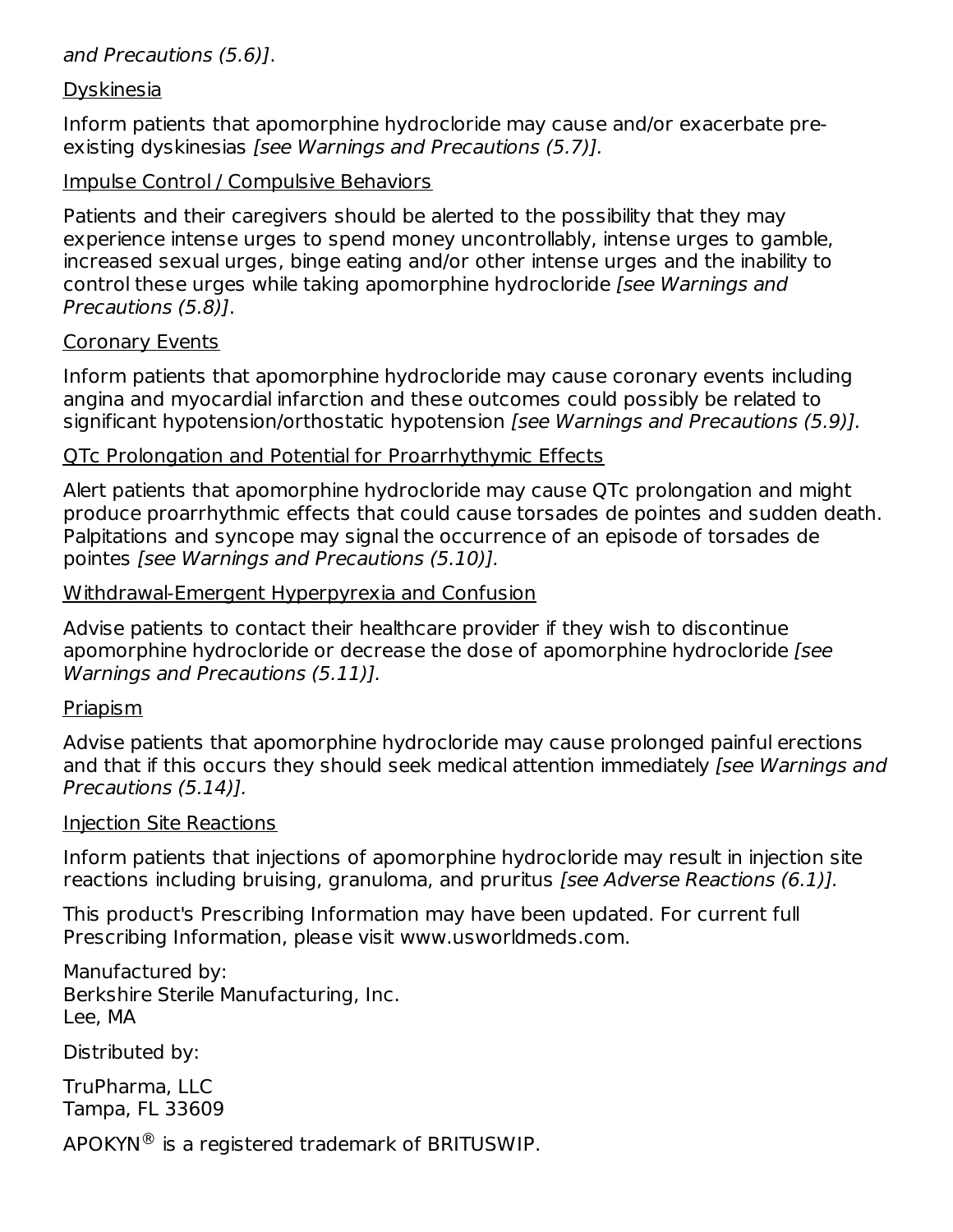### **APOKYN Pen Instructions for Use ®**

Designed to be used only with **3 mL Apomorphine Hydrochloride Injection Cartridges**

**For more information, call your specialty pharmacy provider**

**Apomorphine Hydrochloride injection**



#### APOKYN® Pen

- **Apomorphine hydrochloride injection is for under the skin (subcutaneous) injection only.**
- **Do not** inject apomorphine hydrocloride into a vein.
- **Do not** use the APOKYN® Pen unless you and your care partner have been taught the right way to use it and both of you understand all of the instructions.
- The **APOKYN Pen** is for use only with 3 mL apomorphine hydrochloride injection **®** cartridges.
- The **APOKYN®** Pen is only for use by 1 patient and should not be shared.

| <b>Gray Pen Cap</b>                               | <b>Gray Pen Body</b>                                                                                | <b>Pen Needle Unit</b>                                                                         | Cartridge                                                |
|---------------------------------------------------|-----------------------------------------------------------------------------------------------------|------------------------------------------------------------------------------------------------|----------------------------------------------------------|
| 010                                               |                                                                                                     |                                                                                                |                                                          |
| a. Clip<br><b>Teal Cartridge</b><br><b>Holder</b> | b. Black Rod<br>c. White Dose<br>Window<br>d. White Dose Knob<br>e. Teal Injection<br><b>Button</b> | f. Outer Needle Shield<br>g. Pink Inner Needle<br>Shield<br>h. Pen Needle<br>i. Pink Paper Tab | j. Rubber Septum<br>k. Metal Cap<br>I. Cartridge Plunger |

### **Read First: Important Safety Information**

 $\triangle$ **The APOKYN<sup>®</sup> Pen** is a medicine delivery device. It is very important that you or your care partner read this Instructions for Use and follow the instructions for using the **APOKYN Pen** correctly to receive the correct apomorphine hydrocloride dose. **®**

♦Always perform a flow check (prime) before every injection and after loading a new cartridge.

♦The liquid in the **apomorphine hydrocloride cartridge** can cause irritation if it gets on your skin or in your eyes. Flush your eyes with cold water and wash the liquid off your skin right away if this happens.

♦The BD pen needle unit is sterile. Avoid contaminating the needle after opening. **Do not** place it on a surface or touch other items with the needle.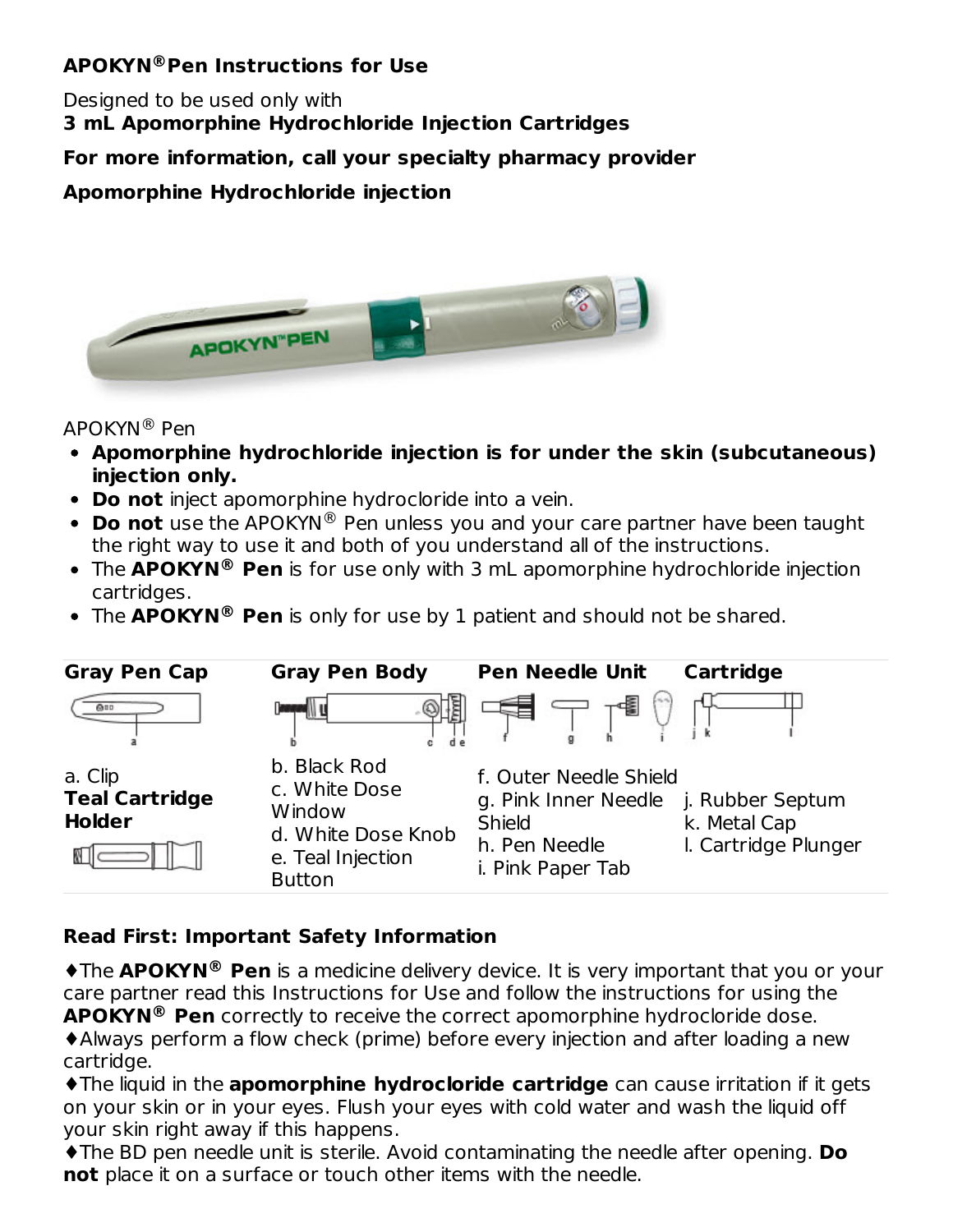♦**Do not** dial the dose or try to correct a dialing error with the pen needle in the skin. You could receive the wrong dose.

♦Be careful when removing the needle. Accidental needle sticks can transmit serious infections. **Never store or carry the APOKYN Pen with a pen needle ® attached.**



Storing or carrying the **APOKYN Pen** with a pen needle **®** attached may let:

♦Air enter the cartridge♦Medicine leak outThis can affect your apomorphine hydrocloride dose.

**Never recap pen with needle attached.**

The  $\mathbf{APOKYN}$ <sup>®</sup> Pen should only be used with pen needles (29G  $\times$  1/2"). These needles are available through your specialty pharmacy provider or your local pharmacy.



#### **How to Use the APOKYN® Pen**

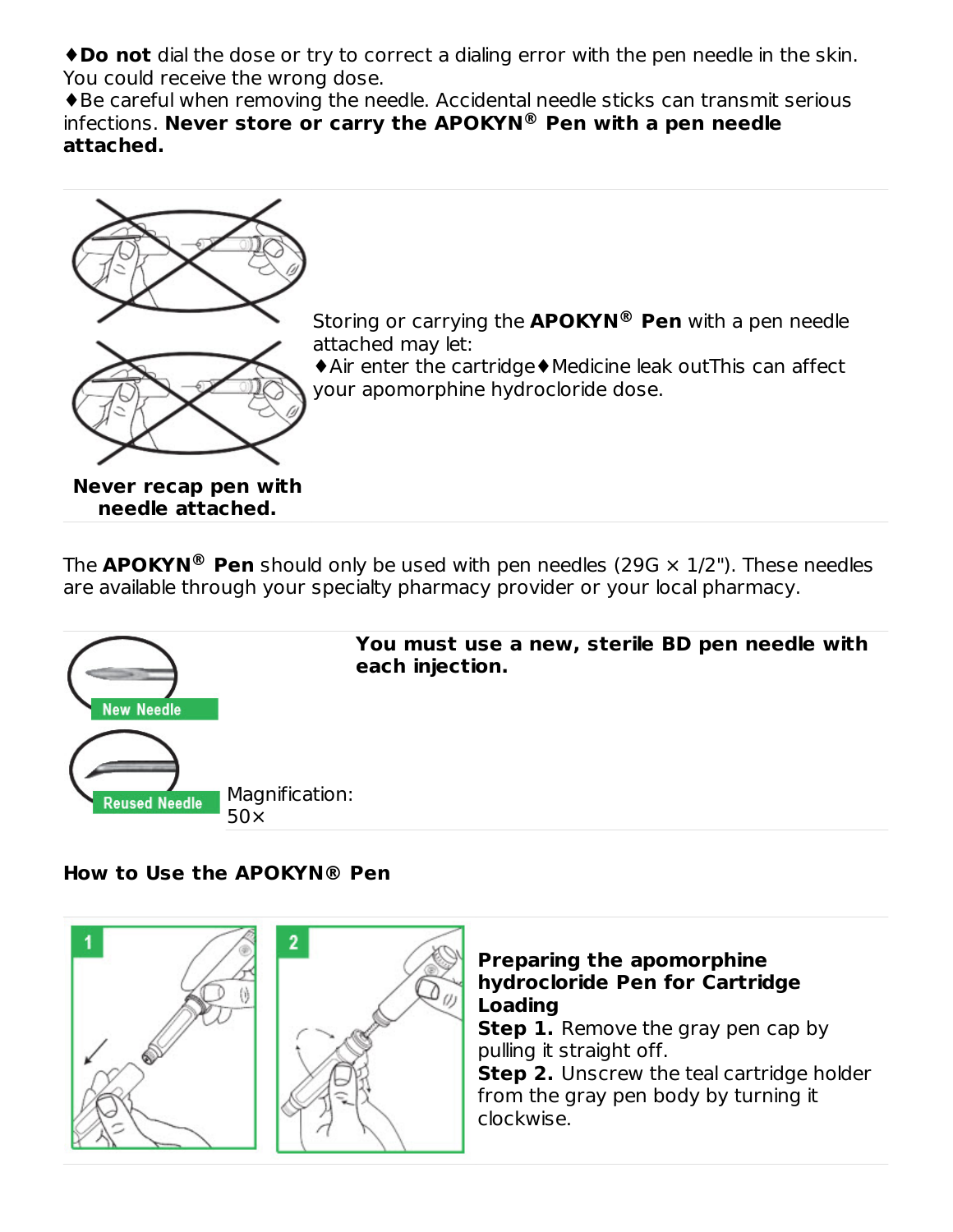



#### **Loading a Cartridge**

**Step 3.** Only use **apomorphine hydrocloride** that is clear and colorless. Do not use an **apomorphine hydrocloride cartridge** that contains medicine that is cloudy, green, or contains particles. Call your specialty pharmacy provider for replacement cartridges. Insert the **apomorphine hydrocloride cartridge,** metal cap first, into the teal cartridge holder.

**Step 4.** Lower the gray pen body onto the teal cartridge holder so that the black rod presses against the cartridge plunger. Screw the teal cartridge holder onto the gray pen body. Tighten the pieces by turning the teal cartridge holder clockwise until no gap remains and 1 of the white arrows line up with the white marker on the gray pen body.









**Step 5.** If you already have a cartridge in the pen and have used the pen, you should check the cartridge through the window in the teal cartridge holder to make sure there is enough **apomorphine hydrocloride** solution in the cartridge to provide your next dose. If the gray cartridge plunger has reached the red line on the cartridge, remove the cartridge and insert a new cartridge into the pen before attaching the pen needle and preparing the dose.

#### **Attaching the Pen Needle**

**Step 6.** Remove the pink paper tab from the back of a new pen needle. Use a new needle for each injection. **Never reuse needles.**

**Step 7.** Holding the **apomorphine hydrocloride Pen** by the teal cartridge holder, push the pen needle unit onto the pen. Screw the threaded hub of the pen needle onto the teal cartridge holder counter-clockwise. When the needle unit is attached, remove the outer shield that protects the needle with a gentle pull. Save the outer shield. You will use it to remove the needle from the pen after the injection is finished. **Do not** remove the inner needle shield at this time. **The needle is sterile and must stay clean. After opening, do not place the needle on a surface or let it touch anything.**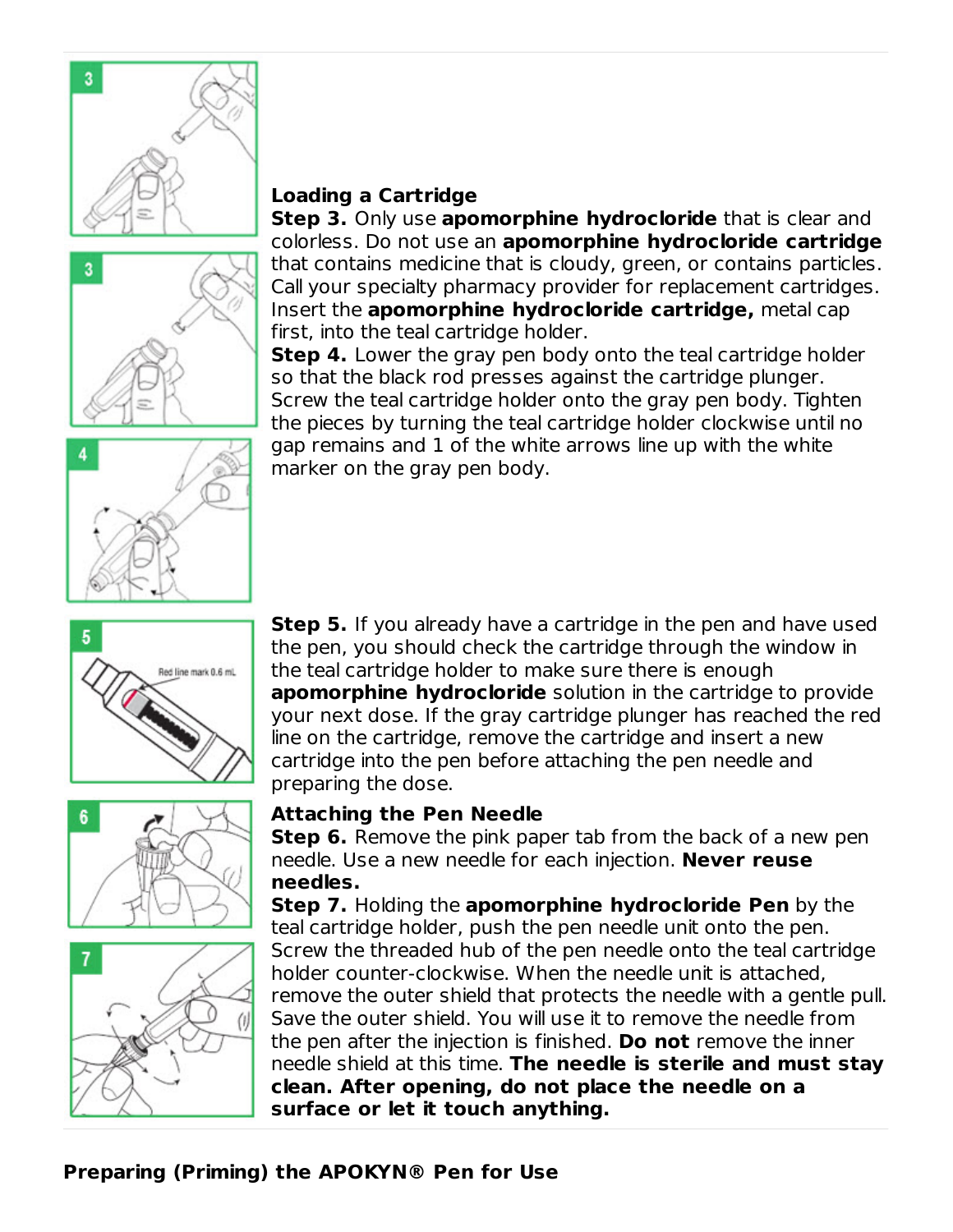**IMPORTANT** – Prior to each injection, it is important that the **APOKYN® Pen** be properly primed.

**For a new apomorphine hydrocloride cartridge** (1 that has **not** been used before), repeat the priming procedure described on the next page (Steps 8-9) 3 or 4 times to make sure all the air has been removed from the needle and cartridge. **For an apomorphine hydrocloride cartridge** you have used before (1 that has been previously primed), repeat the priming procedure described on the next page (Steps 8- 9) **1 time** to make sure all the air has been removed from the needle and cartridge.



9

**Step 8.** You must prepare (prime) the **apomorphine hydrocloride Pen** for use before injecting the medicine. To prime the **APOKYN® Pen,** set the dose by turning the dose knob to 0.1 mL. This is important so you can get rid of any air bubbles in the cartridge.

**Step 9.** Remove the inner needle shield. Remember, **do not** let the needle touch any- thing. With the needle pointing up, firmly push the injection button in as far as it will go and hold for at least 5 seconds. A small stream of medicine must come out of the end of the needle. If it does not, reset the dose by repeating Step 8. Repeat these steps (Steps 8-9) until a small stream of medicine comes out the end of the needle. When medicine comes out of the end of the needle, the **APOKYN® Pen** is primed for injection and ready to use.

**Apomorphine hydrocloride** medicine can cause staining to fabric and other surfaces it touches. Be careful where you prime the **APOKYN® Pen.**





#### **Setting the Dose**

**Step 10.** To set the dose, turn the white dose knob until the correct dose (number of mLs) is shown in the window. The dose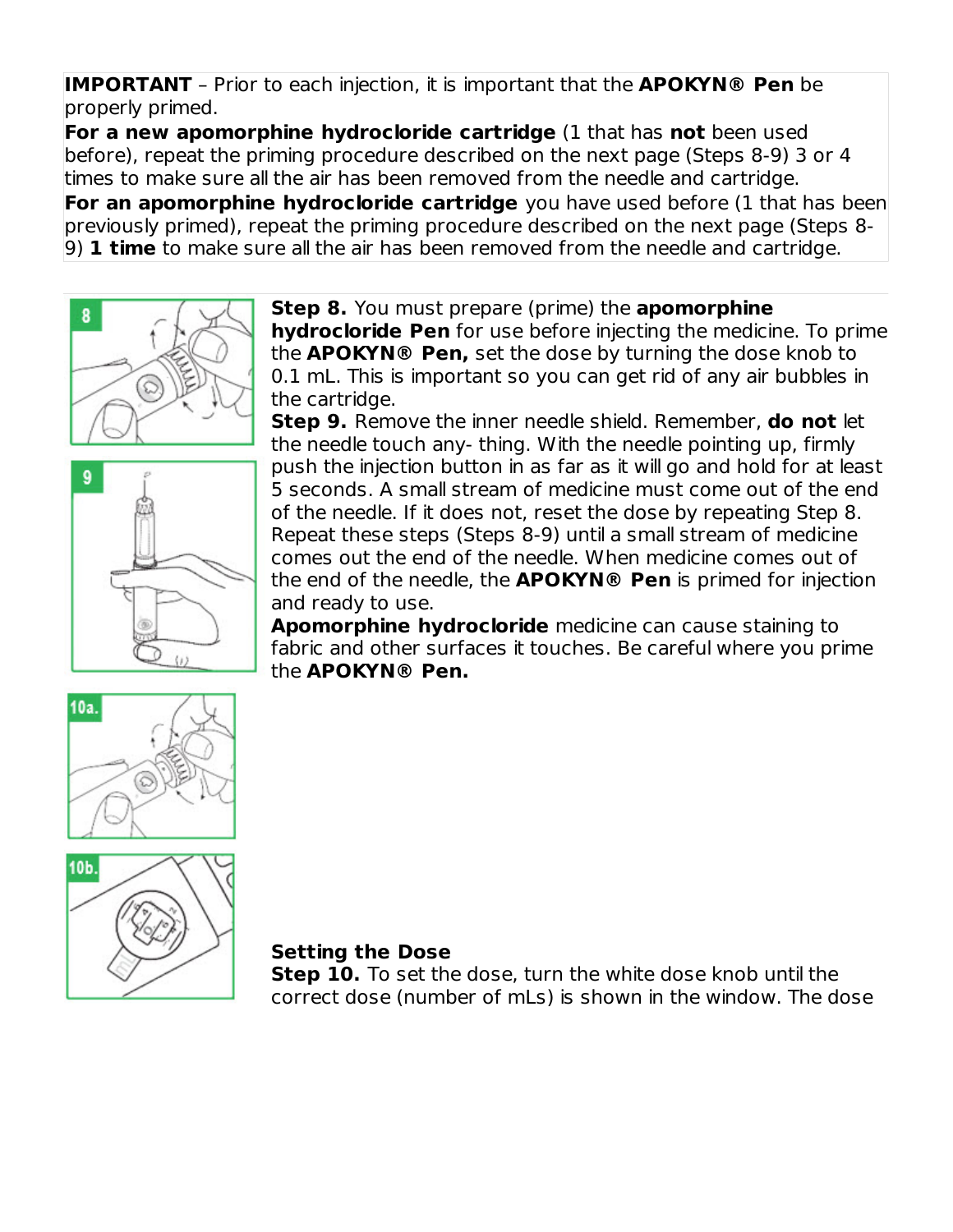

will appear as a red number between two black lines that will line up next to the letters "mL" on the pen body. Make sure the correct number (dose) appears in the window.





11

your dose, **do not** dial backwards. If you dial backwards, apomorphine hydrocloride will be pushed through the needle and you will lose medicine. Continue to turn the dial until it is fully turned. Press the injection button fully. This will reset the dial to zero without pushing medicine out of the needle. Repeat Step 10 to redial your dose.





# **Giving the Injection**

**Step 12. apomorphine hydrocloride** is only for injection under the skin (subcutaneous injection). Choose an injection site on your stomach area, upper arm or upper leg. Change the site with each injection. **Do not** inject **apomorphine hydrocloride** into skin that is red or sore.

**Step 11. Dose Correction.** If you turn the dose knob past

Clean the site with an alcohol swab and allow to air dry. Pinch about an inch of skin and fat tissue of your injection site between your thumb and forefinger. With the other hand, insert the needle all the way into the pinched skin.

**Step 13.** Fully push the teal injection button on the **APOKYN® Pen.** A clicking sound will be heard while the dose is injected. Push the injection button firmly for 5 seconds. Remove the needle from your skin. If medicine keeps dripping from the needle, keep the needle in the skin longer the next time you inject **apomorphine hydrocloride.**

**IMPORTANT – If you set your dose and cannot depress the teal injection button,** the cartridge is empty. Remove the pen needle and cartridge and prepare the pen as described in Steps 2-9 with a new cartridge. Set the dose and give the injection.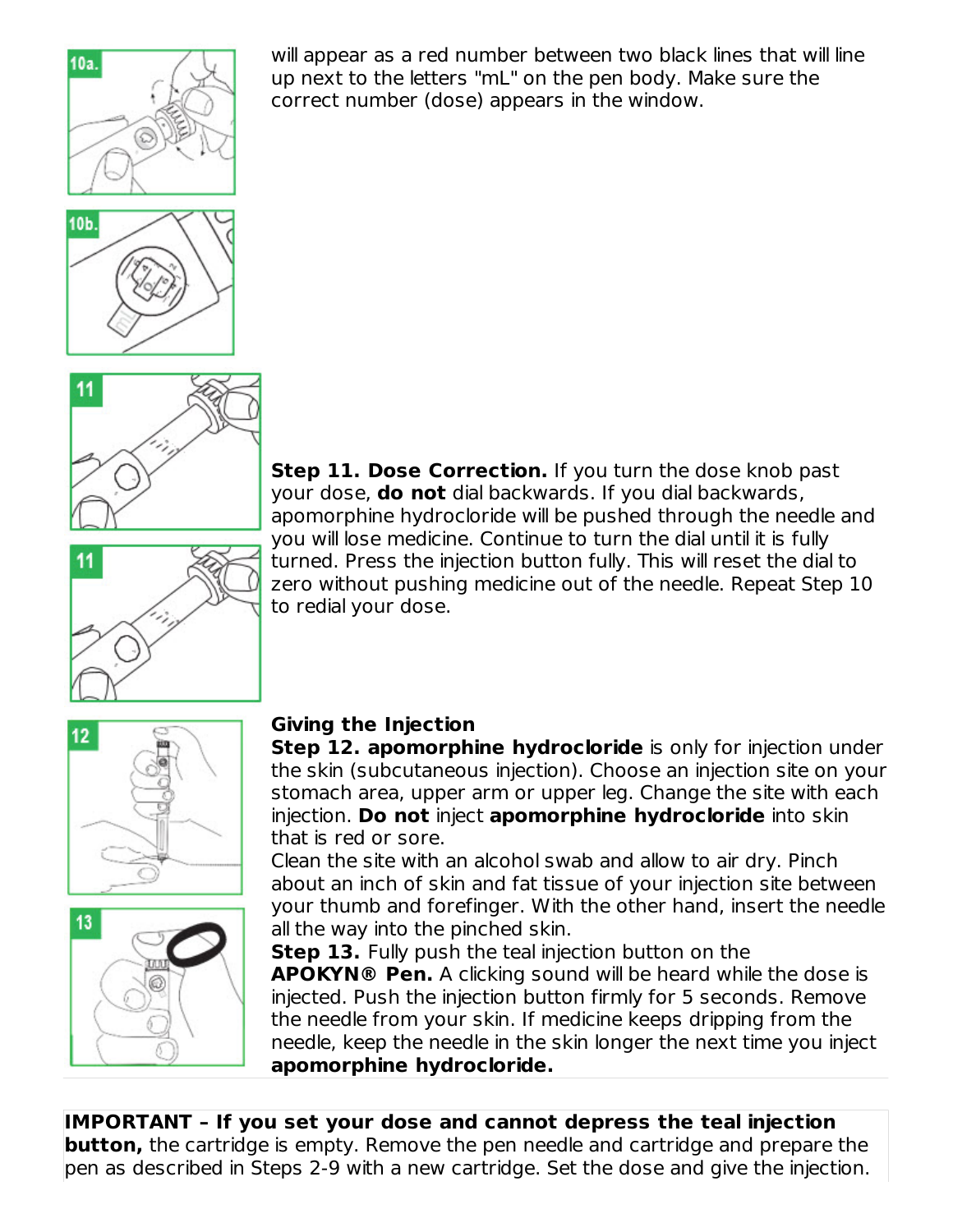# **If you set your dose and the injection button stops before you receive a**

**complete dose,** note the number in the window, remove the pen needle and cartridge, and prepare the pen as described in Steps 2-9 with a new cartridge. Set the dose to the number that last appeared in the window and administer the injection. This completes the dose.

Before attempting to replace a cartridge, be sure that a needle unit is not attached to the **APOKYN® Pen.**



### **Removing the Pen Needle**

**Step 14.** Carefully replace the outer needle shield. Be careful to avoid a needle-stick. Place the outer needle shield in the notch located on the far left side of your carrying case. The opening of the needle shield should be pointing up. Carefully insert the needle (attached to the pen) into the opening of the shield. **Without holding onto the shield,** push down firmly.



**Step 15.** Hold the pen by the teal cartridge holder and unscrew the pen needle from the cartridge holder. Recap the pen. **Never recap the pen with a needle attached.** Safely dispose of used pen needles in a "sharps" container. Your specialty pharmacy provider will provide you with a "sharps" container. **Do not throw used needles in a trash can.**

### **Storage Information**

–Store apomorphine hydrocloride cartridges at room temperature, 68°F to 77°F (20°C to 25°C)

Excursions permitted between 59 to 86°F (15 to 30°C) [See USP Controlled Room Temperature]

#### **Proper Disposal**

♦Put your used needles and syringes in an FDA-cleared sharps disposal container right away after use. Do not throw away (dispose of) loose needles and syringes in your household trash.

♦If you do not have an FDA-cleared sharps disposal container, you may use a household container that is:–made of a heavy-duty plastic,–able to be closed with a tightfitting, puncture-resistant lid, without sharps being able to come out,–upright and stable during use,–leak-resistant–properly labeled to warn of hazardous waste inside the container.

♦When your sharps disposal container is almost full, you will need to follow your community guidelines for the right way to dispose of your sharps disposal container.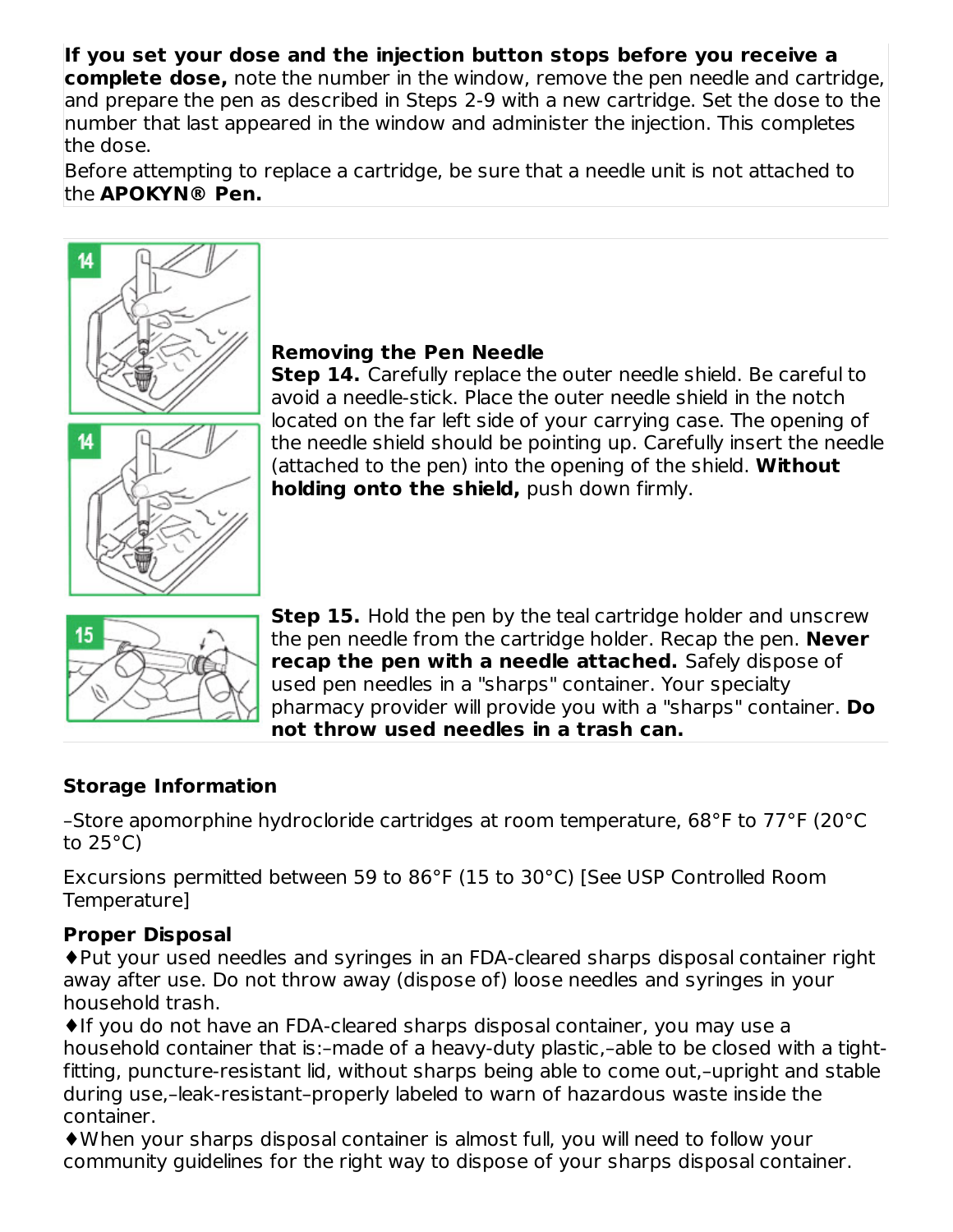There may be state or local laws about how you should throw away used needles and syringes. For more information about safe sharps disposal, and for specific information about sharps disposal in the state that you live in, go to the FDA's website at: http://www.fda.gov/safesharpsdisposal.

♦Do not dispose of your used sharps disposal container in your household trash unless your community guidelines permit this. Do not recycle your used sharps disposal container.

### **Care and Storage**

#### The **APOKYN® Pen** can now be stored in its carrying case. **Never store or carry the APOKYN® Pen with a pen needle attached.**

You must store and care for your pen the right way:

♦Avoid exposure to dust, moisture, and cold or hot temperatures.

♦Never wash the pen in water or use strong disinfectants. Only a clean, damp cloth should be used for cleaning.

♦**Do not** try to repair the pen if it is damaged or if you cannot solve a problem shown in the following "Troubleshooting" section.

♦**Do not** use pen for more than 1 year after the first use or after the expiration date on the carton.

### **For more information, call your specialty pharmacy provider.**

### **Troubleshooting**

| <b>PROBLEM</b>                                                                                      | <b>POSSIBLE CAUSE</b>                                          | <b>HOW TO FIX THE PROBLEM</b>                                                                                       |
|-----------------------------------------------------------------------------------------------------|----------------------------------------------------------------|---------------------------------------------------------------------------------------------------------------------|
| No medicine comes<br>out of the pen (the<br>dosage dial moves<br>freely, but no click is<br>heard). | The pen is in dose<br>correction mode.                         | Push the injection button all the<br>way in so the dial returns to zero.                                            |
| The dosage dial does<br>not return to zero                                                          | The cartridge is empty.                                        | Replace the cartridge as described<br>in Steps 3-5.                                                                 |
| during an injection.                                                                                | The pen needle is clogged.                                     | Replace the pen needle as<br>described in Steps 14 & 6-7.                                                           |
| The dosage dial does<br>not turn easily.                                                            | Dust or dirt is on the pen.                                    | Turn the dial past the highest<br>setting on the pen. Wipe all<br>exposed pen surfaces with a<br>clean, damp cloth. |
| Pen does not close.                                                                                 | Cartridge is inserted<br>incorrectly.                          | Remove cartridge and reload it.<br>See Steps 3 - 4.                                                                 |
| <b>Injection button will</b><br>not depress.                                                        | Cartridge is empty.                                            | Replace cartridge. See Steps 3-5.                                                                                   |
| <b>Injection button stops</b><br>before a complete<br>dose is delivered.                            | Not enough medication in<br>cartridge to complete the<br>dose. | Replace cartridge. See Steps 3-5.                                                                                   |
| Pen does not work.                                                                                  | Mechanical failure.                                            | Replace pen.<br>Call your specialty pharmacy<br>provider.                                                           |
| Dose numbers and/or                                                                                 | <b>Penested LICA OVAR</b>                                      | Replace pen.                                                                                                        |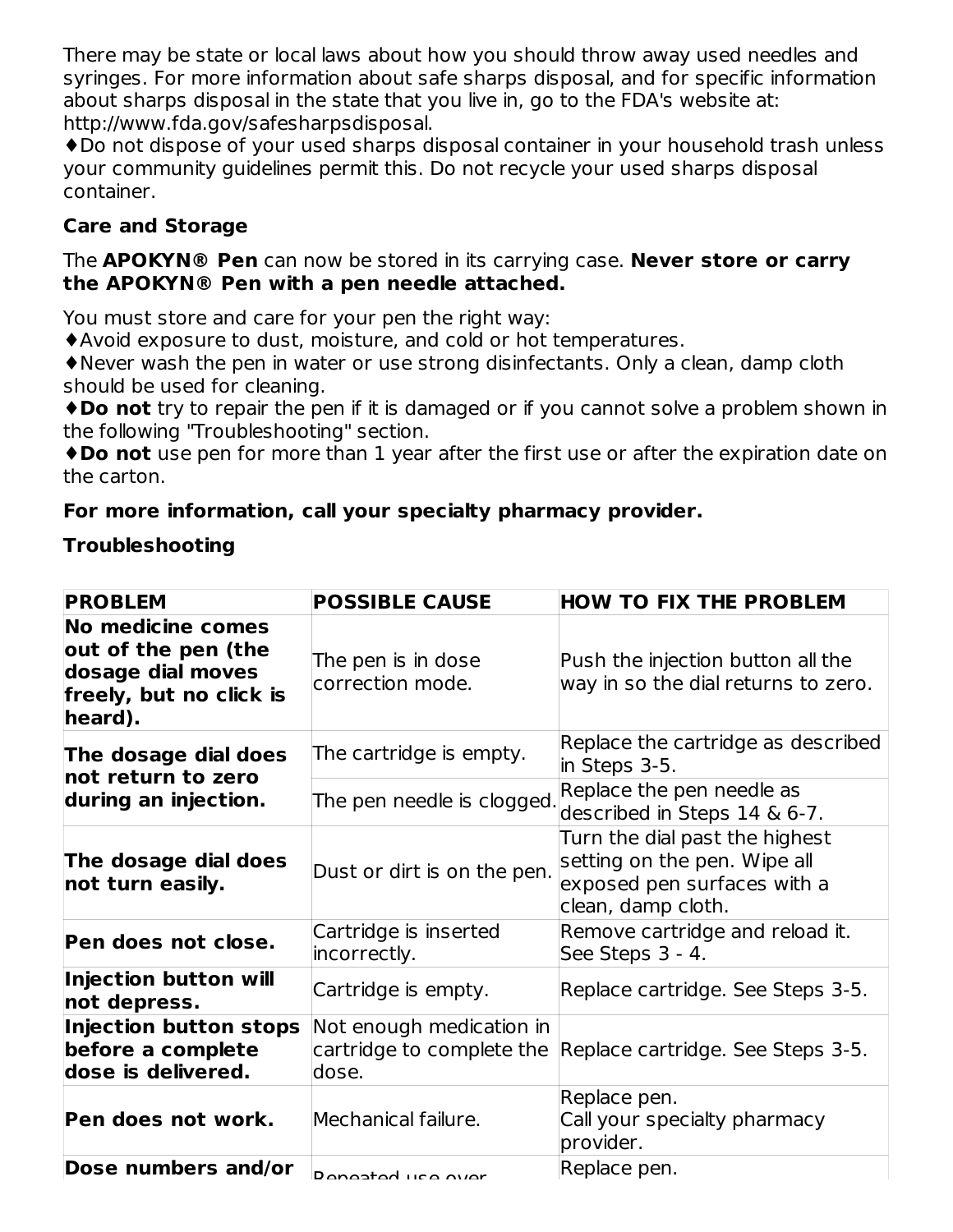| white markers wear<br>off.                                                                              | וחכµכמוכח חאב חגבו<br>extended period of time. | Call your specialty pharmacy<br>provider.                 |
|---------------------------------------------------------------------------------------------------------|------------------------------------------------|-----------------------------------------------------------|
| Too much force<br>needed to depress<br>injection button.                                                | Defective cartridge.                           | Replace cartridge. See Steps 3-5.                         |
| Unable to read the<br>dose numbers through incorrect cleaning or<br>the dese window<br>the dose window. |                                                | Replace pen.<br>Call your specialty pharmacy<br>provider. |

**For more information, call your specialty pharmacy provider.**

### **Patient Information**

#### **Apomorphine Hydrochloride Injection**

#### **(a"poe mor' feen hye" droe klor' ide)**

#### **Read this Patient Information before you start using apomorphine hydrocloride injection and each time you get a refill. There may be new information. This information does not take the place of talking to your healthcare provider about your medical condition or your treatment.**

#### **Use only with the APOKYN® Pen for subcutaneous (under the skin) administration.**

#### **What is apomorphine hydrocloride injection?**

Apomorphine hydrocloride injection is a prescription medicine used to treat acute, intermittent episodes of poor mobility called "off " episodes (end-of-dose wearing "off " or unpredictable "on -off " episodes) in people with advanced Parkinson's disease (PD).

It is not known if apomorphine hydrocloride is safe and effective in children.

#### **Who should not take apomorphine hydrocloride injection?**

#### **Do not take apomorphine hydrocloride injection if you are:**

- taking certain medicines to treat nausea called 5HT $_3$  antagonists including, ondansetron, granisetron, dolasetron, palonosetron, and alosetron. People taking ondansetron together with apomorphine, the active ingredient in apomorphine hydrocloride injection, have had very low blood pressure and lost consciousness or "blacked out."
- allergic to apomorphine hydrochloride injection or to any of the ingredients in apomorphine hydrocloride injection and experience hives, itching, rash, or swelling (e.g., eyes, tongue, etc.). apomorphine hydrocloride injection also contains a sulfite called sodium metabisulfite. Sulfites can cause severe, life-threatening allergic reactions in some people. An allergy to sulfites is not the same as an allergy to sulfa. People with asthma are more likely to be allergic to sulfites. Call your healthcare provider if you have hives, itching, rash, swelling of the eyes, tongue, lips, chest pain, trouble breathing or swallowing. See the end of this leaflet for a complete list of ingredients in apomorphine hydrocloride injection.

#### **What should I tell my healthcare provider before taking apomorphine hydrocloride injection?**

#### **Before you start using apomorphine hydrocloride injection, tell your**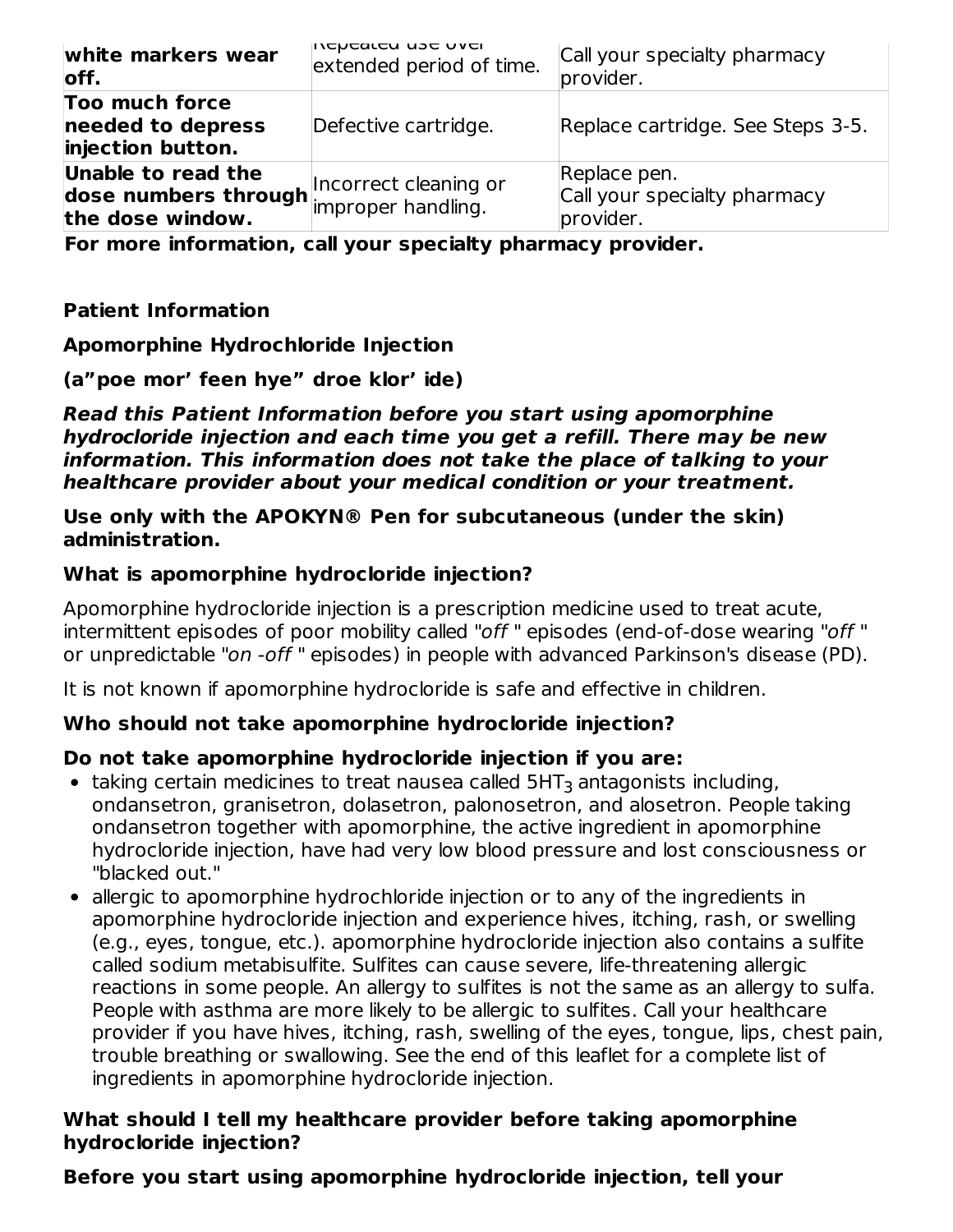### **healthcare provider if you:**

- have difficulty staying awake during the daytime
- have dizziness
- have fainting spells
- have low blood pressure
- have asthma
- are allergic to any medicines containing sulfites
- have liver problems
- have kidney problems
- have heart problems
- have had a stroke or other brain problems
- have a mental problem called a major psychotic disorder
- drink alcohol
- are pregnant or plan to become pregnant. It is not known if apomorphine hydrocloride injection will harm your unborn baby.
- are breastfeeding or plan to breastfeed. It is not known if apomorphine hydrocloride passes into your breast milk. You and your healthcare provider should decide if you will take apomorphine hydrocloride injection or breastfeed. You should not do both.

### **Tell your healthcare provider about all the medicines you take,** including

prescription and non-prescription medicines, vitamins, and herbal supplements.

Using apomorphine hydrocloride injection with certain other medicines may affect each other. Using apomorphine hydrocloride injection with other medicines can cause serious side effects.

• If you take nitroglycerin under your tongue while using apomorphine hydrocloride injection, your blood pressure may decrease and cause dizziness. After taking nitroglycerin, you should lie down and try to continue lying down for at least 45 minutes. You should avoid standing for 45 minutes after taking nitroglycerin.

Know the medicines you take. Keep a list of them to show your healthcare provider or pharmacist when you get a new medicine.

### **How should I use apomorphine hydrocloride injection?**

- Read the Instructions for Use starting on page 6 of this leaflet for specific information about the right way to use apomorphine hydrocloride injection.
- Use apomorphine hydrocloride injection exactly as your healthcare provider tells you to use it.
- Your healthcare provider will tell you how much apomorphine hydrocloride injection to use and teach you the right way to use it.
- Your healthcare provider may change your dose if needed.
- **Do not** change your dose of apomorphine hydrocloride injection or use it more often than prescribed unless your healthcare provider has told you to.
- **Do not** give another dose of apomorphine hydrocloride injection sooner than 2 hours after the last dose.
- Your healthcare provider will prescribe apomorphine hydrocloride injection that comes in prefilled glass cartridges, for single-patient-use, that are used with a special pen injector.
- Your APOKYN® pen is dosed in milliliters (mL), **not** milligrams (mg). Make sure your prescription tells you how many milliliters (mL) to use.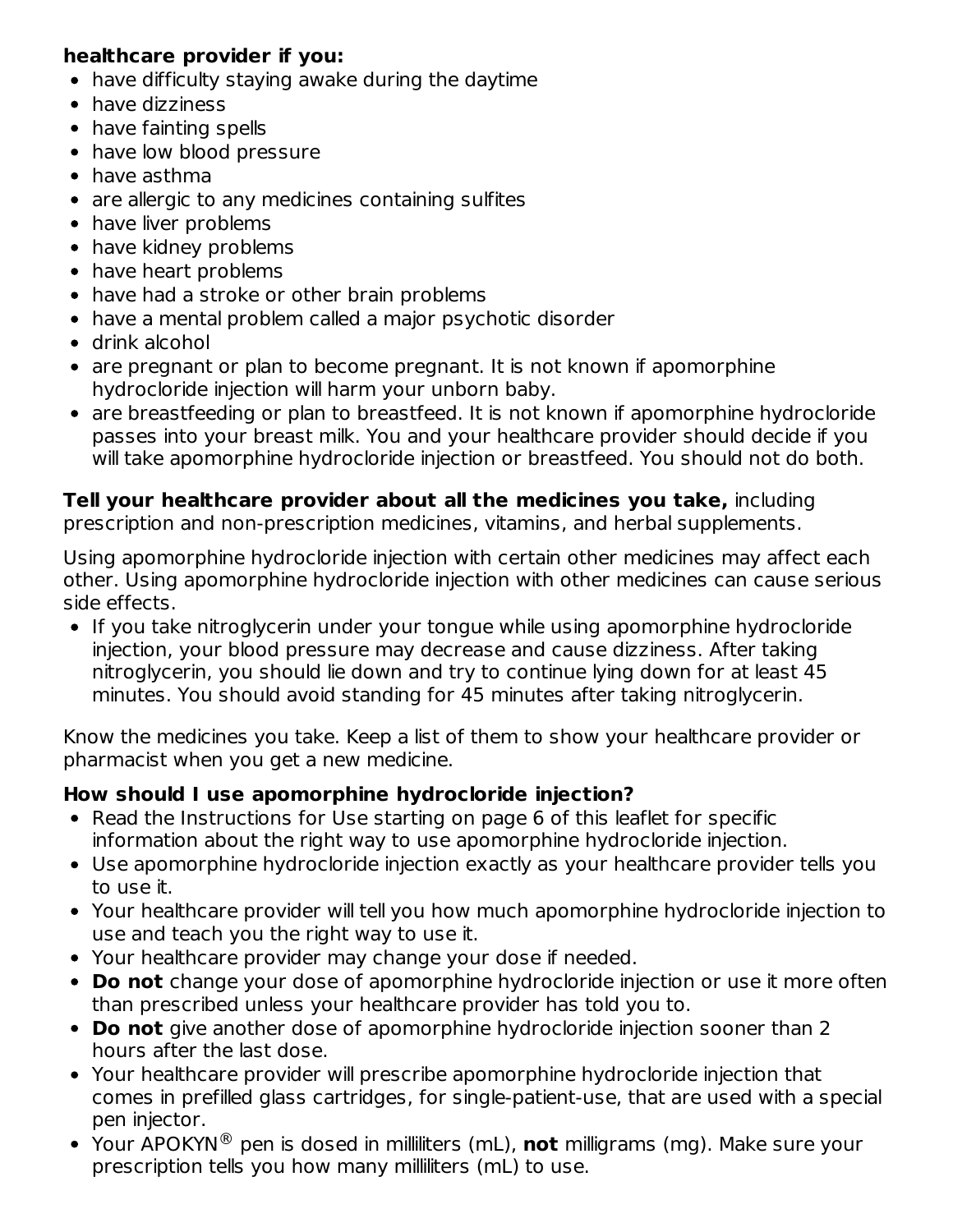- Inject apomorphine hydrocloride injection under your skin (subcutaneously). **Do not** inject apomorphine hydrocloride injection into a vein.
- Keep a record of how much apomorphine hydrocloride injection you have used each time you inject or your care partner gives you an injection.
- Use a new needle with each injection. Never reuse a needle.
- apomorphine hydrocloride injection is a clear and colorless liquid. Do not use apomorphine hydrocloride injection if it appears cloudy, colored, or to contain particles, and call your pharmacist.
- Your healthcare provider may prescribe another medicine called an antiemetic to take while you are using apomorphine hydrocloride injection. Antiemetic medicines help to decrease the symptoms of nausea and vomiting that can happen with apomorphine hydrocloride injection.
- If you take too much apomorphine hydrocloride injection, call your healthcare provider. If you experience severe or serious side effects such as chest pain or prolonged erection lasting more than 4 hours, go to the nearest hospital emergency room.

### **What should I avoid while using apomorphine hydrocloride injection?**

- **Do not** drink alcohol while you are using apomorphine hydrocloride injection. It can increase your chance of developing serious side effects.
- **Do not** take medicines that make you sleepy while you are using apomorphine hydrocloride injection.
- **Do not** drive, operate machinery, or do other dangerous activities until you know how apomorphine hydrocloride injection affects you.
- **Do not** change your body position too fast. Get up slowly from sitting or lying. apomorphine hydrocloride injection can lower your blood pressure and cause dizziness or fainting.

### **What are the possible side effects of apomorphine hydrocloride injection?**

#### **Apomorphine hydrocloride injection may cause serious side effects. Call your healthcare provider right away if you have any of the serious side effects, including:**

- **allergic reaction.** An allergic reaction with side effects of hives, itching, rash, swelling (e.g., eyes, tongue, etc.); trouble breathing and/or swallowing may occur after injecting apomorphine hydrocloride injection.
- **blood clots.** Injecting apomorphine hydrocloride injection into a vein (intravenous) can cause blood clots. **Do not** inject apomorphine hydrocloride injection in your vein.
- **nausea and vomiting.** Severe nausea and vomiting can happen with apomorphine hydrocloride injection. Your healthcare provider may prescribe a medicine called trimethobenzamide (Tigan $^{\circledR}$ ) to help prevent nausea and vomiting. Some patients can stop taking Tigan after using apomorphine hydrocloride injection for several months. Some patients may need to keep taking Tigan to help prevent nausea and vomiting. Talk to your healthcare provider before you stop taking Tigan.
- **sleepiness or falling asleep during the day.** Some people treated with apomorphine hydrocloride injection may get sleepy during the day or fall asleep without warning while doing everyday activities such as talking, eating, or driving a car.
- **dizziness.** apomorphine hydrocloride injection can lower your blood pressure and cause dizziness. Dizziness can happen when apomorphine hydrocloride treatment is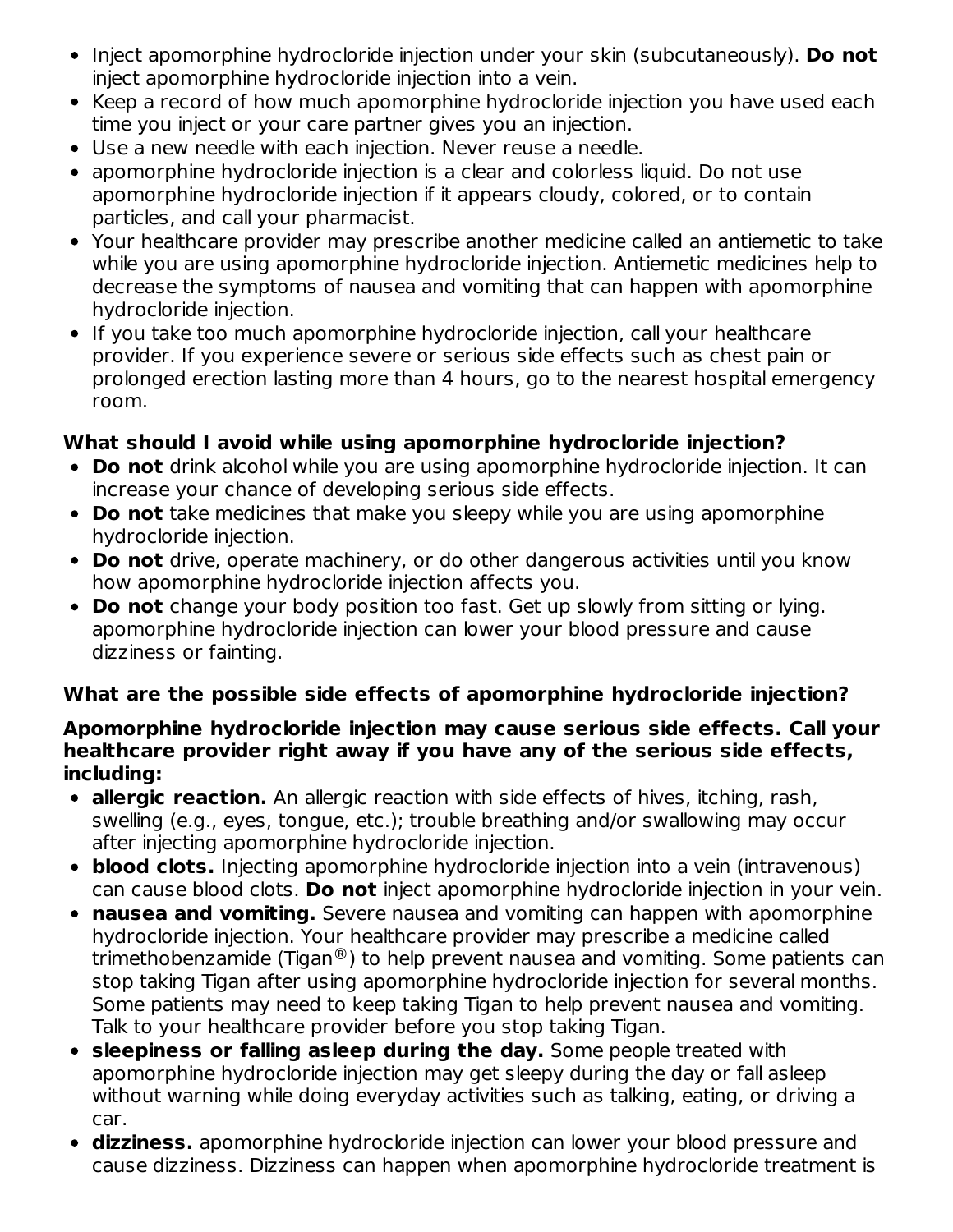started or when the apomorphine hydrocloride injection dose is increased. **Do not** get up too fast from sitting or after lying down, especially if you have been sitting or lying down for a long period of time.

- **falls.** The changes that can happen with Parkinson's disease (PD), and the effects of some PD medicines, can increase the risk of falling. apomorphine hydrocloride may also increase your risk of falling.
- **hallucinations or psychotic-like behavior.** apomorphine hydrocloride injection can cause or worsen psychotic-like behavior including hallucinations (seeing or hearing things that are not real), confusion, excessive suspicion, aggressive behavior, agitation, delusional beliefs (believing things that are not real), and disorganized thinking.
- **sudden uncontrolled movements (dyskinesias).** Some people with PD may get sudden, uncontrolled movements after treatment with some PD medicines. apomorphine hydrocloride injection can cause or make dyskinesias worse.
- **intense urges.** Some people with PD have reported new or increased gambling urges, increased sexual urges, and other intense urges, while taking PD medicines, including apomorphine hydrocloride injection.
- **heart problems.** If you have shortness of breath, fast heartbeat, or chest pain while taking apomorphine hydrocloride injection, call your healthcare provider or get emergency help right away.
- **serious heart rhythm changes (QT prolongation).** Tell your healthcare provider right away if you have a change in your heartbeat (a fast or irregular heartbeat), or if you faint.
- **injection site problems.** Bruising, swelling, and itching can happen at the site where you inject apomorphine hydrocloride injection.
- **fever and confusion.** This can happen in some people when their PD medicine is stopped or there is a fast decrease in the dose of their PD medicine.
- **tissue changes (fibrotic complications).** Some people have had changes in the tissues of their pelvis, lungs, and heart valves when taking medicines called nonergot derived dopamine agonists like apomorphine hydrocloride injection.
- **prolonged painful erections (priaprism)**. apomorphine hydrocloride injection may cause prolonged, painful erections in some people. If you have an erection that lasts more than 4 hours you should call your healthcare provider or go to the nearest hospital emergency room right away.
- **swelling of ankles/legs.** apomorphine hydrocloride injection may cause swelling, especially in the ankles or legs. Tell your healthcare provider if you notice any swelling.

# **Other common side effects of apomorphine hydrocloride injection include:**

- yawning
- runny nose
- confusion
- swelling of your hands, arms, legs, and feet

Tell your healthcare provider if you have any side effect that bothers you or that does not go away.

These are not all the possible side effects of apomorphine hydrocloride injection. For more information, ask your healthcare provider or pharmacist.

Call your doctor for medical advice about side effects. You may report side effects to FDA at 1-800-FDA-1088.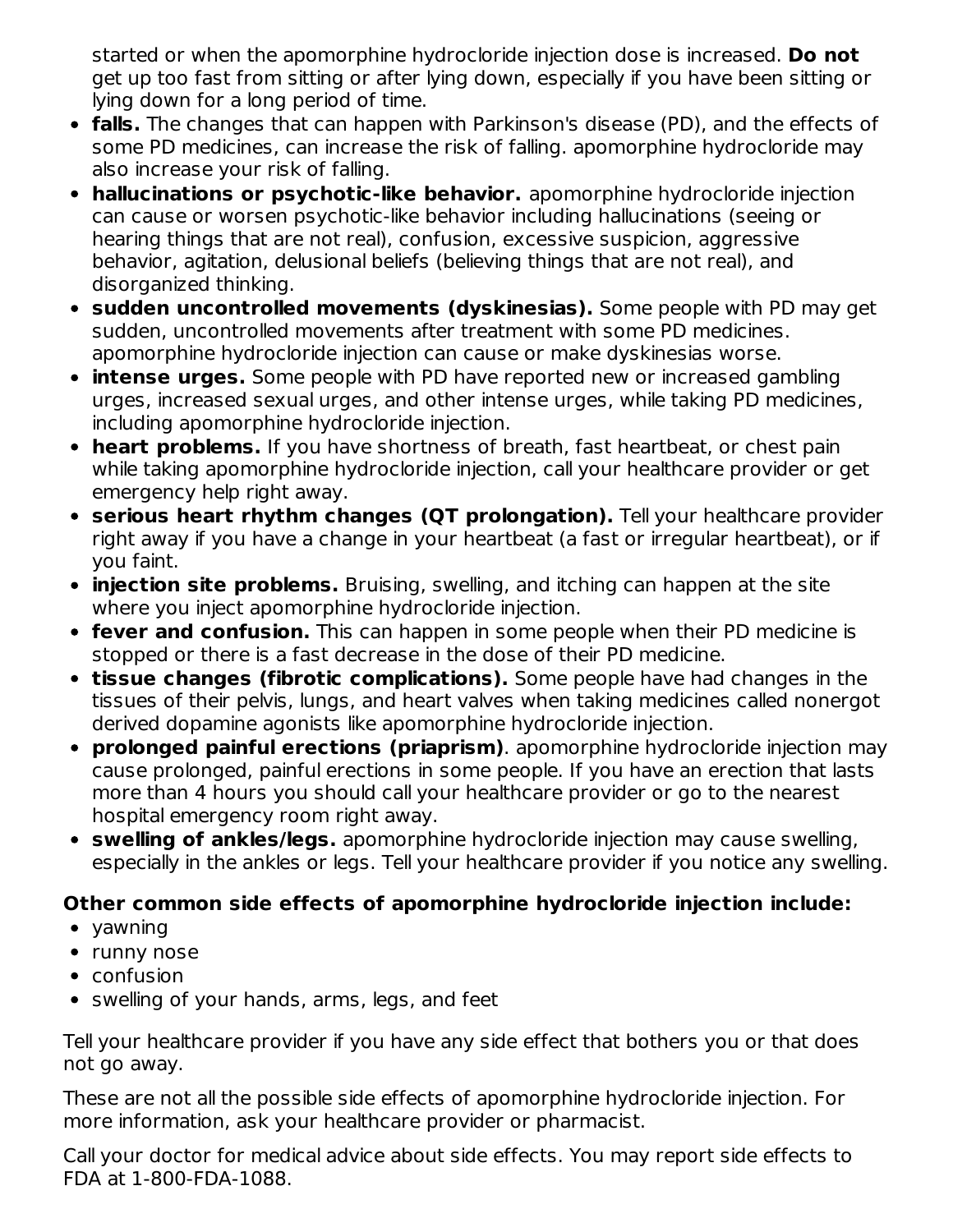You may also report side effects to TruPharma, LLC at 877-541-5504.

### **How should I store apomorphine hydrocloride injection?**

- Store apomorphine hydrocloride injection at room temperature, 68°F to 77°F (20°C to 25°C).
- Safely throw away medicine that is out of date or no longer needed.

### **Keep apomorphine hydrocloride injection and all medicines out of the reach of children.**

### **General information about the safe and effective use of apomorphine hydrocloride injection.**

Medicines are sometimes prescribed for purposes other than those listed in a patient information leaflet. Do not use apomorphine hydrocloride injection for a condition for which it was not prescribed. Do not give apomorphine hydrocloride to other people, even if they have the same symptoms that you have. It may harm them.

This Patient Information leaflet summarizes the most important information about apomorphine hydrocloride injection. If you would like more information, talk with your healthcare provider. You can ask your pharmacist or healthcare provider for information about apomorphine hydrocloride injection that is written for health professionals.

# **What are the ingredients in apomorphine hydrocloride injection?**

**Active ingredient:** apomorphine hydrochloride, USP

**Inactive ingredients:** sodium metabisulfite, NF, benzyl alcohol, NF, water for injection, USP. It may also contain sodium hydroxide, NF and/or hydrochloric acid, NF.

This Patient Information and Instructions for Use has been approved by the U.S. Food and Drug Administration.

Manufactured by: Berkshire Sterile Manufacturing, Inc. Lee, MA

Distributed by: TruPharma, LLC Tampa, FL 33609

 $\mathsf{APOKYN}$  is a registered trademark of BRITUSWIP. BD and BD Logo are trademarks of Becton, Dickinson and Company.

# **PRINCIPAL DISPLAY PANEL - 30 mg/3 mL Cartridge Carton**

NDC 52817-720-05  $5 \times 3$  mL cartridges for single-patient-use

Rx only

Apomorphine Hydrochloride Injection 30 mg/3 mL (10 mg/mL)

For use only with the APOKYN $^{\circledR}$  Pen for subcutaneous administration.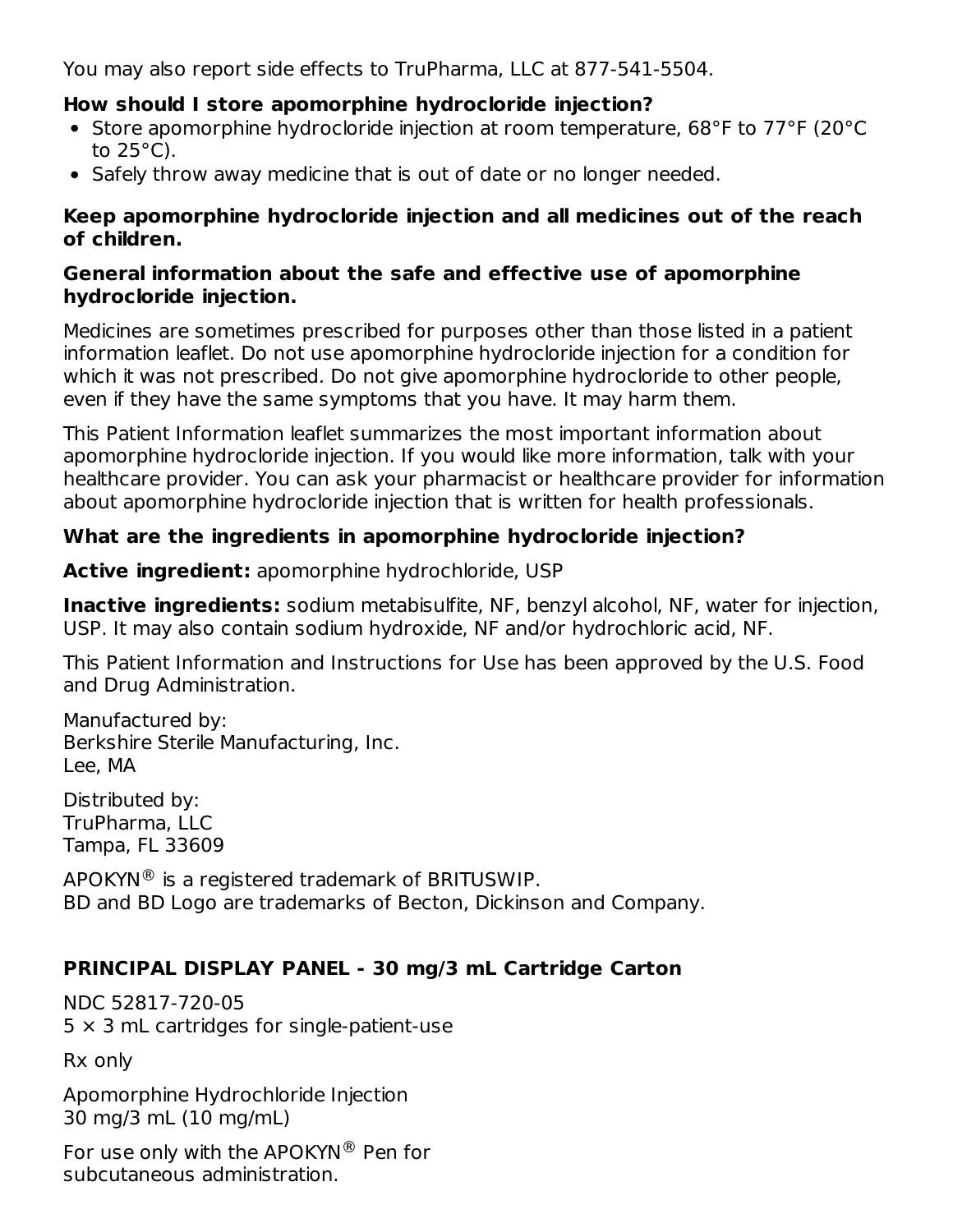Not for Intravenous Use.

#### Single-patient-use with pen injector



| <b>APOMORPHINE HYDROCLORIDE</b><br>apomorphine hydrochloride injection          |                         |  |                                            |  |                    |  |
|---------------------------------------------------------------------------------|-------------------------|--|--------------------------------------------|--|--------------------|--|
|                                                                                 |                         |  |                                            |  |                    |  |
| <b>Product Information</b>                                                      |                         |  |                                            |  |                    |  |
| <b>Product Type</b>                                                             | HUMAN PRESCRIPTION DRUG |  | <b>Item Code (Source)</b>                  |  | NDC:52817-720      |  |
| <b>Route of Administration</b>                                                  | <b>SUBCUTANEOUS</b>     |  |                                            |  |                    |  |
|                                                                                 |                         |  |                                            |  |                    |  |
|                                                                                 |                         |  |                                            |  |                    |  |
| <b>Active Ingredient/Active Moiety</b>                                          |                         |  |                                            |  |                    |  |
| <b>Ingredient Name</b><br><b>Basis of Strength</b><br><b>Strength</b>           |                         |  |                                            |  |                    |  |
| APOMORPHINE HYDROCHLORIDE (UNII: F39049Y068) (APOMORPHINE -<br>UNII:N21FAR7B4S) |                         |  | <b>APOMORPHINE</b><br><b>HYDROCHLORIDE</b> |  | 30 mg<br>in $3 mL$ |  |
|                                                                                 |                         |  |                                            |  |                    |  |